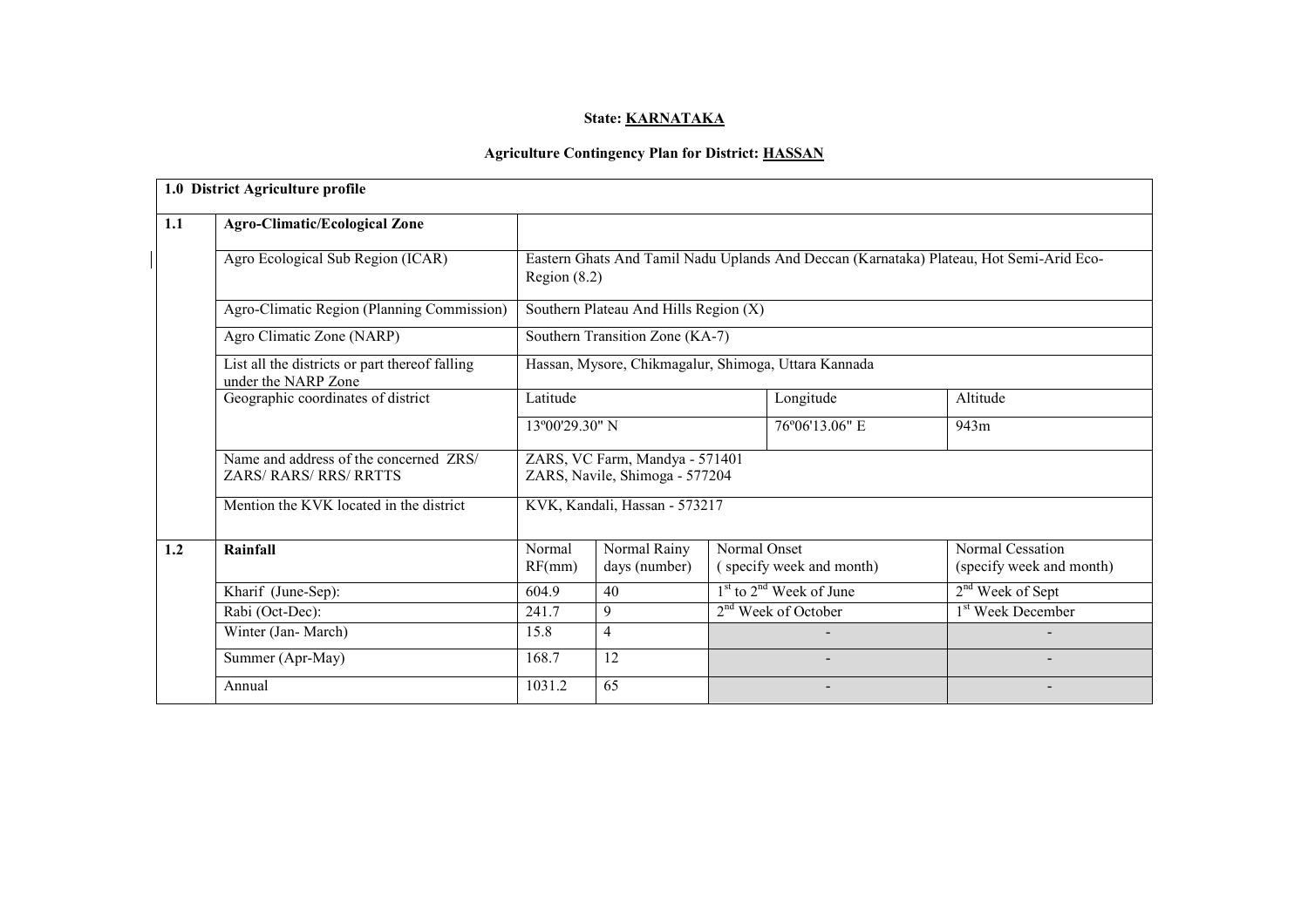| 1.3 | Land use    | Geographical | Cultivable | Forest | Land under   | Permanent | Cultivable | Land   | Barren and   | Current | Other   |
|-----|-------------|--------------|------------|--------|--------------|-----------|------------|--------|--------------|---------|---------|
|     | pattern of  | area         | area       | area   | non-         | pastures  | wasteland  | under  | uncultivable | fallows | fallows |
|     | the         |              |            |        | agricultural |           |            | Misc.  | land         |         |         |
|     | district    |              |            |        | use          |           |            | tree   |              |         |         |
|     | (latest)    |              |            |        |              |           |            | crops  |              |         |         |
|     | statistics) |              |            |        |              |           |            | and    |              |         |         |
|     |             |              |            |        |              |           |            | groves |              |         |         |
|     | Area (000'  | 662.6        | 431.6      | 58.8   | 78.4         | 32.9      | 13.5       | 0.7    | 30.4         | 36.4    | 2.2     |
|     | ha)         |              |            |        |              |           |            |        |              |         |         |
|     |             |              |            |        |              |           |            |        |              |         |         |

Source of data: District statistical office, Hassan

| 1.4 | Major Soils (common names like shallow      | Area $(900 \text{ ha})$ | Percent (%) of total |
|-----|---------------------------------------------|-------------------------|----------------------|
|     | red soils etc.,)                            |                         |                      |
|     | 1. Very Deep Red soils in Hilly zone        | 110.6                   | $16.7\%$             |
|     | 2. Very deep Red soils in Plains            | 206.5                   | 31.2 %               |
|     | 3. Medium Deep Red gravelly soils in plains | 4.6                     | $0.73\%$             |
|     | 4. Shallow, Calcareous, Gravelly soils in   |                         | $0.40 \%$            |
|     | plains                                      | 2.6                     |                      |
|     | 5. Shallow to medium deep red soils in      |                         | 8.40 %               |
|     | plains                                      | 55.6                    |                      |
|     | 6. Deep Red soils with Moderate/poor        |                         | $12.2\%$             |
|     | drained soils in plains.                    | 80.8                    |                      |
|     | 7. Rock out crops                           | 12.6                    | $.9\%$               |

Year and source of date: 2009-10, District statistical officer, Hassan

| -1.0 | <b>Agricultural land use</b> | Area $(^{\circ}000$ ha) | Cropping intensity % |
|------|------------------------------|-------------------------|----------------------|
|      | Net sown area                | 370                     | 19%                  |
|      | Area sown more than once     |                         |                      |
|      | Gross cropped area           | -44 ì                   |                      |

Year and source of date: 2009-10, District statistical officer, Hassan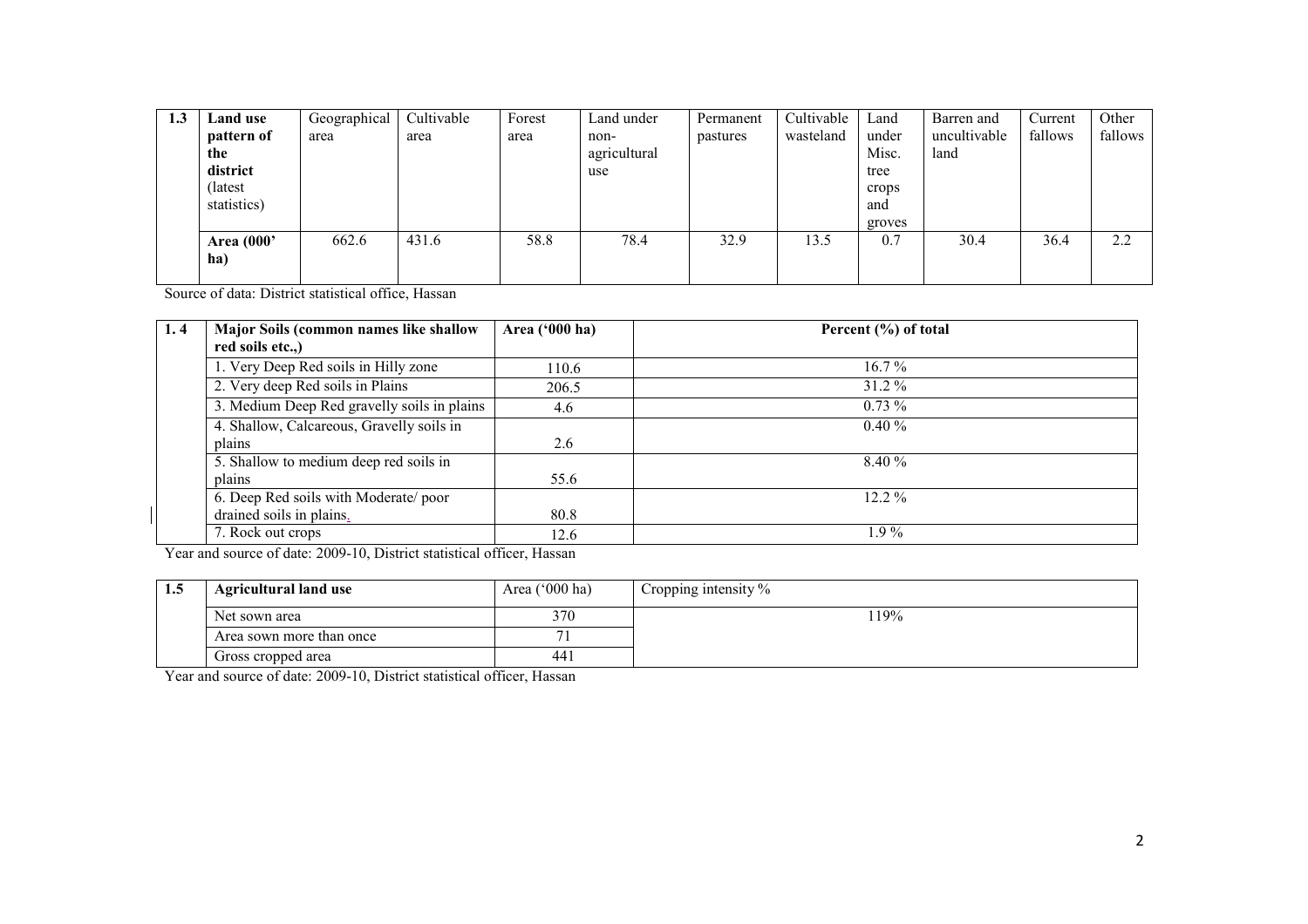| Irrigation                                                                                                 | Area ('000 ha)                             |                |                                    |
|------------------------------------------------------------------------------------------------------------|--------------------------------------------|----------------|------------------------------------|
| Net irrigated area                                                                                         |                                            | 88.6           |                                    |
| Gross irrigated area                                                                                       |                                            | 97.4           |                                    |
| Rainfed area                                                                                               |                                            | 255.0 *        |                                    |
| <b>Sources of Irrigation</b>                                                                               | Number                                     | Area ('000 ha) | Percentage of total irrigated area |
| Canals                                                                                                     |                                            | 34.6           | 39.05                              |
| Tanks                                                                                                      |                                            | 28.9           | 32.68                              |
| Open wells                                                                                                 |                                            | 1.07           | 1.21                               |
| Bore wells                                                                                                 |                                            | 22.7           | 25.48                              |
| Lift irrigation                                                                                            |                                            | 0.185          | 0.2                                |
| Micro-irrigation                                                                                           |                                            |                |                                    |
| Other sources                                                                                              |                                            | 1.03           | 1.16                               |
| Total Irrigated Area                                                                                       |                                            | 88.6           |                                    |
| Pump sets                                                                                                  | 3952                                       |                |                                    |
| No. of Tractors                                                                                            | 12517                                      |                |                                    |
| Groundwater availability and use* (Data<br>source: State/Central Ground water<br><b>Department /Board)</b> | No. of blocks/<br>Tehsils/Watershed<br>No. | $(\%)$ area    |                                    |
| Over exploited                                                                                             | 48482                                      | 25             |                                    |
| Critical                                                                                                   | $\blacksquare$                             | $\blacksquare$ |                                    |
| Semi-critical                                                                                              | 40386                                      | 12.50          |                                    |
| Safe                                                                                                       | 48483 & 48484                              | 62.50          |                                    |
| Wastewater availability and use                                                                            |                                            |                |                                    |
| Ground water quality                                                                                       | Good                                       |                |                                    |

Year and source of date: 2009-10, District statistical officer, Hassan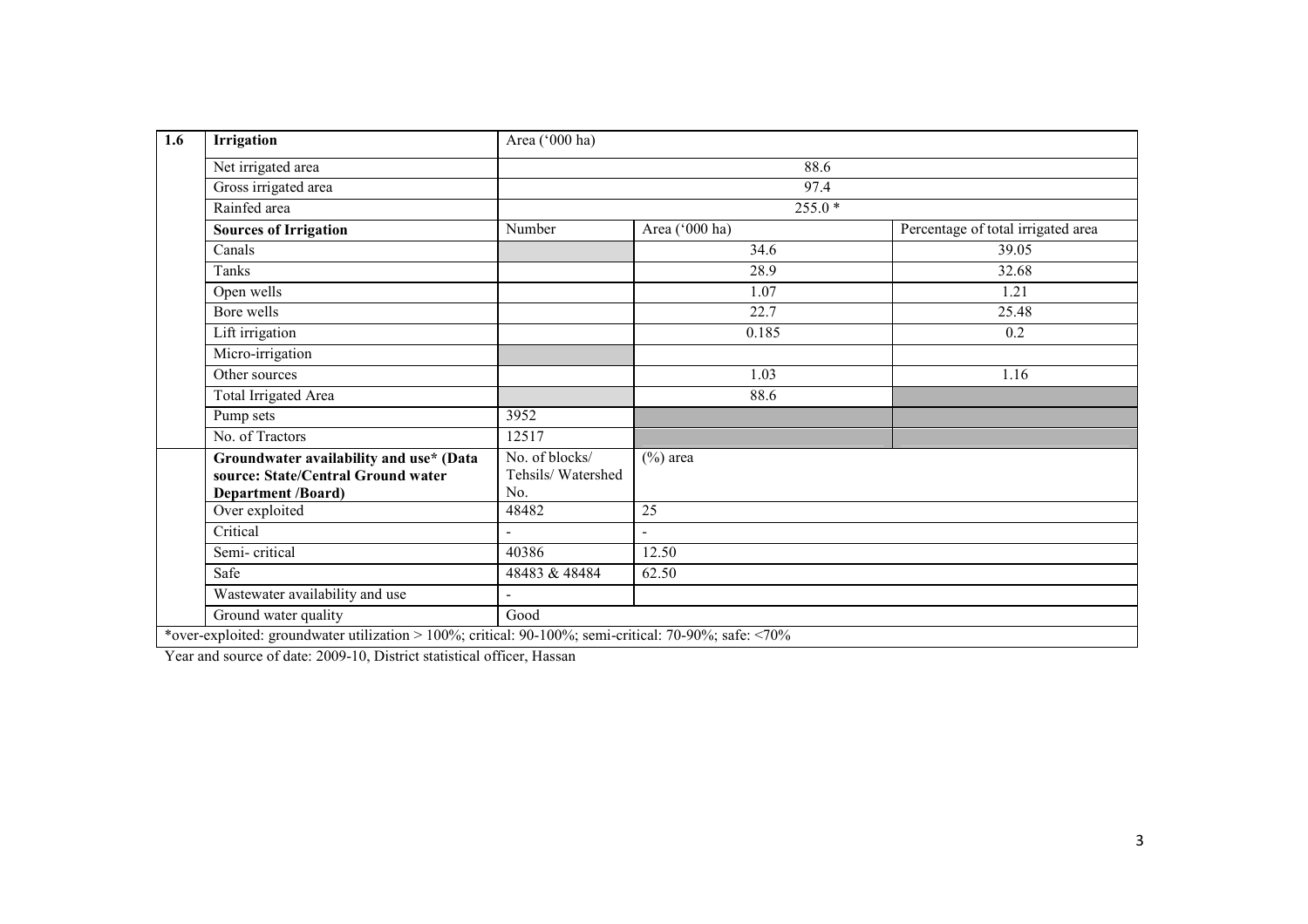| <b>Contract Contract</b> |                                     |                  |          | Area ('000 ha)   |                   |                          |              |
|--------------------------|-------------------------------------|------------------|----------|------------------|-------------------|--------------------------|--------------|
|                          | <b>Major Field Crops cultivated</b> | <b>Kharif</b>    |          |                  | Rabi              | <b>Summer</b>            | <b>Total</b> |
| 1.7                      |                                     | <b>Irrigated</b> | Rainfed  | <b>Irrigated</b> | Rainfed           |                          |              |
|                          | Paddy                               | 42.20            | 6.70     | $\theta$         | $\Omega$          | 5.03                     | 53.92        |
|                          | Ragi                                | 4.10             | 70.61    | 1.02             | 8.56              | 0.12                     | 84.42        |
|                          | Maize                               | 5.29             | 53.33    | 1.23             | 3.53              | 0.37                     | 63.76        |
|                          | Cowpea                              | 0.85             | 7.05     | 0.23             | $\overline{1.39}$ | 0.18                     | 9.71         |
|                          | Greengram                           | 0.18             | 3.27     | 0.01             | $\theta$          | 0.01                     | 3.48         |
|                          | Horsegram                           | $\theta$         | 6.97     | $\theta$         | 9.46              | $\theta$                 | 16.43        |
|                          | Field bean                          | 0.37             | 5.96     | $\mathbf{0}$     | 1.43              | $\theta$                 | 7.77         |
|                          | Sunflower                           | 0.68             | 14.43    | 0.28             | 0.56              | 0.01                     | 15.97        |
|                          | Groundnut                           | 0.17             | 0.69     | $\overline{0}$   | $\theta$          | 0.58                     | 1.44         |
|                          | Tobacco                             | 0.85             | 11.20    | $\Omega$         | $\Omega$          | $\Omega$                 | 12.05        |
|                          | Sugarcane                           | 3.15             | $\theta$ | 1.87             | $\theta$          | 1.08                     | 6.10         |
|                          | Potato                              | 4.26             | 53.22    | 0.48             | $\blacksquare$    | $\overline{\phantom{0}}$ | 57.96        |

# 1.7 Area under major field crops (2008-09) for Hassan district

# Area under major field crops (2008-09) for Zone-IV of Hassan district

| 1.7 |                                     |                  |         | Area ('000 ha)   |                |        |              |
|-----|-------------------------------------|------------------|---------|------------------|----------------|--------|--------------|
|     |                                     | <b>Kharif</b>    |         | Rabi             |                | Summer |              |
|     | <b>Major Field Crops cultivated</b> | <b>Irrigated</b> | Rainfed | <b>Irrigated</b> | Rainfed        |        | <b>Total</b> |
|     | Paddy                               | 0.93             |         |                  | $\theta$       | 0.11   | 1.04         |
|     | Ragi                                | 0.28             | 24.43   | 0.02             | 0.24           |        | 24.97        |
|     | Maize                               | 0.65             | 4.10    | 0.08             | 0.09           |        | 4.92         |
|     | Cowpea                              | $\theta$         | 1.49    | 0.05             | 0.14           | 0.07   | 1.75         |
|     | Greengram                           | 0.11             | 2.28    |                  | $\theta$       |        | 2.39         |
|     | Horsegram                           | $\theta$         | 3.49    |                  | 2.95           |        | 6.44         |
|     | Fieldbean                           | 0.25             | 2.11    |                  | $\theta$       |        | 2.36         |
|     | Sunflower                           | 0.23             | 11.48   |                  | $\overline{0}$ |        | 11.71        |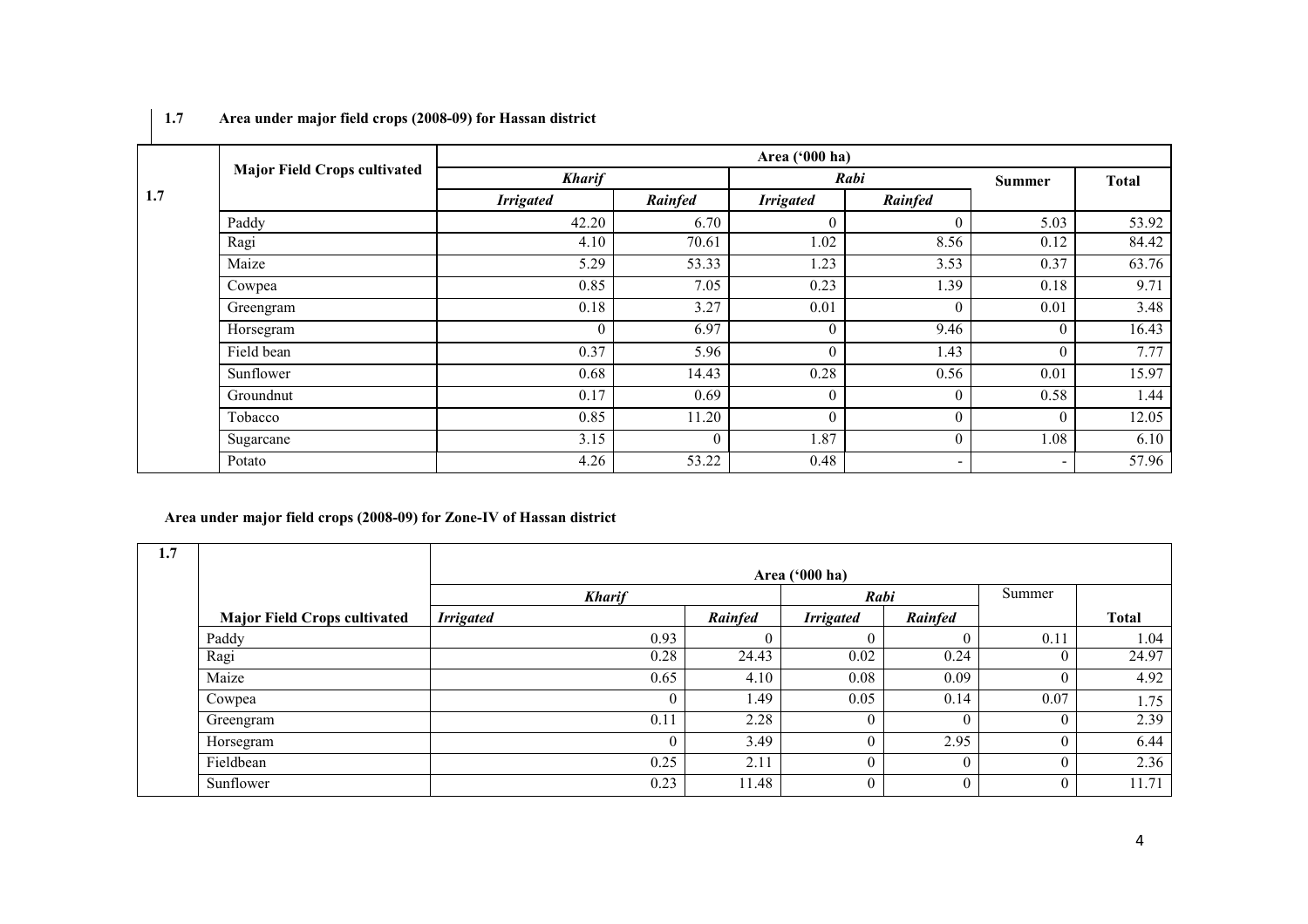|  | Groundnut                   | 0.03 | $\sim$ $\sim$<br>$\mathsf{U}.\mathsf{L}$ |      | J.44 | $\overline{ }$<br>14<br>$\mathsf{v}$ . $\prime$ |
|--|-----------------------------|------|------------------------------------------|------|------|-------------------------------------------------|
|  | <b>CONTINUES</b><br>Tobacco |      |                                          |      |      |                                                 |
|  | Sugarcane                   |      |                                          |      |      |                                                 |
|  | Potato                      | 4.26 | $-1$<br>$\sim$<br>ے ۔۔۔ ر                | 0.48 |      | 57.96                                           |

Area under major field crops (2008-09) for Zone-VI of Hassan district

|     | <b>Major Field Crops cultivated</b> |                  | Area ('000 ha) |                  |          |               |              |  |  |  |
|-----|-------------------------------------|------------------|----------------|------------------|----------|---------------|--------------|--|--|--|
| 1.7 |                                     |                  | <b>Kharif</b>  |                  | Rabi     |               | <b>Total</b> |  |  |  |
|     |                                     | <b>Irrigated</b> | Rainfed        | <b>Irrigated</b> | Rainfed  | <b>Summer</b> |              |  |  |  |
|     | Paddy                               | 4.03             | $\theta$       | $\mathfrak{g}$   | $\Omega$ | 0.71          | 4.74         |  |  |  |
|     | Ragi                                | 1.22             | 16.97          | 0.10             | 0.10     | 0.07          | 18.47        |  |  |  |
|     | Maize                               | 0.75             | 5.40           | 0.06             | 0.39     | 0.14          | 6.74         |  |  |  |
|     | Cowpea                              | $\overline{0}$   | 1.24           | 0.07             | 0.13     | 0.05          | 1.50         |  |  |  |
|     | Greengram                           | 0.05             | 0.54           | 0.01             | $\theta$ | 0.01          | 0.61         |  |  |  |
|     | Horsegram                           | $\overline{0}$   | 0.35           |                  | 1.90     | 2.25          | 6.43         |  |  |  |
|     | Fieldbean                           | $\overline{0}$   | 1.11           |                  | 0.06     | $\Omega$      | 1.17         |  |  |  |
|     | Sunflower                           | 0.05             | 0.19           | 0.01             | 0.04     | 0.01          | 0.31         |  |  |  |
|     | Groundnut                           | 0.05             | 0.20           | $\Omega$         | $\theta$ | 0.01          | 0.26         |  |  |  |
|     | Tobacco                             | $\overline{0}$   | $\theta$       |                  | $\theta$ | $\theta$      | $\theta$     |  |  |  |
|     | Sugarcane                           | 2.30             | $\theta$       | 1.56             | $\theta$ | 0.64          | 4.51         |  |  |  |

Area under major field crops (2008-09) for Zone-VII of Hassan district

| 1.7 |                                     | Area $('000 ha)$ |         |                  |                |        |              |
|-----|-------------------------------------|------------------|---------|------------------|----------------|--------|--------------|
|     |                                     | <b>Kharif</b>    |         | Rabi             |                | Summer |              |
|     | <b>Major Field Crops cultivated</b> | <b>Irrigated</b> | Rainfed | <b>Irrigated</b> | <b>Rainfed</b> |        | <b>Total</b> |
|     | Paddy                               | 31.31            | 3.20    |                  |                | 3.53   | 38.04        |
|     | Ragi                                | 2.60             | 29.20   | 0.90             | 8.22           | 0.05   | 40.98        |
|     | Maize                               | 3.89             | 43.83   | $1.10 -$         | 3.04           | 0.23   | 52.10        |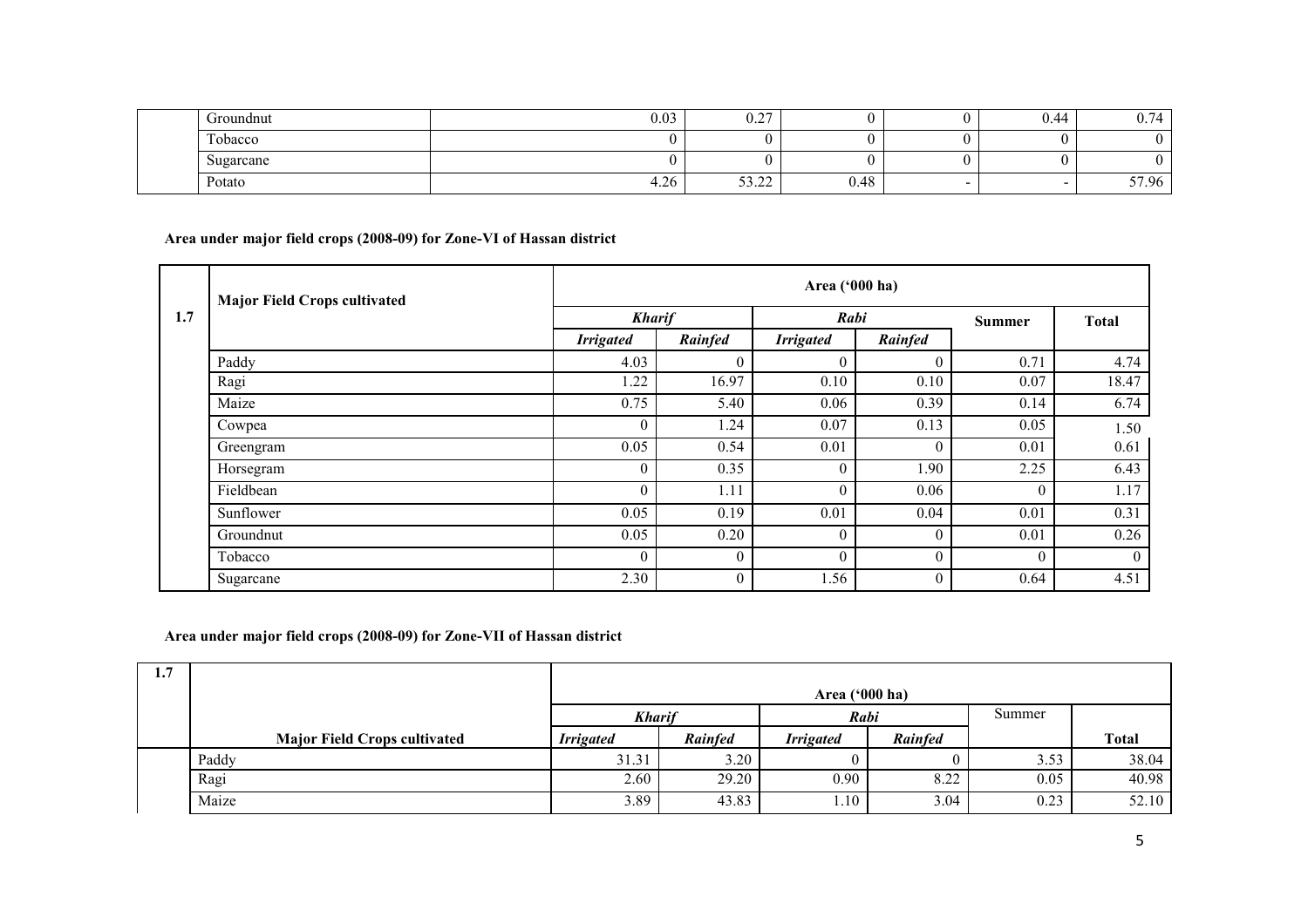| Cowpea    | 0.85 | 4.32  | 0.10 | 1.12 | 0.02 | 6.42  |
|-----------|------|-------|------|------|------|-------|
| Greengram | 0.02 | 0.45  |      |      |      | 0.47  |
| Horsegram |      | 3.13  |      | 4.62 |      | 7.75  |
| Fieldbean | 0.12 | 2.75  |      | 1.37 |      | 4.24  |
| Sunflower | 0.40 | 2.76  | 0.28 | 0.52 |      | 3.96  |
| Groundnut | 0.09 | 0.22  |      |      | 0.13 | 0.44  |
| Tobacco   | 0.85 | 11.20 |      |      |      | 12.05 |
| Sugarcane | 0.86 |       | 0.30 |      | 0.43 | 1.59  |

#### Area under major field crops (2008-09) for Zone-IX of Hassan district

| 1.7        |                                     |                  |                  |                  |              |          |                  |
|------------|-------------------------------------|------------------|------------------|------------------|--------------|----------|------------------|
|            |                                     |                  |                  | Area ('000 ha)   |              |          |                  |
|            |                                     | <b>Kharif</b>    |                  | Rabi             |              | Summer   |                  |
|            | <b>Major Field Crops cultivated</b> | <b>Irrigated</b> | Rainfed          | <b>Irrigated</b> | Rainfed      |          | <b>Total</b>     |
| Paddy      |                                     | 5.93             | 3.50             | $\overline{0}$   | $\theta$     | 0.68     | 10.11            |
| Ragi       |                                     | $\theta$         | $\theta$         | 0                | $\theta$     | $\theta$ | $\overline{0}$   |
| Maize      |                                     | $\theta$         | $\boldsymbol{0}$ | $\boldsymbol{0}$ | $\mathbf{0}$ | $\theta$ | $\mathbf{0}$     |
| Cowpea     |                                     | $\Omega$<br>U    | $\boldsymbol{0}$ | $\overline{0}$   | $\theta$     | 0.04     | 0.04             |
| Greengram  |                                     | $\theta$         | $\boldsymbol{0}$ | $\overline{0}$   | $\theta$     | $\theta$ | $\overline{0}$   |
| Horsegram  |                                     | $\theta$         | $\mathbf{0}$     | $\theta$         | $\theta$     | $\theta$ | $\overline{0}$   |
| Field bean |                                     | $\theta$         | $\overline{0}$   | $\overline{0}$   | $\mathbf{0}$ | $\theta$ | $\overline{0}$   |
| Sunflower  |                                     | $\theta$         | $\boldsymbol{0}$ | $\boldsymbol{0}$ | $\theta$     | $\theta$ | $\overline{0}$   |
| Groundnut  |                                     | $\theta$         | $\overline{0}$   | $\overline{0}$   | $\theta$     | $\theta$ | $\boldsymbol{0}$ |
| Tobacco    |                                     | $\theta$         | $\boldsymbol{0}$ | $\overline{0}$   | $\theta$     | $\theta$ | $\overline{0}$   |
| Sugarcane  |                                     | $\mathbf{0}$     | $\overline{0}$   | $\overline{0}$   | $\mathbf{0}$ | $\theta$ | $\boldsymbol{0}$ |

| <b>Major Horticulture</b> | Area $('000 ha)$  |
|---------------------------|-------------------|
| <b>Crops cultivated</b>   | <b>Total area</b> |
| <b>Fruits</b>             |                   |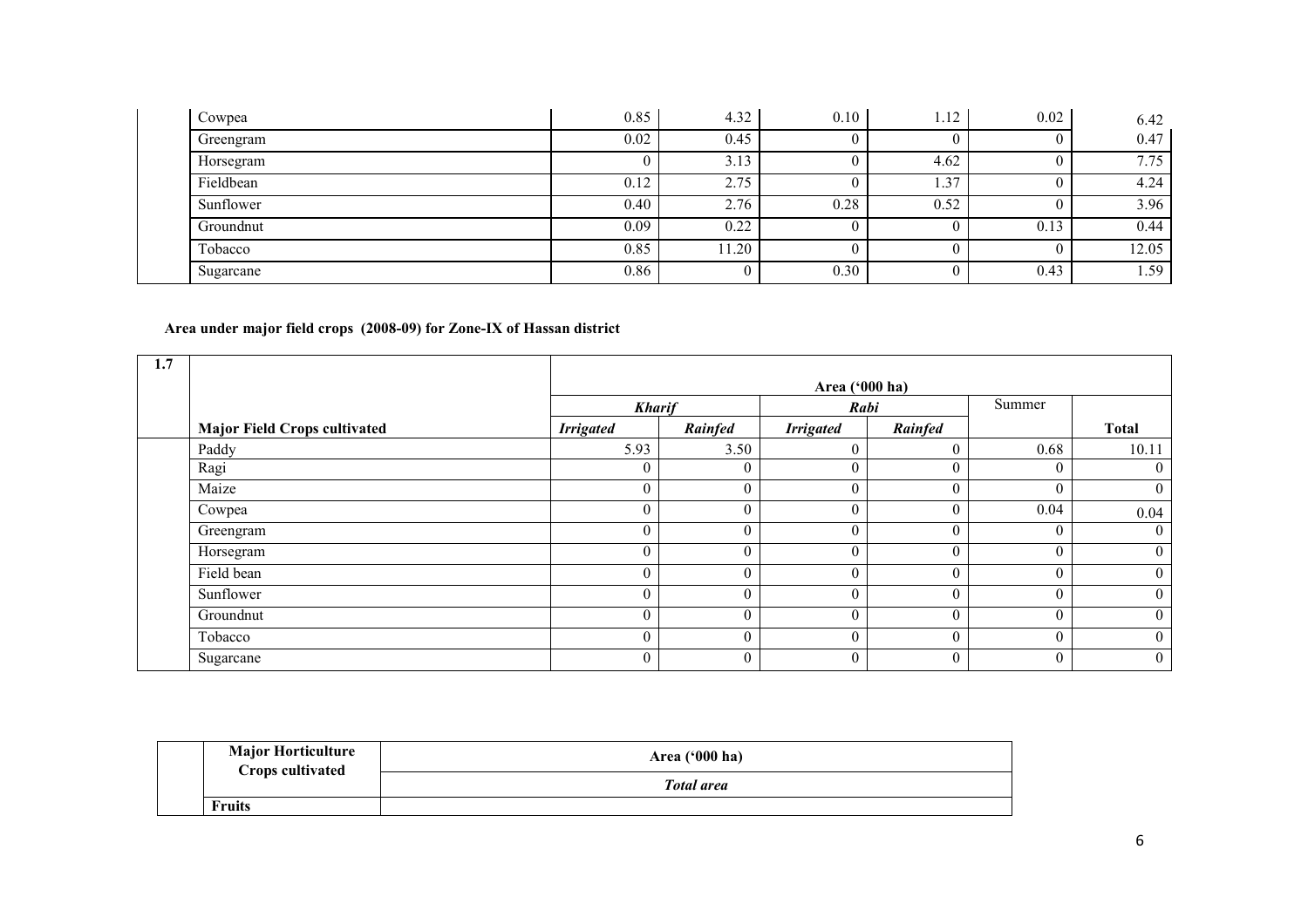| Banana                  | $\overline{3.4}$  |  |
|-------------------------|-------------------|--|
| Mango                   | $\overline{2.2}$  |  |
| Sapota                  | 0.7               |  |
| Lemon                   | 0.4               |  |
| Guava                   | 0.3               |  |
| <b>Vegetables</b>       | <b>Total Area</b> |  |
| Potato                  | 57.5              |  |
| <b>Green Chillies</b>   | 2.4               |  |
| Tomato                  | 1.7               |  |
| Cabbage                 | 0.5               |  |
| French beans            | 0.5               |  |
| <b>Plantation crops</b> | <b>Total Area</b> |  |
| Coconut                 | 61.8              |  |
| Arecanut                | $\overline{3.9}$  |  |
| Cashew                  | 0.1               |  |
| <b>Spices</b>           | <b>Total Area</b> |  |
| Ginger                  | 13.8              |  |
| Cardamom                | 7.5               |  |
| Pepper                  | 2.7               |  |
| Turmeric                | 0.1               |  |
| <b>Flower crops</b>     | <b>Total Area</b> |  |
| Marigold                | 0.6               |  |
| Chrysanthemum           | 0.2               |  |

| 1.8              | Livestock                                      | <b>Male</b> ('000)       | Female ('000)            | <b>Total ('000)</b>       |
|------------------|------------------------------------------------|--------------------------|--------------------------|---------------------------|
|                  |                                                |                          |                          |                           |
|                  | Non descriptive Cattle (local low yielding)    | 183.32                   | 290.07                   | 473.39                    |
|                  | Crossbred cattle                               | 13.93                    | 126.94                   | 140.87                    |
|                  | Non descriptive Buffaloes (local low yielding) | 19.96                    | 170.38                   | 190.34                    |
|                  | Graded Buffaloes                               |                          | $\overline{\phantom{a}}$ |                           |
|                  | Goat                                           | 41.51                    | 7.14                     | 48.65                     |
|                  | Sheep                                          | 74.41                    | 126.74                   | 201.15                    |
|                  | Pig                                            | $\overline{\phantom{0}}$ | $\overline{\phantom{a}}$ | 2.48                      |
|                  | Commercial dairy farms (Number)                |                          |                          |                           |
| 1.9 <sup>°</sup> | Poultry                                        | No. of farms             |                          | Total No. of birds ('000) |
|                  | Commercial                                     | $\overline{\phantom{0}}$ | 516.57                   |                           |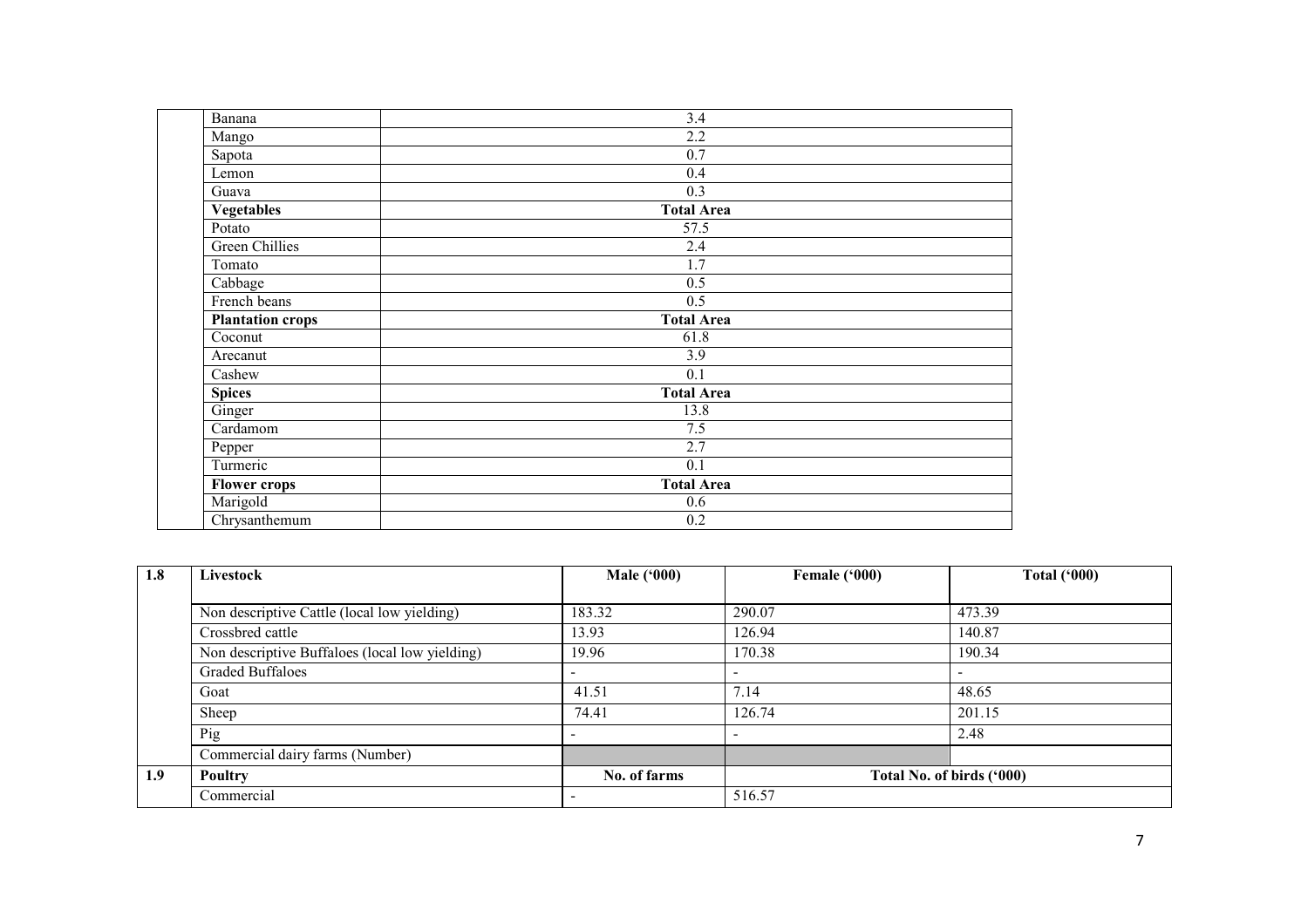| Backyard                                                               | $\blacksquare$           |                        |                          |                                          |                                                        |                                                |  |  |  |
|------------------------------------------------------------------------|--------------------------|------------------------|--------------------------|------------------------------------------|--------------------------------------------------------|------------------------------------------------|--|--|--|
| Fisheries (Data source: Chief Planning Officer)                        |                          |                        |                          |                                          |                                                        |                                                |  |  |  |
| A. Capture                                                             |                          |                        |                          |                                          |                                                        |                                                |  |  |  |
| i) Marine (Data Source: Fisheries<br>Department)                       | No. of fishermen         | <b>Boats</b>           |                          |                                          | <b>Nets</b>                                            | <b>Storage facilities</b><br>(Ice plants etc.) |  |  |  |
|                                                                        |                          | Mechanized             | Non-<br>mechanized       | Mechanized<br>(Trawl nets,<br>Gill nets) | Non-mechanized<br>(Shore Seines, Stake<br>& trap nets) |                                                |  |  |  |
|                                                                        | $\overline{\phantom{0}}$ | $\blacksquare$         | $\overline{\phantom{a}}$ | $\blacksquare$                           | $\overline{\phantom{a}}$                               |                                                |  |  |  |
| ii) Inland (Data Source: Fisheries                                     | No. Farmer owned ponds   |                        |                          | <b>No. of Reservoirs</b>                 | No. of village tanks                                   |                                                |  |  |  |
| Department)                                                            | 103                      |                        | 3                        |                                          | 3035                                                   |                                                |  |  |  |
| <b>B.</b> Culture                                                      |                          |                        |                          |                                          |                                                        |                                                |  |  |  |
|                                                                        |                          | Water Spread Area (ha) |                          | Yield (t/ha)                             |                                                        | Production ('000 tons)                         |  |  |  |
| i) Brackish water (Data Source: MPEDA/<br><b>Fisheries Department)</b> |                          | $\blacksquare$         |                          | ۰.                                       |                                                        | $\blacksquare$                                 |  |  |  |
| ii) Fresh water (Data Source: Fisheries<br>Department)                 |                          | 33354                  |                          | 60 kg/ha                                 |                                                        | 8425 mt                                        |  |  |  |
| <b>Others</b>                                                          |                          |                        |                          |                                          |                                                        |                                                |  |  |  |

1.11 Production and Productivity of major crops (Average of last 5 years: 2004, 05, 06, 07, 08)

|      |                                                                   |                 | <b>Kharif</b>        |                       | Rabi                     | Summer                |                      | <b>Total</b>          |                      | <b>Crop</b><br>residue         |
|------|-------------------------------------------------------------------|-----------------|----------------------|-----------------------|--------------------------|-----------------------|----------------------|-----------------------|----------------------|--------------------------------|
| 1.11 | Name of crop                                                      | Prodn $(000 t)$ | Prodetyty<br>(Kg/ha) | Production<br>(000 t) | Prodctivity<br>(Kg/ha)   | Production<br>(000 t) | Prodetyty<br>(Kg/ha) | Production<br>(000 T) | Prodetvty<br>(Kg/ha) | as<br>fodder<br>(000)<br>tons) |
|      | Major Field crops (Crops to be identified based on total acreage) |                 |                      |                       |                          |                       |                      |                       |                      |                                |
|      | Paddy                                                             | 214.1           | 4379.0               | 0.0                   | $\overline{\phantom{a}}$ | 26474.9               | 5254                 | 26689.1               | 5245.59              |                                |
|      | Ragi                                                              | 28.2            | 1716.0               | 17.8                  | 1856                     | 243.0                 | 2025                 | 389.0                 | 1904.07              |                                |
|      | Maize                                                             | 261.4           | 4459.0               | 18.1                  | 3790                     | 1979.5                | 5350                 | 2259.0                | 5212.3               |                                |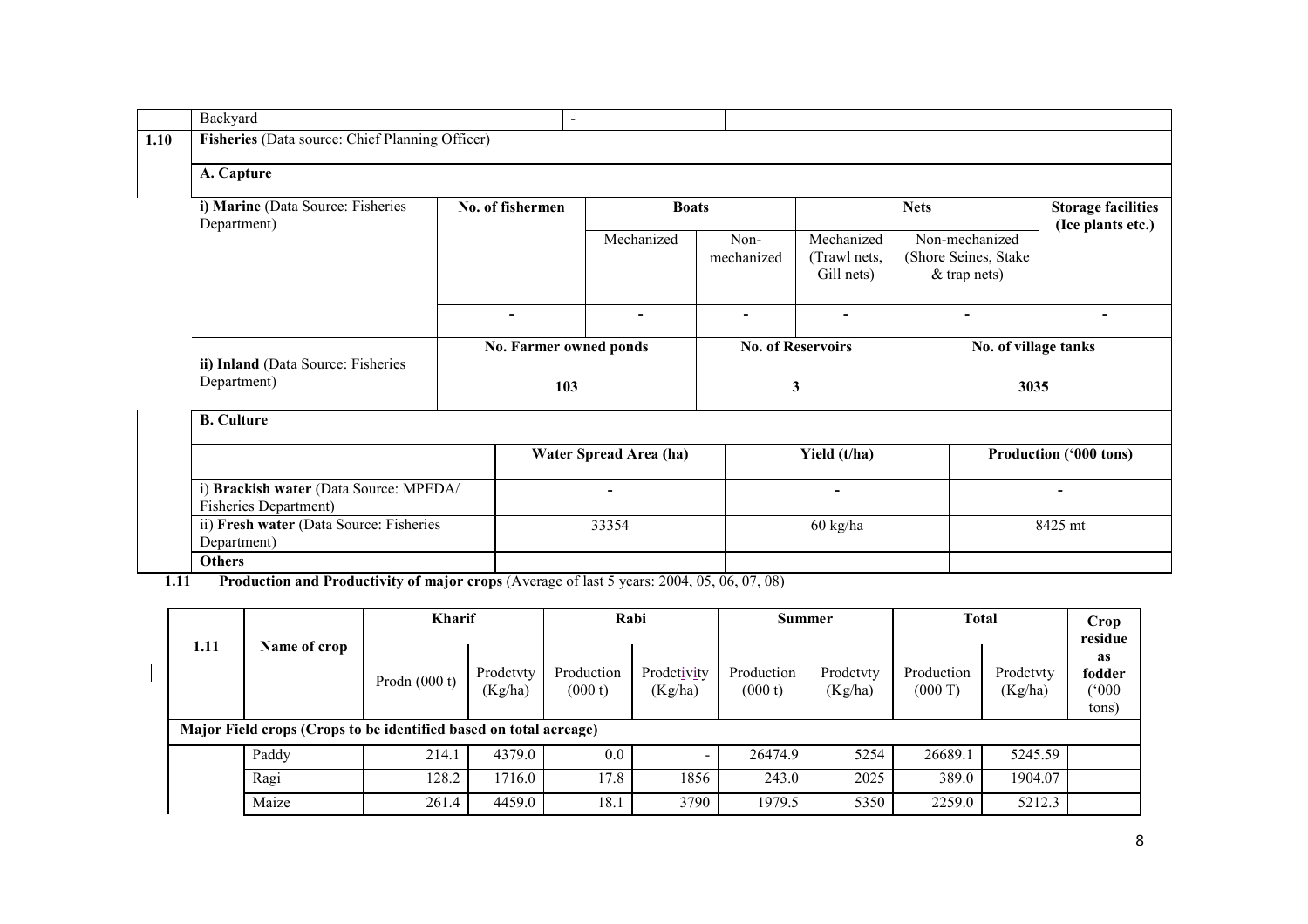|        | Cowpea    | 9.9   | 1250.0   | . . 5 | 950    | 251.1                    | 1350 | 262.5  | 1342.6 |  |
|--------|-----------|-------|----------|-------|--------|--------------------------|------|--------|--------|--|
|        | Greengram | 3.6   | 1050.0   | 0.0   |        | 12.5                     | 1250 | 16.1   | 1198.2 |  |
|        | Horsegram | 5.9   | 845.0    | 6.8   | 720    | 0.0                      |      | 12.7   | 773.1  |  |
|        | Fieldbean | 7.3   | 150.0    | 1.3   | 940    | 0.0                      |      | 8.6    | 1111.2 |  |
|        | Sunflower | 20.5  | 1357.0   | 1.1   | 1305   | 20.8                     | 1385 | 42.4   | 1369.1 |  |
|        | Groundnut | 1.3   | 1550.0   | 0.0   |        | 1015.0                   | 1750 | 1016.3 | 1749.7 |  |
|        | Tobacco   | 7.8   | 839.1    | 0.0   |        | 0.0                      |      | 7.8    | 839.1  |  |
|        | Sugarcane | 331.3 | 105000.0 | 0.0   |        | 0.0                      |      | 331.3  | 305.32 |  |
| Potato |           | 135.9 | 2247.7   | 1.35  | 2820.0 | $\overline{\phantom{0}}$ |      | 97445  | 2251.5 |  |

Source Of Data: District statistical officer, Hassan

 $\overline{\phantom{0}}$ 

| 1.12 | <b>Situation</b> | Sowing window for 5 major field crops<br>(start and end of normal sowing week) |                                            |                                             |                                           |                             |  |  |
|------|------------------|--------------------------------------------------------------------------------|--------------------------------------------|---------------------------------------------|-------------------------------------------|-----------------------------|--|--|
|      |                  | Paddy                                                                          | Ragi                                       | <b>Maize</b>                                | Potato                                    | <b>Sunflower</b>            |  |  |
|      | Kharif-Rainfed   | July $2^{nd}$ –Aug $1^{st}$                                                    | May $4^{\text{th}}$ – June $4^{\text{th}}$ | May $4^{\text{th}}$ – June $4^{\text{th}}$  | June $1st$ - June $2nd$                   | May $2^{nd}$ – May $3^{rd}$ |  |  |
|      | Kharif-Irrigated | July $4^{\text{th}}$ – Aug $4^{\text{th}}$                                     | July $2^{nd}$ – Aug $1^{st}$               | June $3^{\text{rd}}$ - July $2^{\text{nd}}$ | May $3^{\text{rd}}$ – May $4^{\text{th}}$ | May $1^{st}$ - May $2^{nd}$ |  |  |
|      | Rabi-Rainfed     |                                                                                | Sept $1st$ – Sept $2nd$                    | Sept $1st$ – Sept $2nd$                     |                                           | Aug $1st - Aug 2nd$         |  |  |
|      | Summer           | Dec $1st - Jan 2nd$                                                            |                                            |                                             |                                           |                             |  |  |

| 1.13 | What is the major<br>contingency the district is<br>prone to? | Regular | Occassional                                      | <b>None</b>              |
|------|---------------------------------------------------------------|---------|--------------------------------------------------|--------------------------|
|      | Drought                                                       |         | In 2003 (53 $%$ of Normal Rains)<br>$\sim$       | $\overline{\phantom{0}}$ |
|      | Flood                                                         |         |                                                  |                          |
|      | Cyclone                                                       |         |                                                  |                          |
|      | Hail storm                                                    |         |                                                  |                          |
|      | Heat wave                                                     |         |                                                  |                          |
|      | Cold wave                                                     |         |                                                  |                          |
|      | Frost                                                         |         |                                                  |                          |
|      | Sea water intrusion                                           |         |                                                  |                          |
|      | Pests and diseases (specify)                                  |         | $\sqrt{($ Late blight in Potato (2008 and 2009)) |                          |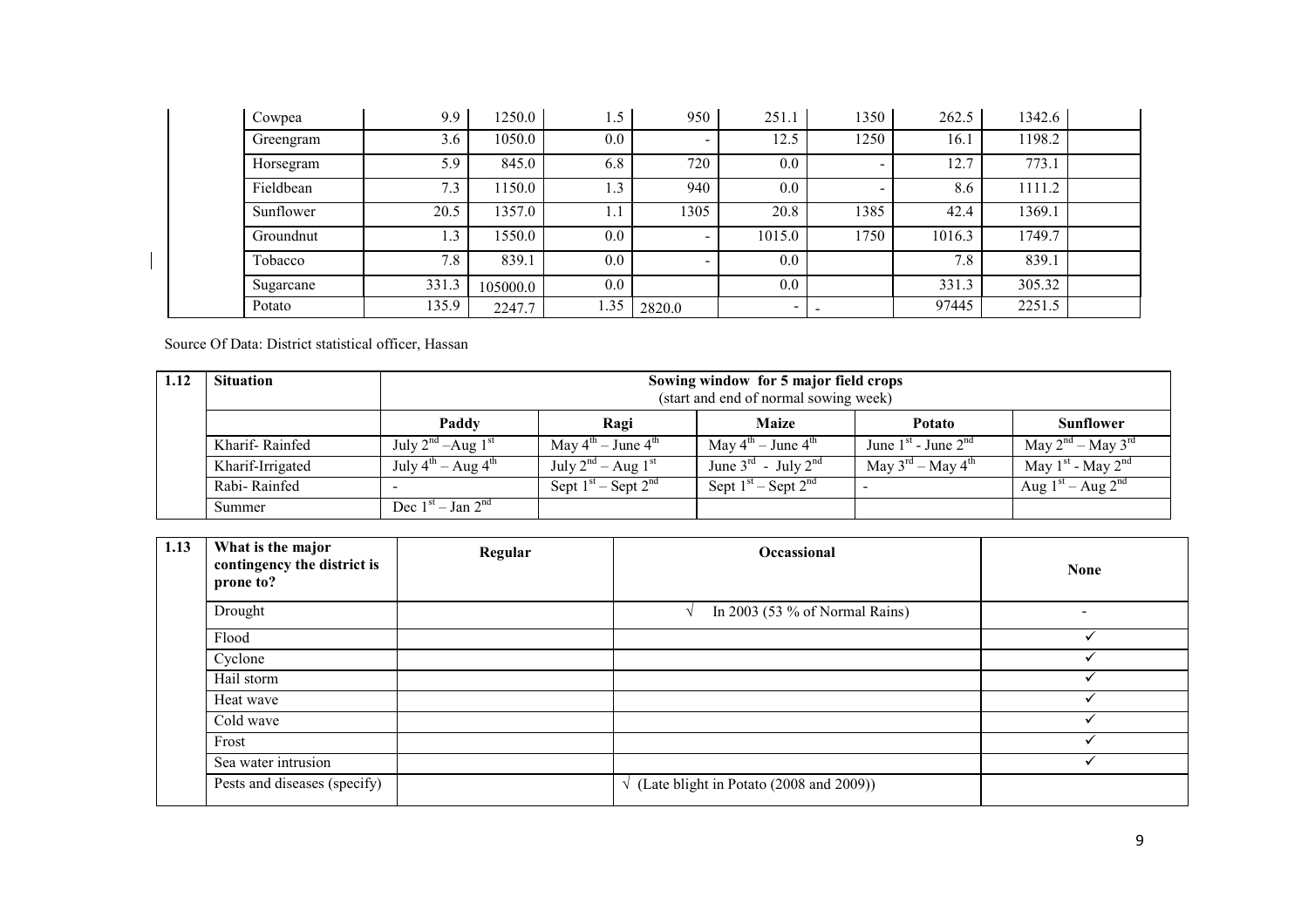| Others<br>$    -$ |  |  |
|-------------------|--|--|
|                   |  |  |
|                   |  |  |

| 1.14 | Include Digital maps of<br>the district for | Location map of district within State as Annexure I | Enclosed: Yes |
|------|---------------------------------------------|-----------------------------------------------------|---------------|
|      |                                             | Mean annual rainfall as Annexure 2                  | Enclosed: Yes |
|      |                                             | Soil map as Annexure 3                              | Enclosed: Yes |

#### 2.0 Strategies for weather related contingencies

# 2.1 Drought

# 2.1.1 Rainfed situation

# (Conventional rains actually start in  $1<sup>st</sup>$  week of May; Through Monsoon sets in  $1<sup>st</sup>$  week of June

| <b>Condition</b>                                  |                                             |                                                                                              |                                                                                                                                                                                                                                           |                                                                                                                                               | <b>Suggested Contingency measures</b>                                                                                                                                                                                                                                                                          |
|---------------------------------------------------|---------------------------------------------|----------------------------------------------------------------------------------------------|-------------------------------------------------------------------------------------------------------------------------------------------------------------------------------------------------------------------------------------------|-----------------------------------------------------------------------------------------------------------------------------------------------|----------------------------------------------------------------------------------------------------------------------------------------------------------------------------------------------------------------------------------------------------------------------------------------------------------------|
| <b>Early season</b><br>drought (delayed<br>onset) | <b>Major Farming</b><br>situation           | <b>Normal Crop/cropping</b><br>system                                                        | Change in crop/cropping<br>system                                                                                                                                                                                                         | <b>Agronomic measures</b>                                                                                                                     | <b>Remarks</b> on<br>Implementation                                                                                                                                                                                                                                                                            |
| Delay by 2 weeks<br>May $3^{\text{rd}}$ week      | 1 Deep Red soils in<br>plains<br>$(Zone-7)$ | Potato - Ragi<br>(Potato with Redgram/<br>castor as intercrop $6:1$ )<br>Potato-Kufri Jyothi | Potato - Soyabean/<br>Potato-Cowpea<br>Potato-Ragi<br>Potato+Redgram<br>Ragi- GPU-28; GPU-45<br>GPU-26, GPU-48<br>Soyabean; J-365, K.B-79,<br>Moneta<br>Cowpea - KBC-2, TVX-<br>944<br>Potato: Kufri jyothi, Kufri<br>surya, Kufri pukraj | Monsoon delay by two<br>weeks doesn't affect the<br>normal cropping system<br>since sowing window for<br>potato open up to June $2nd$<br>week | Timely supply of seeds<br>through KSSC, NSC,<br>UAS.<br>Support through special<br>package namely NFSM-<br>Pulses/paddy;<br>Bhoochethana – to<br>distribute gypsum, PSP,<br>$Boron + Zincsulphate$<br>PM Package<br>Supply of Seed drill,<br>weeder, sprayers and other<br>mechanical implements<br>under RKVY |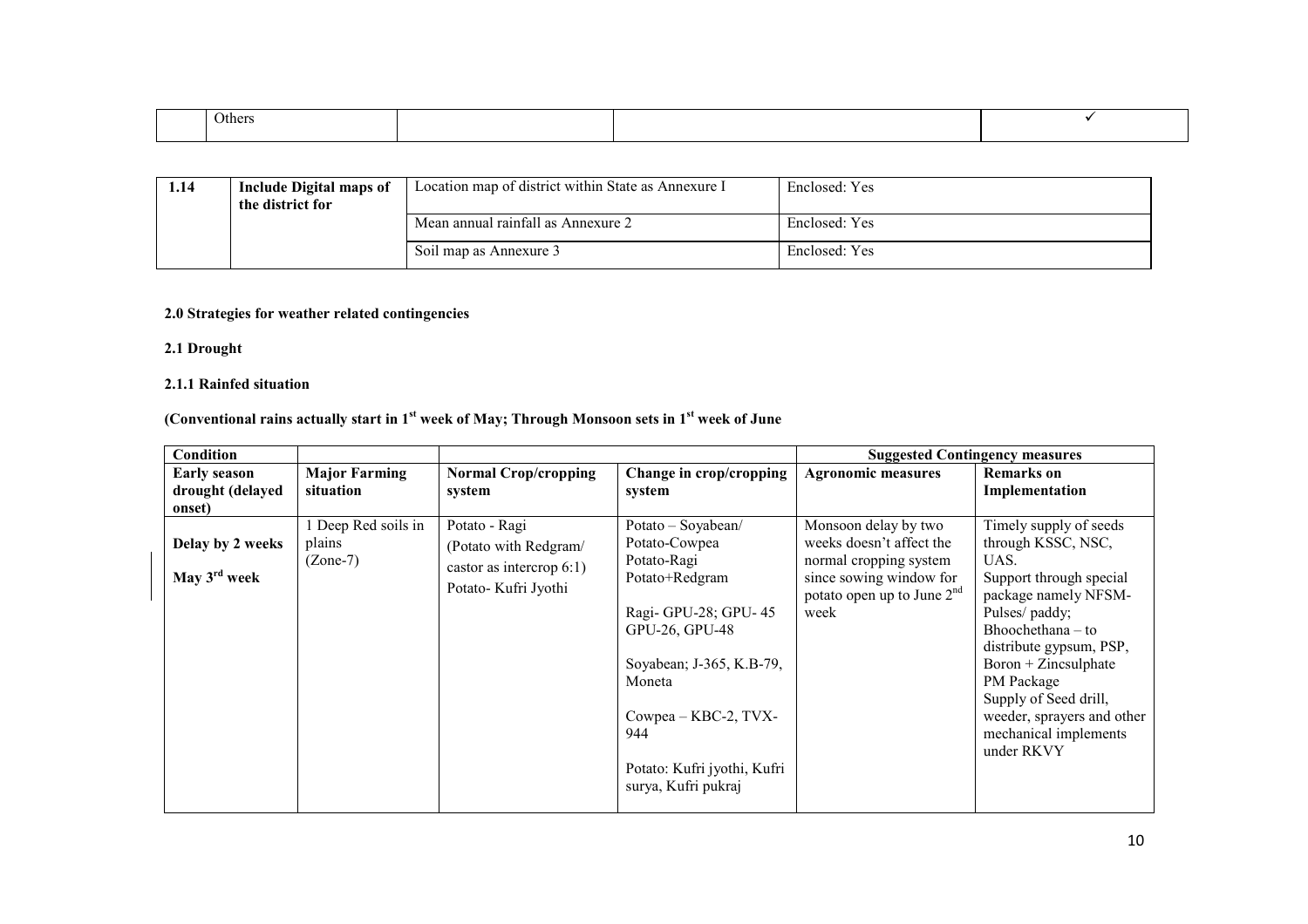|                                |                                                      | Redgram-BRG-1, BRG-<br>2, TTB-7            |        |
|--------------------------------|------------------------------------------------------|--------------------------------------------|--------|
|                                | Maize - Ragi/ pulses                                 | Maize - Soyabean (Late<br>khariff) Cowpea/ | $-do-$ |
|                                | Maize-Private Hybrids;<br>NAC-6004;                  | Greengram                                  |        |
|                                | Ragi- GPU-28; Local                                  | Ragi-GPU-28; GPU-45<br><b>GPU-26</b>       |        |
|                                |                                                      | Soyabean; J-365, K.B-79,<br>Moneta         |        |
|                                |                                                      | Cowpea - KBC-2, TVX-<br>944                |        |
|                                |                                                      | Redgram-BRG-1, BRG-<br>2, TTB-7            |        |
| 2. Deep red soils in<br>Plains | Sesamum/Minor millets /<br>pulses - Ragi / Sunflower | Sesamum - Ragi                             | $-do-$ |
| $(Zone-4)$                     | / Maize                                              | Sesamum-Groundnut                          |        |
|                                | Sesamum-local<br>Minor millets-Same,                 | Sunflower - KBSH-41 /<br>KBSH-53           |        |
|                                | Harka, etc<br>Horsegram/greengram/                   | Ragi+ Red gram-Cow pea                     |        |
|                                | Cowpea                                               | Maize+Redgram-Soybean                      |        |
|                                |                                                      | Soyabean JSS-365 / KB-<br>79               |        |
|                                |                                                      | Sesamum-Navile-1                           |        |
|                                |                                                      | Grounnut-GPBD-4, TMV-<br>$\overline{c}$    |        |
|                                |                                                      | Ragi-GPU-28, GPU-66,<br>MR-1, MR-6.        |        |
|                                |                                                      |                                            |        |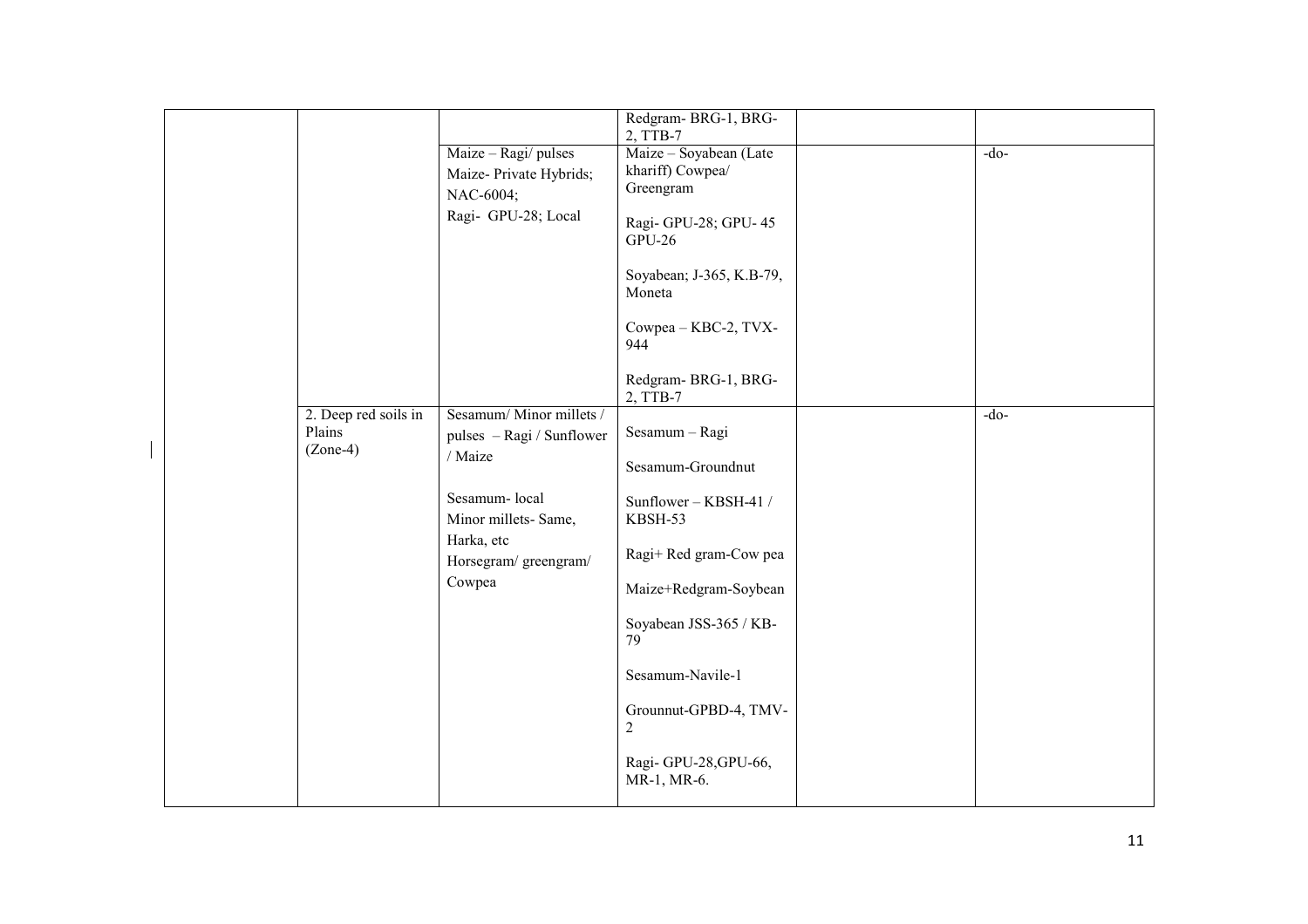|                   |                         | Red gram-BRG-1, BRG-<br>2, TTB-7            |        |
|-------------------|-------------------------|---------------------------------------------|--------|
|                   |                         | Maize-NAH-2049, NAH-<br>1137, NAC-6004      |        |
|                   |                         | Greengram - China<br>moong / $PDM - 84-178$ |        |
|                   |                         | Blackgram - T-9 / Rashmi                    |        |
| 3. Shallow to     | Horsegram / Cow pea /   | Horsegram / Cow pea /                       |        |
| medium deep soils | black gram - Ragi /     | black gram - Ragi /                         | $-do-$ |
| $(Zone-6)$        | Maize/Groundnut, green  | Maize/Groundnut, green                      |        |
|                   | gram-paddy, sesamum-    | gram-paddy, sesamum-                        |        |
|                   | potato, Sesamum-potato, | potato, Sesamum-potato,                     |        |

 $\overline{\phantom{a}}$ 

| Condition                                         |                                             |                                                                                       |                                                                                                                                                                                                                                                           |                           | <b>Suggested Contingency measures</b> |
|---------------------------------------------------|---------------------------------------------|---------------------------------------------------------------------------------------|-----------------------------------------------------------------------------------------------------------------------------------------------------------------------------------------------------------------------------------------------------------|---------------------------|---------------------------------------|
| <b>Early season</b><br>drought (delayed<br>onset) | <b>Major Farming</b><br>situation           | <b>Normal Crop/cropping</b><br>system                                                 | Change in crop/cropping<br>system                                                                                                                                                                                                                         | <b>Agronomic measures</b> | <b>Remarks</b> on<br>Implementation   |
| Delay by 4 weeks<br>June $1st$ week               | 2 Deep Red soils in<br>plains<br>$(Zone-7)$ | Potato - Ragi<br>(Potato with Redgram/<br>castor as intercrop)<br>Potato-Kufri Jyothi | Potato - Soyabean/<br>Potato-Cowpea<br>Potato-Ragi<br>Potato+Redgram<br>Ragi- GPU-45 GPU-26<br>$GPU-48$<br>Soyabean; J-365, K.B-79,<br>Moneta<br>Cowpea - KBC-2, TVX-<br>944<br>Potato: Kufri jyothi, Kufri<br>surya, Kufri pukraj<br>Redgram-BRG-1, BRG- |                           | $-do-$                                |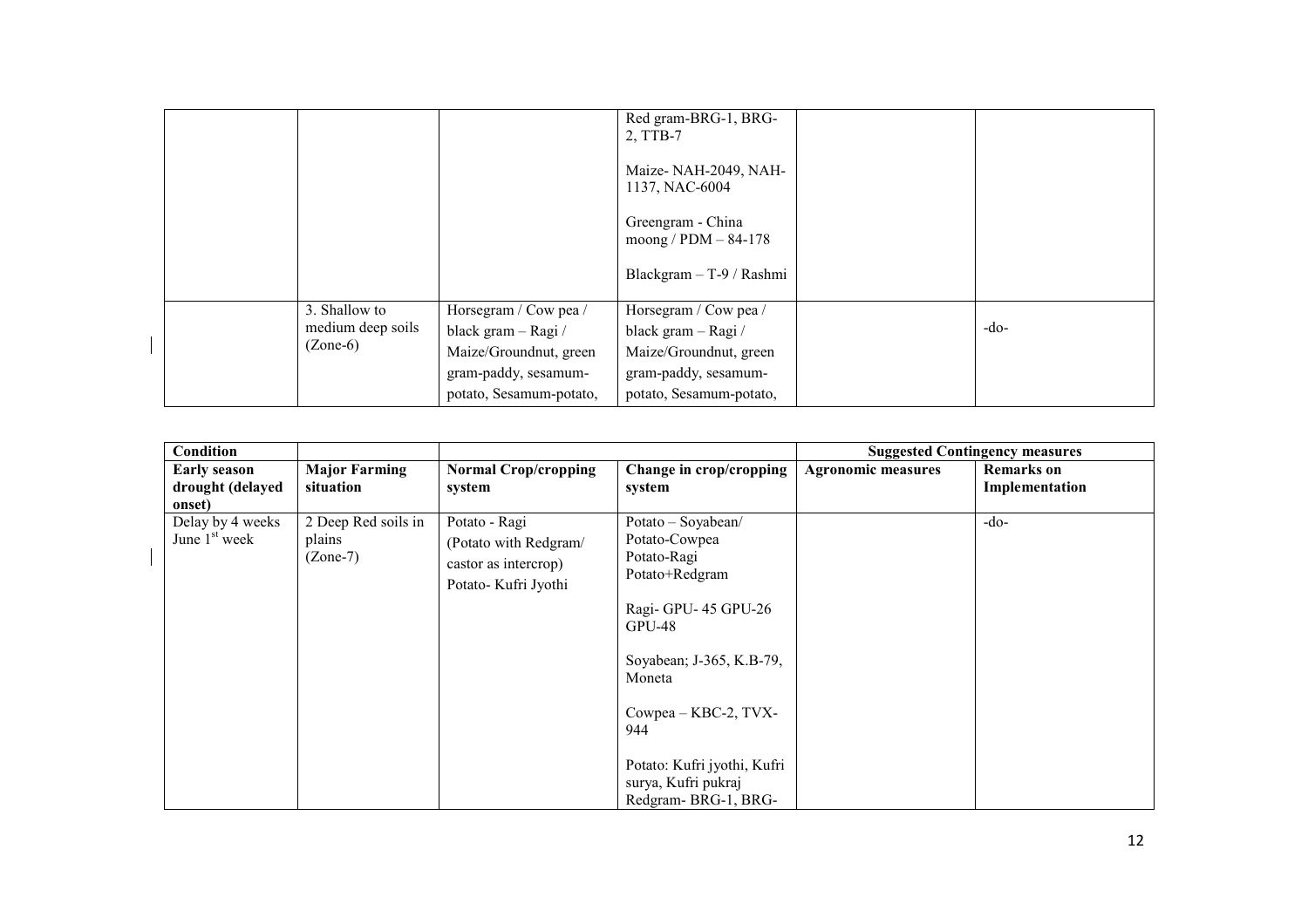|                                              |                                          | 2, TTB-7                                      |  |
|----------------------------------------------|------------------------------------------|-----------------------------------------------|--|
|                                              | Maize - Ragi/ pulses                     | Maize - Soyabean/                             |  |
|                                              | Maize-Private Hybrids;                   | Cowpea/ Greengram                             |  |
|                                              | NAC-6004;<br>Ragi- GPU-28; Local         | Ragi-GPU-28; GPU-45<br><b>GPU-26</b>          |  |
|                                              |                                          | Soyabean; J-365, K.B-79,<br>Moneta            |  |
|                                              |                                          | Cowpea - KBC-2, TVX-<br>944                   |  |
|                                              |                                          | Redgram-BRG-1, BRG-<br>2, TTB-7               |  |
| 3. Deep red soils in<br>Plains<br>$(Zone-4)$ | Sesamum/Minor millets /<br>pulses - Ragi | $Ragi + Pulses$                               |  |
|                                              | Sesamum-local<br>Minor millets-Same,     | Sunflower - Cowpea /<br>Horsegram             |  |
|                                              | Harka, etc                               | Groundnut + Redgram                           |  |
|                                              | Horsegram/greengram/<br>Cowpea           | Ragi+ Red gram-Cow pea                        |  |
|                                              |                                          | Maize+Redgram-Soybean                         |  |
|                                              |                                          | Sunflower - $KBSH - 41$ /<br><b>KBSH - 53</b> |  |
|                                              |                                          | Groundnut-GPBD-4,<br>$TMV-2$                  |  |
|                                              |                                          | Ragi-GPU-28, GPU-66,<br>MR-1, MR-6.           |  |
|                                              |                                          | Red gram-BRG-1, BRG-<br>2, TTB-7              |  |
|                                              |                                          | Soyabean; J-365, K.B-79,                      |  |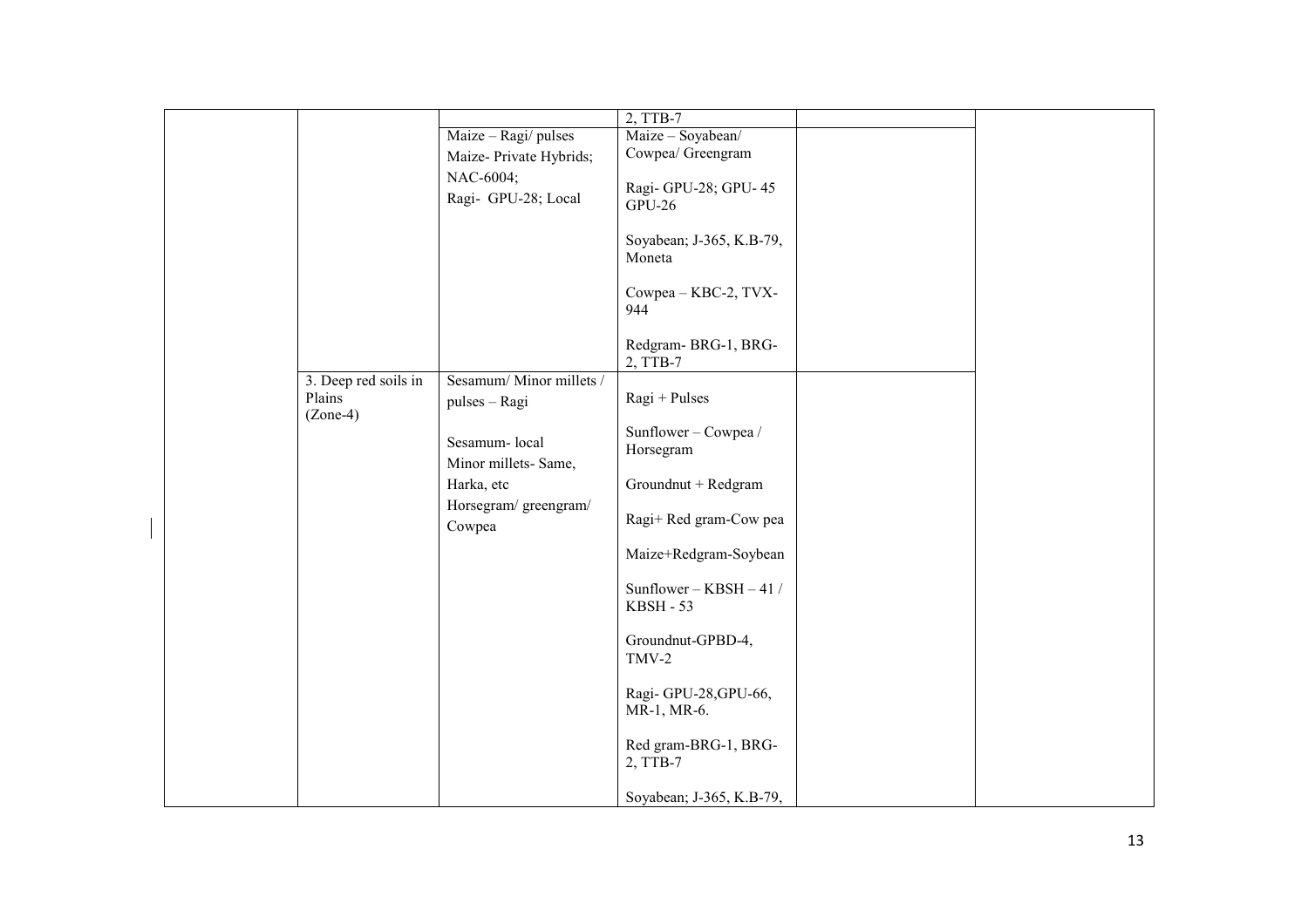|                                                  |                                                                       | Moneta                                               |  |
|--------------------------------------------------|-----------------------------------------------------------------------|------------------------------------------------------|--|
|                                                  |                                                                       | Maize-NAH-2049, NAH-<br>1137, NAC-6004               |  |
|                                                  |                                                                       | Horsegram - PHG-9                                    |  |
| 4. Shallow to<br>medium deep soils<br>$(Zone-6)$ | Cow pea- Groundnut,<br>green gram-paddy, black<br>gram-ragi, sesamum- | Groundnut + Redgram<br>Ragi + Redgram /<br>Fieldbean |  |
|                                                  | potato, Sesamum-potato,                                               |                                                      |  |
|                                                  | cowpea-jowar, green                                                   | Paddy - Green gram /                                 |  |
|                                                  | gram-maize                                                            | black gram / bengalgram /<br>Cowpea                  |  |
|                                                  |                                                                       |                                                      |  |
|                                                  |                                                                       | Maize - Horsegram                                    |  |
|                                                  |                                                                       | Potato + Redgram - Ragi                              |  |
|                                                  |                                                                       | Grounnut-GPBD-4, TMV-<br>2                           |  |
|                                                  |                                                                       | Ragi-GPU-28, GPU-66,<br>MR-1, MR-6.                  |  |
|                                                  |                                                                       | Red gram-BRG-1, BRG-<br>2, TTB-7                     |  |
|                                                  |                                                                       | Maize-NAH-2049, NAH-<br>1137, NAC-6004               |  |
|                                                  |                                                                       | Cowpea - KBC-2, TVX-<br>944                          |  |
|                                                  |                                                                       | Bengalgram - JJ-11 /<br>Vishal                       |  |
|                                                  |                                                                       |                                                      |  |

 $\overline{\phantom{a}}$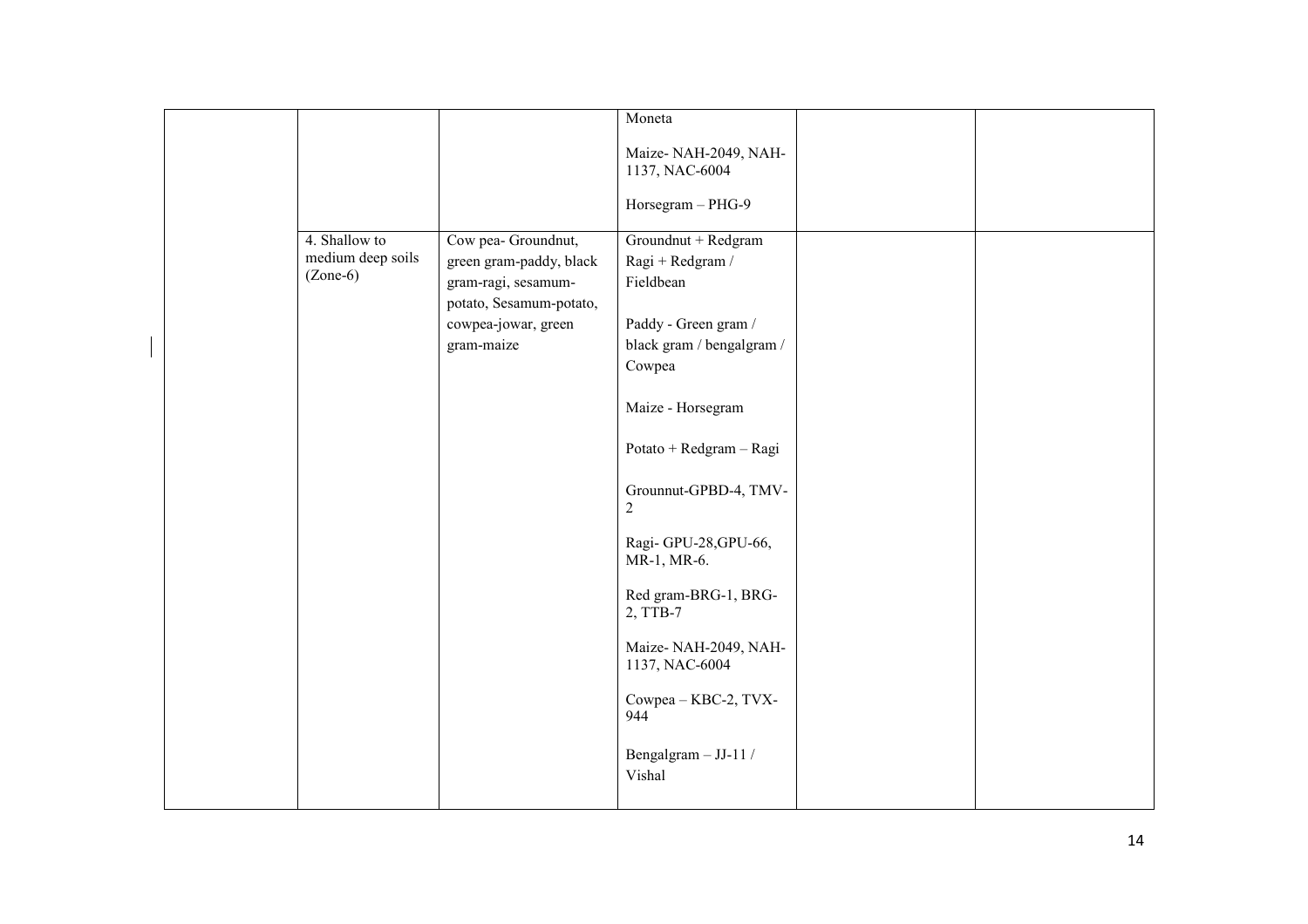|                                                   |                                             |                                                                                        | Field bean - Hebbal                                                                                                                                                                                                                                                                   |                           |                                       |
|---------------------------------------------------|---------------------------------------------|----------------------------------------------------------------------------------------|---------------------------------------------------------------------------------------------------------------------------------------------------------------------------------------------------------------------------------------------------------------------------------------|---------------------------|---------------------------------------|
|                                                   |                                             |                                                                                        | Avare-4                                                                                                                                                                                                                                                                               |                           |                                       |
|                                                   |                                             |                                                                                        |                                                                                                                                                                                                                                                                                       |                           |                                       |
|                                                   |                                             |                                                                                        | Blackgram - T-9, Rashmi                                                                                                                                                                                                                                                               |                           |                                       |
| Condition                                         |                                             |                                                                                        |                                                                                                                                                                                                                                                                                       |                           | <b>Suggested Contingency measures</b> |
| <b>Early season</b><br>drought (delayed<br>onset) | <b>Major Farming</b><br>situation           | <b>Normal Crop/cropping</b><br>system                                                  | Change in crop/cropping<br>system                                                                                                                                                                                                                                                     | <b>Agronomic measures</b> | <b>Remarks</b> on<br>Implementation   |
| Delay by 6 weeks<br>June- 3rd Week                | 2 Deep Red soils in<br>plains<br>$(Zone-7)$ | Potato - Ragi<br>(Potato with Redgram/<br>castor as intercrop)<br>Potato- Kufri Jyothi | Maize + cowpea<br>Ragi+soybean / Fieldbean<br>/ Redgram<br>Sunflower - Horsegram /<br>Soybean<br>Maize-NAC-6004; NAH-<br>2049, Nah-1137,<br>Ragi-GPU-28, GPU-66,<br>MR-1, MR-6<br>Red gram-BRG-, BRG-2,<br>TTB-7,<br>Soyabean; J-365, K.B-79,<br>Moneta<br>Cow pea-KBC-2, TVX-<br>944 |                           |                                       |
|                                                   |                                             |                                                                                        | Horsegram - PHG-9<br>Field bean - Hebbal<br>Avare-4                                                                                                                                                                                                                                   |                           |                                       |
|                                                   | 3. Deep red soils in<br>Plains              | Sesamum/Minor millets /<br>pulses - Ragi                                               | Ragi + Redgram / Field                                                                                                                                                                                                                                                                |                           |                                       |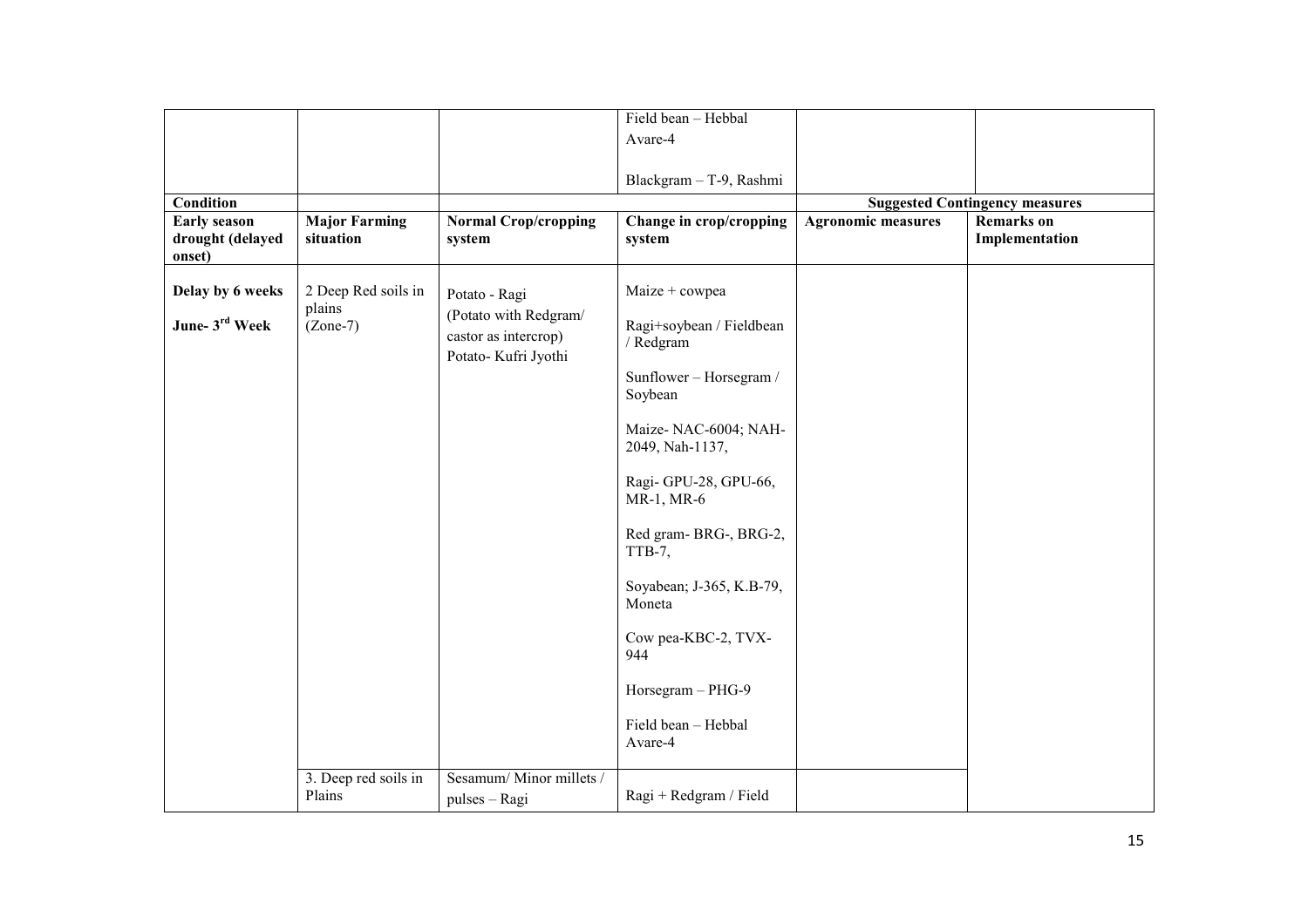| $(Zone-4)$                         |                                                                                       | bean                                                                                  |        |
|------------------------------------|---------------------------------------------------------------------------------------|---------------------------------------------------------------------------------------|--------|
|                                    | Sesamum-local<br>Minor millets-Same,<br>Harka, etc<br>Horsegram/ greengram/<br>Cowpea | Groundnut + Redgram /<br>Field bean / Soybean<br>Maize+Redgram-Soybean<br>/ Horsegram |        |
|                                    |                                                                                       | Grounnut-GPBD-4, TMV-<br>$\overline{c}$                                               |        |
|                                    |                                                                                       | Ragi-GPU-28, GPU-66,<br>MR-1, MR-6.                                                   |        |
|                                    |                                                                                       | Red gram-BRG-1, BRG-<br>2, TTB-7                                                      |        |
|                                    |                                                                                       | Soyabean; J-365, K.B-79,<br>Moneta                                                    |        |
|                                    |                                                                                       | Maize-NAH-2049, NAH-<br>1137, NAC-6004                                                |        |
|                                    |                                                                                       | Horsegram - PHG-9<br>Field bean - Hebbal                                              |        |
|                                    |                                                                                       | Avare-4                                                                               |        |
| 4. Shallow to<br>medium deep soils | Cow pea- Groundnut,<br>green gram-paddy, black                                        | Groundnut + Redgram                                                                   | $-do-$ |
| $(Zone-6)$                         | gram-ragi, sesamum-                                                                   | Paddy - Cowpea /                                                                      |        |
|                                    | potato, Sesamum-potato,<br>cowpea-jowar, green                                        | Bengalgram / Greengram                                                                |        |
|                                    | gram-maize                                                                            | Maize - Soybean /                                                                     |        |
|                                    |                                                                                       | Cowpea / Horsegram<br>Sugarcane + Soybean                                             |        |
|                                    |                                                                                       | Ragi + Field bean                                                                     |        |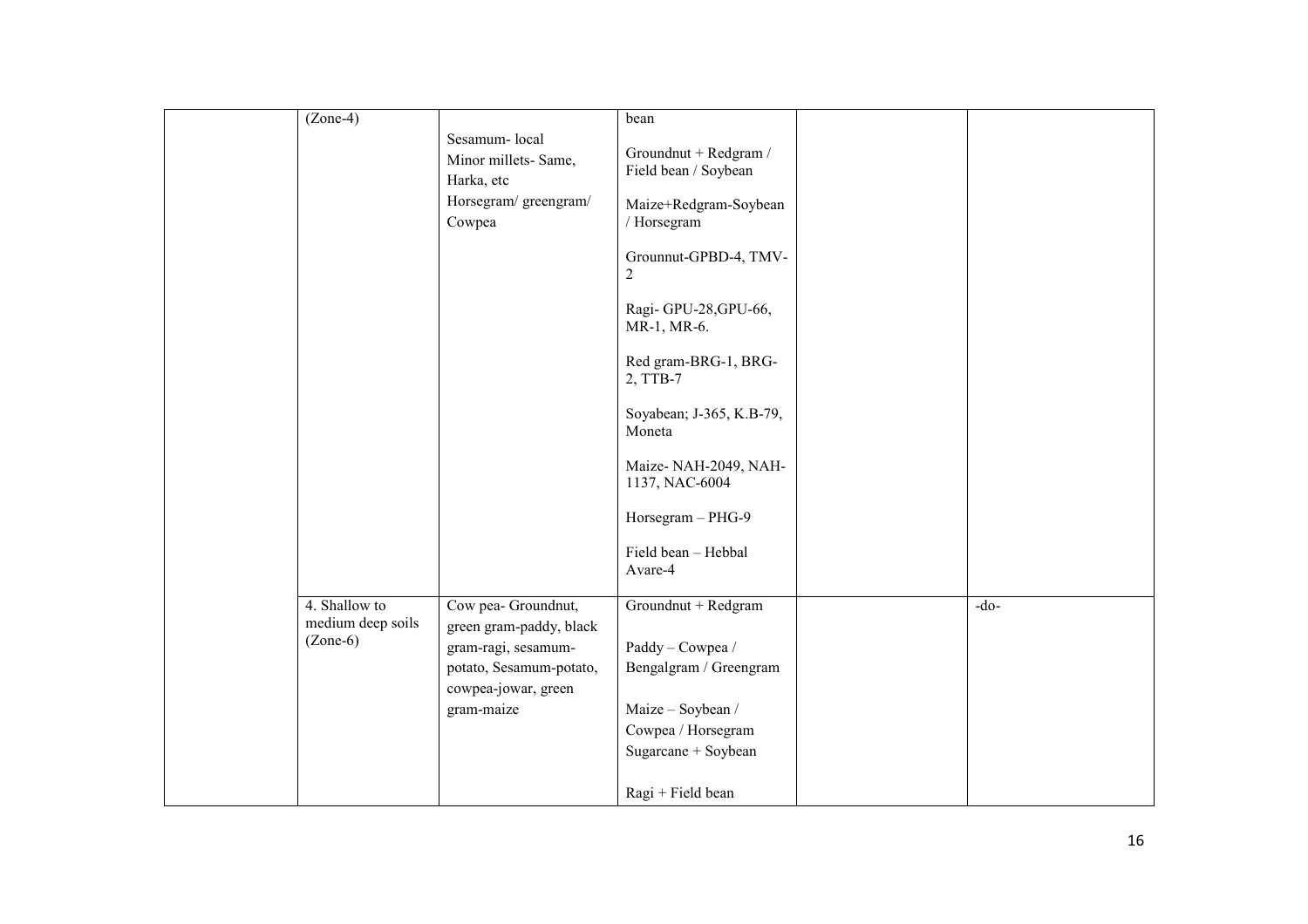|                     |                      |                             | Grounnut-GPBD-4, TMV-<br>$\overline{c}$          |                           |                                       |
|---------------------|----------------------|-----------------------------|--------------------------------------------------|---------------------------|---------------------------------------|
|                     |                      |                             | Ragi-GPU-28, GPU-66,<br>MR-1, MR-6.              |                           |                                       |
|                     |                      |                             | Field bean - Hebbal<br>Avare-4                   |                           |                                       |
|                     |                      |                             | Red gram-BRG-1, BRG-<br>2, TTB-7                 |                           |                                       |
|                     |                      |                             | Maize-NAH-2049, NAH-<br>1137, NAC-6004           |                           |                                       |
|                     |                      |                             | Cowpea - KBC-2, TVX-<br>944                      |                           |                                       |
|                     |                      |                             | Bengalgram - JJ-11 /<br>Vishal                   |                           |                                       |
|                     |                      |                             | Horsegram - PHG-9                                |                           |                                       |
|                     |                      |                             | Greengram - China<br>moong / PDM - 84-178        |                           |                                       |
|                     |                      |                             | Soyabean; K.B-79,<br>Moneta                      |                           |                                       |
|                     |                      |                             |                                                  |                           |                                       |
|                     |                      |                             | Sugarcane $-$ CO-62175 /<br>$CO - 8371 / COVC -$ |                           |                                       |
|                     |                      |                             | $2003 - 165$                                     |                           |                                       |
|                     |                      |                             |                                                  |                           |                                       |
| Condition           |                      |                             |                                                  |                           | <b>Suggested Contingency measures</b> |
| <b>Early season</b> | <b>Major Farming</b> | <b>Normal Crop/cropping</b> | Change in crop/cropping                          | <b>Agronomic measures</b> | <b>Remarks</b> on                     |
| drought (delayed    | situation            | system                      | system                                           |                           | Implementation                        |
|                     |                      |                             |                                                  |                           |                                       |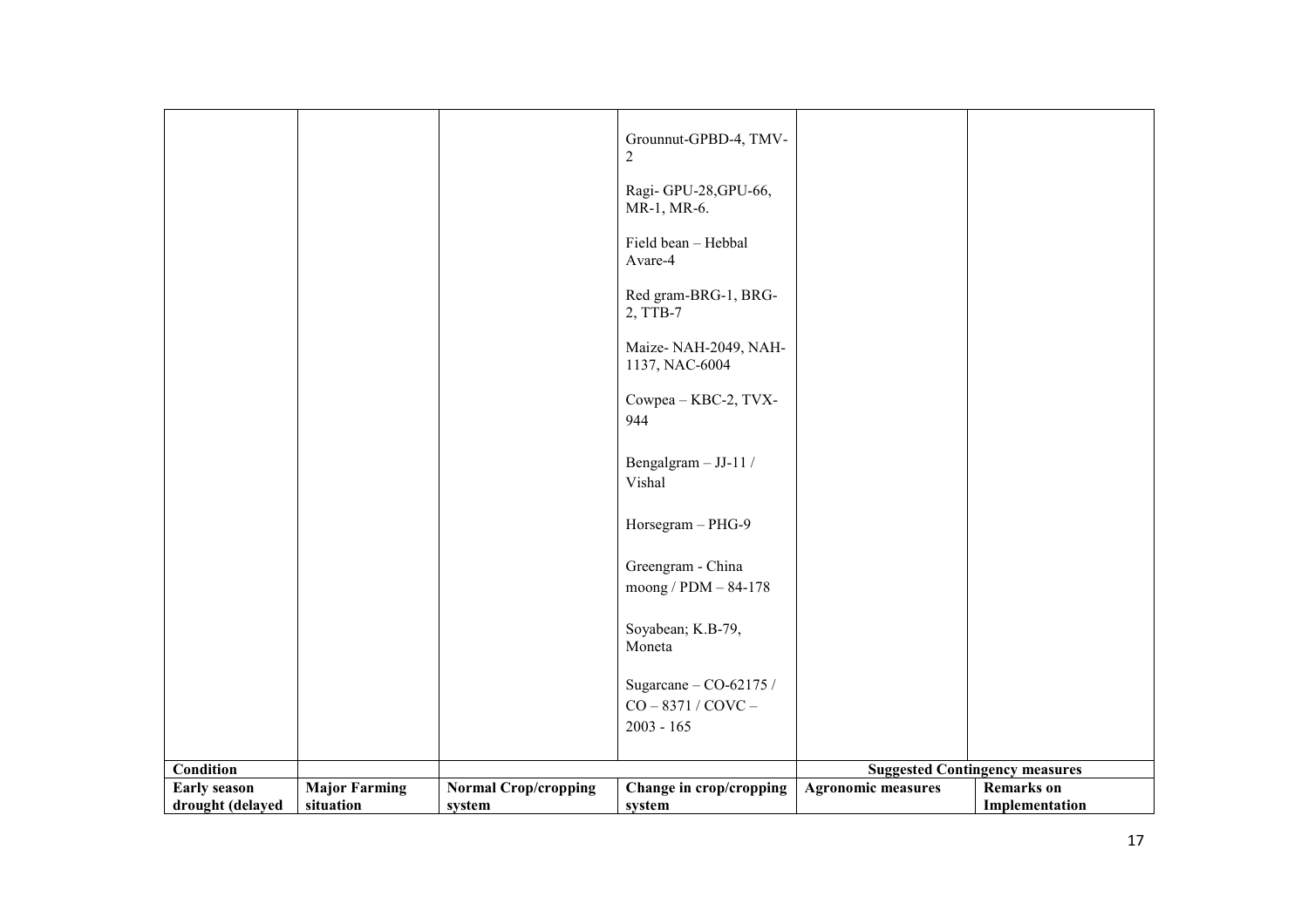| onset)                    |                                                   |                                                                                                                                                                              |                                                                                                                                                                                                                                                                       |                                                             |
|---------------------------|---------------------------------------------------|------------------------------------------------------------------------------------------------------------------------------------------------------------------------------|-----------------------------------------------------------------------------------------------------------------------------------------------------------------------------------------------------------------------------------------------------------------------|-------------------------------------------------------------|
| Delay by 8 weeks          | 1 Very Deep Red<br>soils hill zone<br>$(Zone -9)$ | Paddy-Intan cross                                                                                                                                                            | Paddy BR-2655;<br>Tunga                                                                                                                                                                                                                                               | Timely supply of seeds<br>through KSSC, NSC,<br>UAS.        |
| July 1 <sup>st</sup> Week | 2 Deep Red soils in<br>plains<br>$(Zone-7)$       | Potato - Ragi<br>(Potato with Redgram/<br>castor as intercrop)<br>Potato- Kufri Jyothi<br>Maize - Ragi/ pulses<br>Maize-Private Hybrids;<br>NAC-6004;<br>Ragi- GPU-28; Local | Maize / Ragi -Sunflower<br>Maize-soybean<br>Maize-NAC-6004; NAH-<br>2049, NAH-1137,<br>Ragi+Redgram-cowpea<br>Ragi-GPU-28, GPU-66,<br>MR-1, MR-6.<br>Red gram-BRG-1, BRG-<br>2, TTB-7<br>Soyabean; J-365, K.B-79,<br>Moneta<br>Maize-NAH-2049, NAH-<br>1137, NAC-6004 | Through NFSM- Paddy;<br>PM Package<br>Seed drill under RKVY |
|                           | 3. Deep red soils in<br>Plains<br>$(Zone-4)$      | Sesamum/Minor millets /<br>pulses – Ragi $(2nd crop)$<br>Sesamum-local<br>Minor millets-Same,<br>Harka, etc<br>Horsegram/greengram/<br>Cowpea                                | Ragi + Akkadi (field bean/<br>Redgram / jowar / castor /<br>niger)<br>Ragi + Redgram<br>Ragi-GPU-28; GPU-26;<br>$MR-1$ and $MR-6$<br>Redgram - BRG-2 only<br>Groundnut + Redgram<br>Gnut-GPBD-4; TMV-2<br>$Redgram - BRG-2$ ;<br>Sunflower - Horsegram                |                                                             |

 $\overline{1}$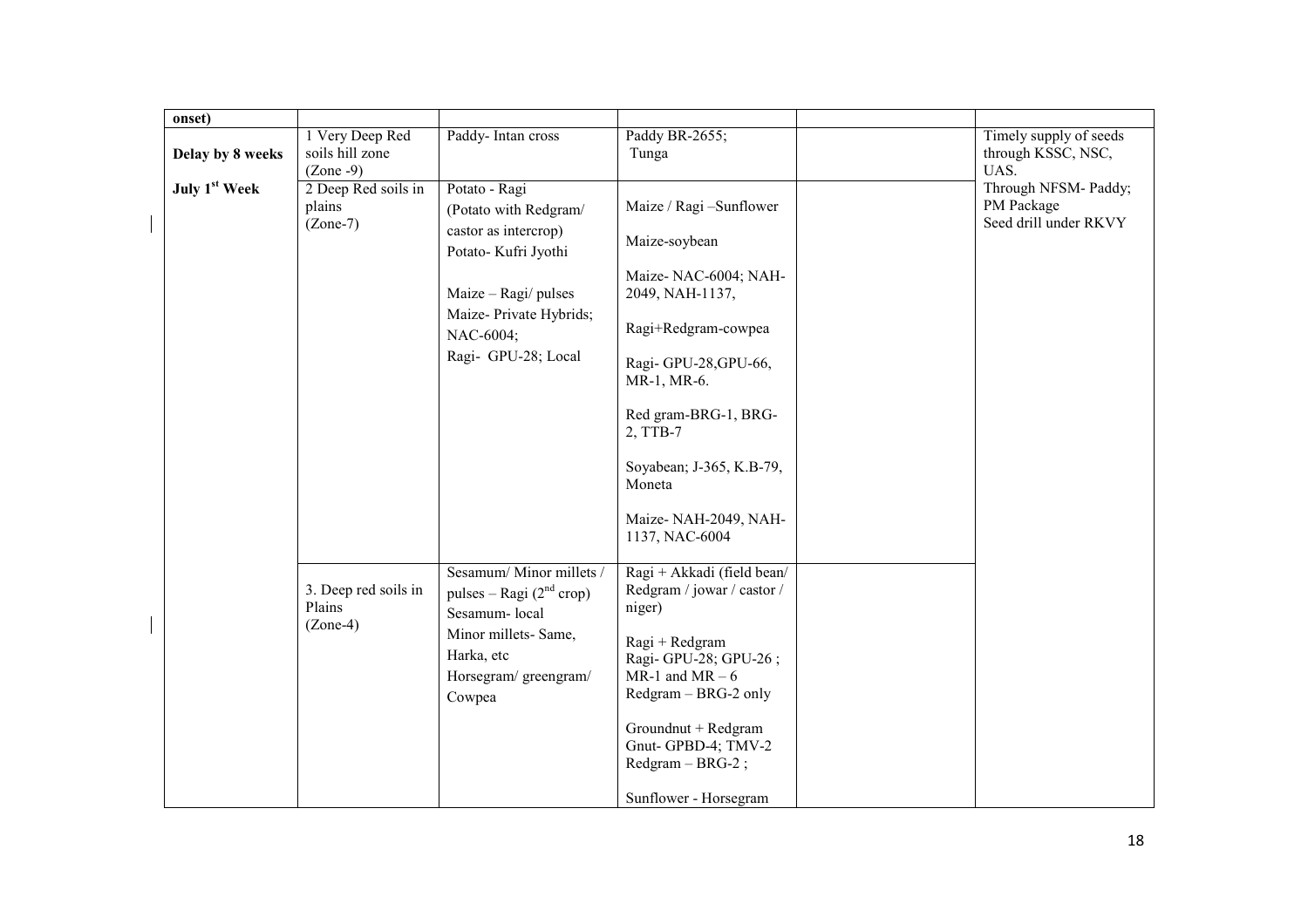|                                                  |                                 | KBSH-41 or 53;                                       |        |
|--------------------------------------------------|---------------------------------|------------------------------------------------------|--------|
|                                                  |                                 | Niger - KBN-1 / KBN -<br>71                          |        |
|                                                  | Ragi with pulses as             | Ragi+Red gram                                        |        |
| 4. Shallow to<br>medium deep soils<br>$(Zone-6)$ | intercrop<br>Ragi-GPU-28; local | Maize+ Red gram                                      | $-do-$ |
|                                                  |                                 | Sunflower-green gram                                 |        |
|                                                  |                                 | Fieldbean +Niger                                     |        |
|                                                  |                                 | Groundnut + Akkadi                                   |        |
|                                                  |                                 | Ragi-GPU-28; GPU-66,<br>MR-1 and MR $-6$             |        |
|                                                  |                                 | Groundnut (GPBD-4;<br>$TMV-4)$                       |        |
|                                                  |                                 | Redgram (BRG-2), BRG-<br>$\overline{c}$              |        |
|                                                  |                                 | $Niger - KBN-1 / KBN -$<br>71<br>Field bean - Hebbal |        |
|                                                  |                                 | Avare-4                                              |        |

| Condition                       |                                   |                                       | <b>Suggested Contingency measures</b> |                                          |                                     |
|---------------------------------|-----------------------------------|---------------------------------------|---------------------------------------|------------------------------------------|-------------------------------------|
| Early season<br>drought (Normal | <b>Major Farming</b><br>situation | <b>Normal Crop/cropping</b><br>system | Crop management                       | Soil nutrient &<br>moisture conservation | <b>Remarks</b> on<br>Implementation |
| onset)                          |                                   |                                       |                                       | measues                                  |                                     |
|                                 | Very Deep Red                     | Paddy-Intan                           | Gap filling                           | Delay top dressing of N                  | $-do-$                              |
| <b>Normal onset</b>             | soils hill zone                   |                                       |                                       | applications till next                   |                                     |
| followed by 15-20               | $(Zone -9)$                       |                                       | Leaf clipping                         | rains                                    |                                     |
| days dry spell                  |                                   |                                       |                                       |                                          |                                     |
| after sowing                    |                                   |                                       | Seed treatment with                   |                                          |                                     |
| leading to poor                 |                                   |                                       | Carbendazim in paddy $(a)$ 4 g /      |                                          |                                     |
| germination/crop                |                                   |                                       | kg seed                               |                                          |                                     |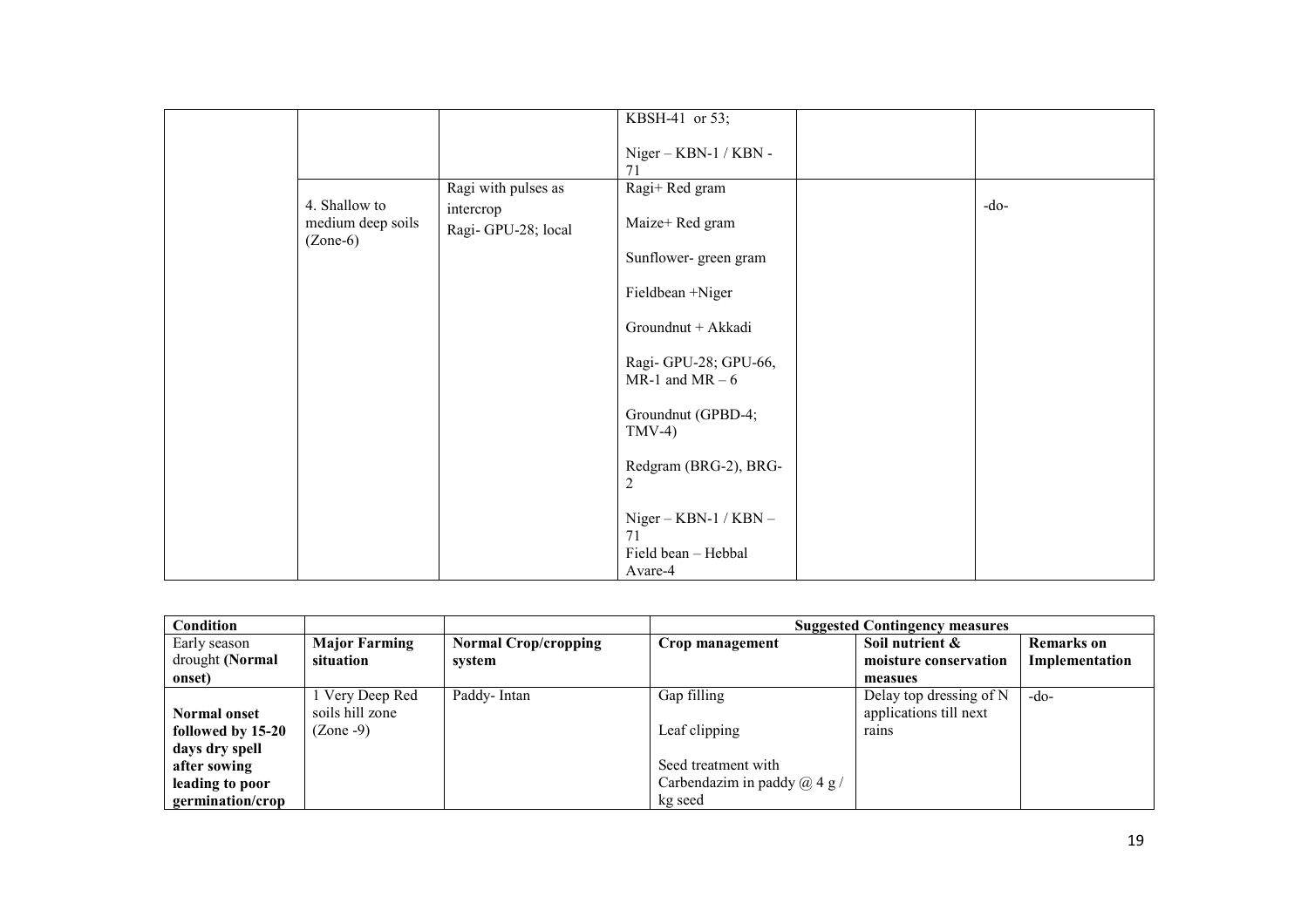| stand etc. |                               |                             |                                                            |                                                  |  |
|------------|-------------------------------|-----------------------------|------------------------------------------------------------|--------------------------------------------------|--|
|            | 2 Deep Red soils in<br>plains | Potato - Ragi               | Gap filling of potato with<br>vegetable beans or cowpea    | Delay top dressing till<br>next rains            |  |
|            | $(Zone-7)$                    | (Potato with Redgram/castor |                                                            |                                                  |  |
|            |                               | as intercrop)               | Gap filling with cow pea /                                 | Earthing up; inter-                              |  |
|            |                               | Potato- Kufri Jyothi        | field bean, jowar for fodder                               | cultivation                                      |  |
|            |                               |                             | purpose                                                    |                                                  |  |
|            |                               | $Maize - Ragi$ pulses       | Spray 1 ml / 1 NPV or 1 ml/l                               |                                                  |  |
|            |                               | Maize-Private Hybrids; NAC- | Indoxacarp or 5% NSKE                                      |                                                  |  |
|            |                               | 6004;                       | when pod borer incidence                                   |                                                  |  |
|            |                               | Ragi- GPU-28; Local         | starts on redgram.                                         |                                                  |  |
|            |                               |                             |                                                            |                                                  |  |
|            |                               |                             | Seed treatment with 3g / 1<br>Cymoxanyl + Mancozeb based   |                                                  |  |
|            |                               |                             | fungicides on potato                                       |                                                  |  |
|            |                               |                             |                                                            |                                                  |  |
|            |                               |                             | Spray Cymoxanyl + Mancozeb<br>$3g/1$ based fungicides when |                                                  |  |
|            |                               |                             | incidence noticed on potato                                |                                                  |  |
|            |                               |                             |                                                            |                                                  |  |
|            |                               |                             | Spray 2.5 ml / 1 Dicofol or $3g/$                          |                                                  |  |
|            |                               |                             | 1 Wettable Sulphur for                                     |                                                  |  |
|            |                               |                             | management of mite<br>infestation on potato                |                                                  |  |
|            |                               |                             |                                                            |                                                  |  |
|            |                               |                             | Seed treatment with 4g/ kg                                 |                                                  |  |
|            |                               |                             | seeds Metalaxyl + Mancozeb                                 |                                                  |  |
|            |                               |                             | based fungicides and spray<br>2ml / 1 Quinalphos against   |                                                  |  |
|            |                               |                             | Stem Borer in maize                                        |                                                  |  |
|            |                               | Sesamum/Minor millets /     | If suppose previous crop is                                | Apply only 50 % of the                           |  |
|            | 3. Deep red soils in          | pulses – Ragi $(2nd crop)$  | pulse incorporate into soil and                            | RDF 50:25:20 NPK for                             |  |
|            | Plains                        | Sesamum-local               | go for long duration Ragi                                  | ragi, 75:37.5:20 kg                              |  |
|            | $(Zone-4)$                    | Minor millets- Same, Harka, | (GPU-28; GPU-66; MR-1 or<br>MR-6) or Maize $-$ NAC-6004,   | $NPK + 4$ kg ZnSo4 for<br>Maize if fertilizer is |  |
|            |                               | etc                         | NAH-2049, NAH-1137                                         | applied to the first crop                        |  |
|            |                               | Horsegram/greengram/        |                                                            | and pulses only                                  |  |
|            |                               | Cowpea                      | Spray 1.7 ml / 1 Dimethoate at                             |                                                  |  |
|            |                               |                             | 20-25 days after crop                                      |                                                  |  |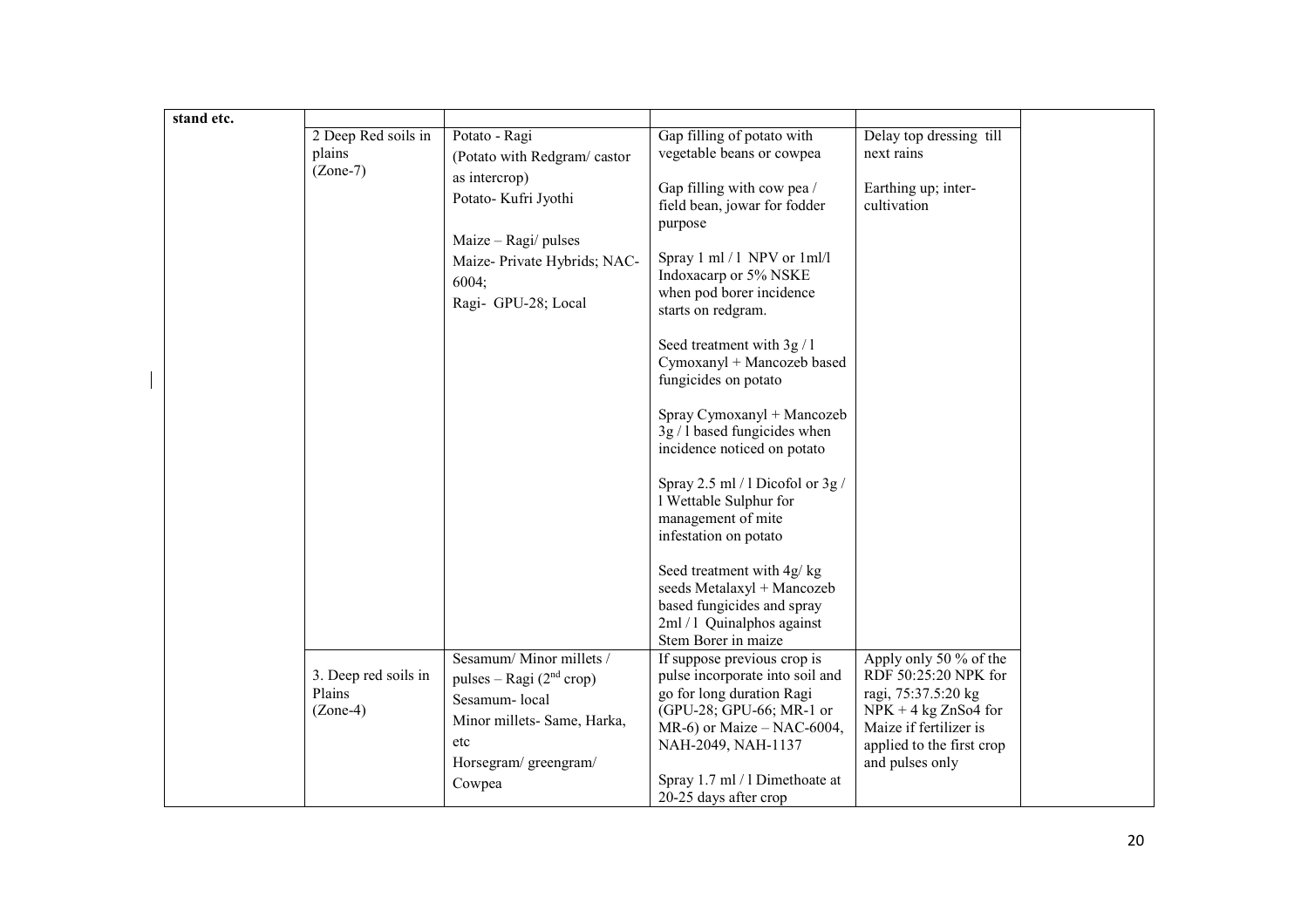|                                                                                                  |                                                   |                                                                                       | emergence for all crops                                                                                                                                                                                                                                                                                                                                                                    |                                                                                                                                   |                                     |
|--------------------------------------------------------------------------------------------------|---------------------------------------------------|---------------------------------------------------------------------------------------|--------------------------------------------------------------------------------------------------------------------------------------------------------------------------------------------------------------------------------------------------------------------------------------------------------------------------------------------------------------------------------------------|-----------------------------------------------------------------------------------------------------------------------------------|-------------------------------------|
|                                                                                                  | 4. Shallow to<br>medium deep soils<br>$(Zone-6)$  | Ragi with pulses as intercrop<br>Ragi-GPU-28; local                                   | Thinning and gap filling<br>Leaf clipping<br>Spray 1.7 ml / 1 Dimethoate_at<br>20-25 days after crop<br>emergence for all crops                                                                                                                                                                                                                                                            | Delay top dressing of<br>fertilizers                                                                                              |                                     |
| Condition                                                                                        |                                                   |                                                                                       |                                                                                                                                                                                                                                                                                                                                                                                            | <b>Suggested Contingency measures</b>                                                                                             |                                     |
| Mid season<br>drought (long dry<br>spell, consecutive 2<br>weeks rainless<br>$(>2.5$ mm) period) | <b>Major Farming</b><br>situation                 | <b>Normal Crop/cropping</b><br>system                                                 | Crop management                                                                                                                                                                                                                                                                                                                                                                            | Soil nutrient &<br>moisture conservation<br>measures                                                                              | <b>Remarks</b> on<br>Implementation |
| At vegetative stage                                                                              | 1 Very Deep Red<br>soils hill zone<br>$(Zone -9)$ | Paddy-Intan                                                                           | Life saving irrigation<br>Seed treatment with 4g / kg<br>Carbendazim and spraying 1.7<br>ml / 1 Dimethoate + $2g/1$<br>Carbendazim in paddy                                                                                                                                                                                                                                                | Foliar nutrient spray of<br>potassium nitrate @<br>2g/l or 19:19:19 water<br>soluble fertilizer @<br>2g/l                         | $-do-$                              |
|                                                                                                  | 2 Deep Red soils in<br>plains<br>$(Zone-7)$       | Potato - Ragi<br>(Potato with Redgram/castor<br>as intercrop)<br>Potato- Kufri Jyothi | Life saving irrigation<br>Earthing up<br>Spray 1ml / 1 NPV or 1ml/l<br>Indoxacarp or 5% NSKE<br>when pod borer incidence<br>starts on redgram.<br>Seed treatment with 3g / 1<br>Cymoxanyl + Mancozeb based<br>fungicides on potato<br>Spray 3g/l Cymoxanyl +<br>Mancozeb based fungicides<br>when incidence noticed on<br>potato<br>Spray 2.5ml /l Dicofol or 3g/l<br>Wettable Sulphur for | Foliar spray of nutrients<br>of potassium nitate or<br>$19:19:19$ water soluble<br>fertilizer $(a)$ 2g/l during<br>drought period |                                     |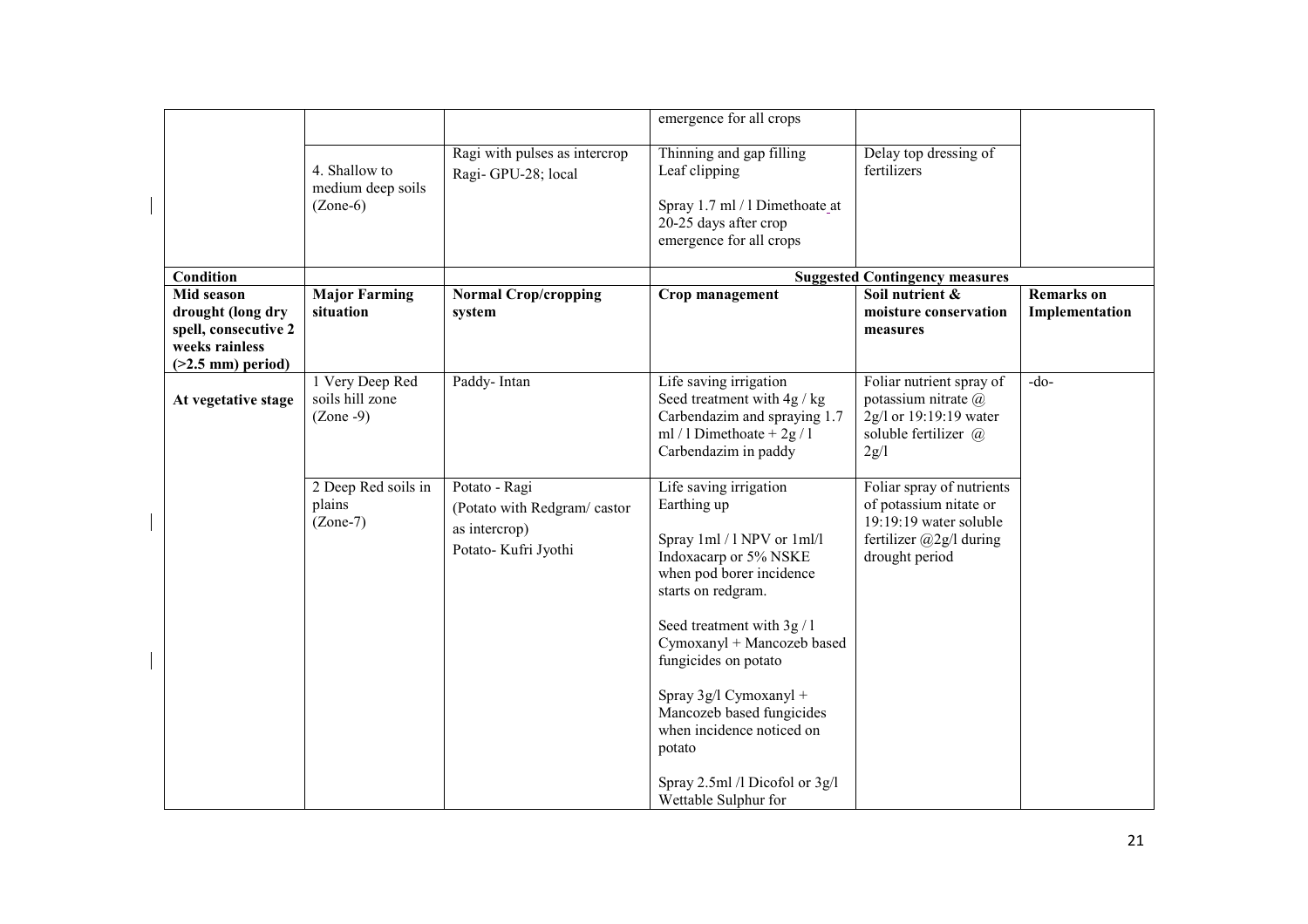|                                           |                                                   | Maize - Ragi/ pulses<br>Maize-Private Hybrids; NAC-                                                                                               | management of mite<br>infestation on potato<br>Life saving irrigation<br>Earthing up                                                                                                                                                   | Foliar spray of nutrients<br>during drought period                                                                                                                        | $-do-$                              |
|-------------------------------------------|---------------------------------------------------|---------------------------------------------------------------------------------------------------------------------------------------------------|----------------------------------------------------------------------------------------------------------------------------------------------------------------------------------------------------------------------------------------|---------------------------------------------------------------------------------------------------------------------------------------------------------------------------|-------------------------------------|
|                                           |                                                   | 6004;<br>Ragi- GPU-28; Local                                                                                                                      | Seed treatment with Metalaxyl<br>+ Mancozeb based fungicides<br>and spray Quinalphos against<br>Stem Borer in maize                                                                                                                    |                                                                                                                                                                           |                                     |
|                                           | 3. Deep red soils in<br>Plains<br>$(Zone-4)$      | Sesamum/Minor millets /<br>pulses – Ragi $(2^{nd}$ crop)<br>Sesamum-local<br>Minor millets- Same, Harka,<br>etc<br>Horsegram/greengram/<br>Cowpea | Incorporate biomass into soil.<br>Go for the $2^{nd}$ crop with Ragi<br>(GPU-28; GPU-66; MR-1 or<br>MR-6) or Maize Hybrids or<br>Groundnut (GPBD-4)<br>Spray 1.7ml/l Dimethoate at<br>20-25 days after crop<br>emergence for all crops | Apply only 50 % of the<br>RDF 50:25:20 NPK for<br>ragi, 75:37.5:20 kg<br>$NPK + 4$ kg ZnSo4 for<br>Maize if fertilizer is<br>applied to the first crop<br>and pulses only |                                     |
|                                           | 4. Shallow to<br>medium deep soils<br>$(Zone-6)$  | Ragi with pulses as intercrop<br>Ragi-GPU-28; local                                                                                               | Use pulse biomass as fodder<br>(Except Redgram)<br>Leaf clipping in ragi<br>Thinning is also recommended<br>Spray 1.7ml / 1 Dimethoate at<br>20-25 days after crop<br>emergence for all crops                                          | Life saving irrigation<br>To conserve Moisture<br>open dead furrow or<br>conservation furrow for<br>every 10mt distance<br>furrow                                         |                                     |
| <b>Condition</b>                          |                                                   |                                                                                                                                                   |                                                                                                                                                                                                                                        | <b>Suggested Contingency measures</b>                                                                                                                                     |                                     |
| Mid season<br>drought (long dry<br>spell) | <b>Major Farming</b><br>situation                 | <b>Normal Crop/cropping</b><br>system                                                                                                             | Crop management                                                                                                                                                                                                                        | Soil nutrient &<br>moisture conservation<br>measues                                                                                                                       | <b>Remarks</b> on<br>Implementation |
| At flowering/<br>fruiting stage           | 1 Very Deep Red<br>soils hill zone<br>$(Zone -9)$ | Paddy-Intan                                                                                                                                       | Seed treatment with 2g/l<br>Carbendazim and spraying<br>1.7ml/l Dimethoate + $2g/l$<br>Carbendazim in paddy                                                                                                                            | Foliar application<br>potassium nitrate @<br>2ml/l water.<br>Lift irrigation where it<br>is possible                                                                      | $-do-$                              |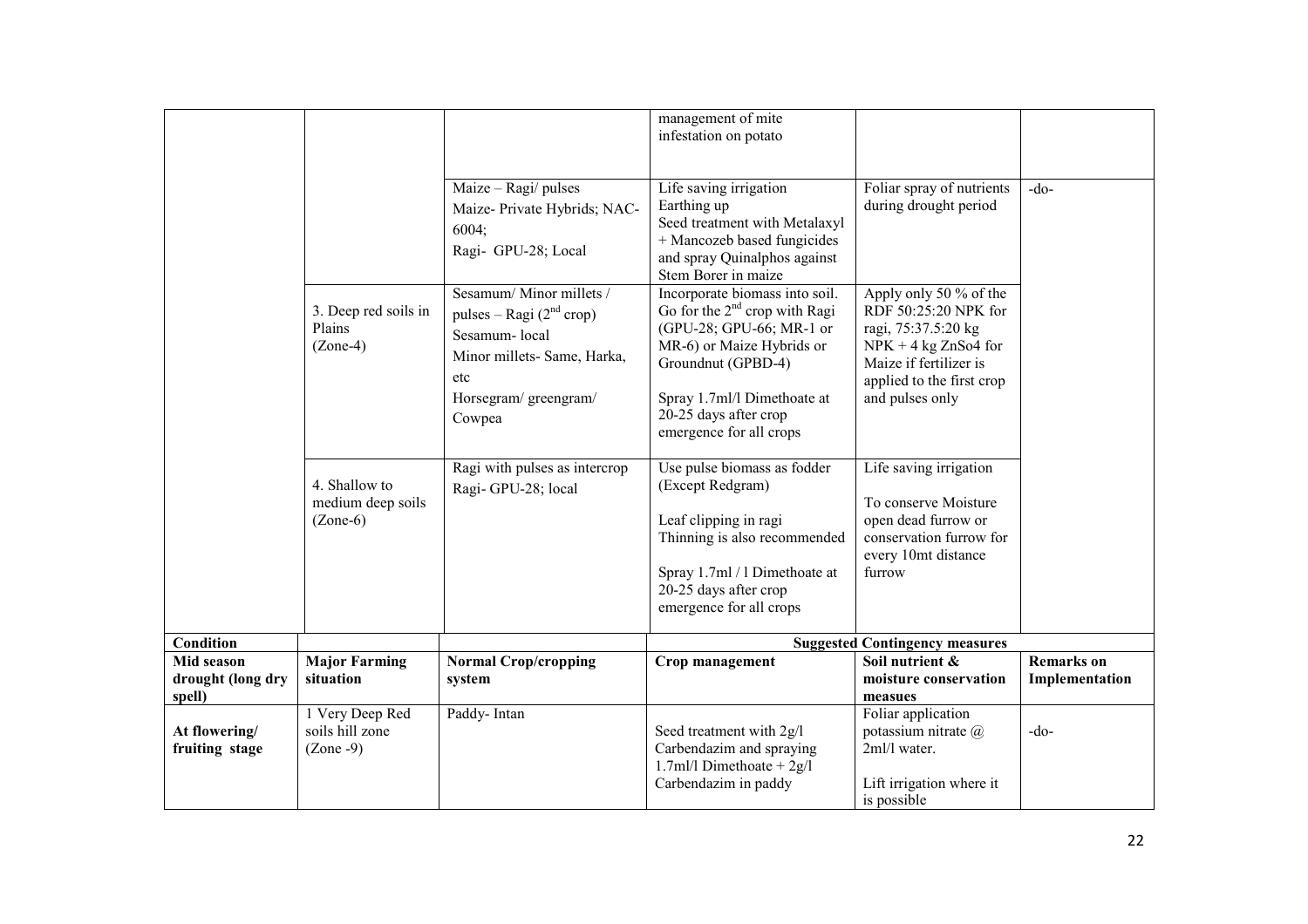| 2 Deep Red soils in  | Potato - Ragi               | Protective irrigation                                                          | Foliar application of                       |                     |
|----------------------|-----------------------------|--------------------------------------------------------------------------------|---------------------------------------------|---------------------|
| plains               | (Potato with Redgram/castor | Go for long duration                                                           | 19:19:19 @ of 2g/l to                       | Any of the suitable |
| $(Zone-7)$           | as intercrop) 6:1           | $Ragi + Soyabean$ in the ratio                                                 | potato,                                     | measures as         |
|                      | Potato- Kufri Jyothi        | of 6:2                                                                         |                                             | indicated above (in |
|                      |                             | <sub>or</sub>                                                                  | Mulch with crop                             | page-1)             |
|                      |                             | Maize + Soyabean in row ratio<br>of 2:1, If potato fails                       | residues,                                   | Any of the suitable |
|                      |                             |                                                                                | De hulming the potato                       | measures as         |
|                      |                             | Spray 1ml/l NPV or 1ml/l                                                       | crop (if crop exceeds                       | indicated above (in |
|                      |                             | Indoxacarp or 5% NSKE                                                          | 70 days, other wise mite                    |                     |
|                      |                             | when pod borer incidence                                                       | problem persisits)                          | page-1)             |
|                      |                             | starts on redgram.                                                             |                                             |                     |
|                      |                             | Seed treatment with 3g/l<br>Cymoxanyl + Mancozeb based<br>fungicides on potato |                                             |                     |
|                      |                             |                                                                                |                                             |                     |
|                      |                             | Spray 3g/l Cymoxanyl +                                                         |                                             |                     |
|                      |                             | Mancozeb based fungicides                                                      |                                             |                     |
|                      |                             | when incidence noticed on                                                      |                                             |                     |
|                      |                             | potato                                                                         |                                             |                     |
|                      |                             | Spray 2.5ml/l Dicofol or 3g/l                                                  |                                             |                     |
|                      |                             | Wettable Sulphur for                                                           |                                             |                     |
|                      |                             | management of mite                                                             |                                             |                     |
|                      |                             | infestation on potato                                                          |                                             |                     |
|                      | Maize - Ragi/ pulses        | Apply 3ml/l Chlorpyriphos                                                      | Protective irrigation                       |                     |
|                      | Maize-Private Hybrids; NAC- | against defoliators or pests on                                                |                                             |                     |
|                      | 6004:                       | flowers / pods                                                                 | Foliar application of bio                   |                     |
|                      | Ragi- GPU-28; Local         |                                                                                | 20 or mangala 3X spray                      |                     |
|                      |                             |                                                                                | $(a)$ 2ml/                                  |                     |
| 3. Deep red soils in | Sesamum/Minor millets /     | Incorporate biomass into soil.<br>Go for the $2^{nd}$ crop with Ragi           | Apply only 50 % of the<br>RDF (25:10:10 kg) |                     |
| Plains               | pulses – Ragi $(2nd crop)$  | (GPU-28; GPU-66; MR-1 or                                                       | NPK/ha) for the $2nd$ crop                  |                     |
| $(Zone-4)$           | Sesamum-local               | MR-6) or Maize Hybrids or                                                      | ragi, if fertilizer is                      |                     |
|                      | Minor millets- Same, Harka, | Groundnut (GPBD-4) with                                                        | applied to the first crop                   |                     |
|                      | etc                         | pulse intercrop 12:1                                                           |                                             |                     |
|                      | Horsegram/greengram/        |                                                                                |                                             |                     |
|                      | Cowpea                      | Spray 1.7ml/l Dimethoate at                                                    |                                             |                     |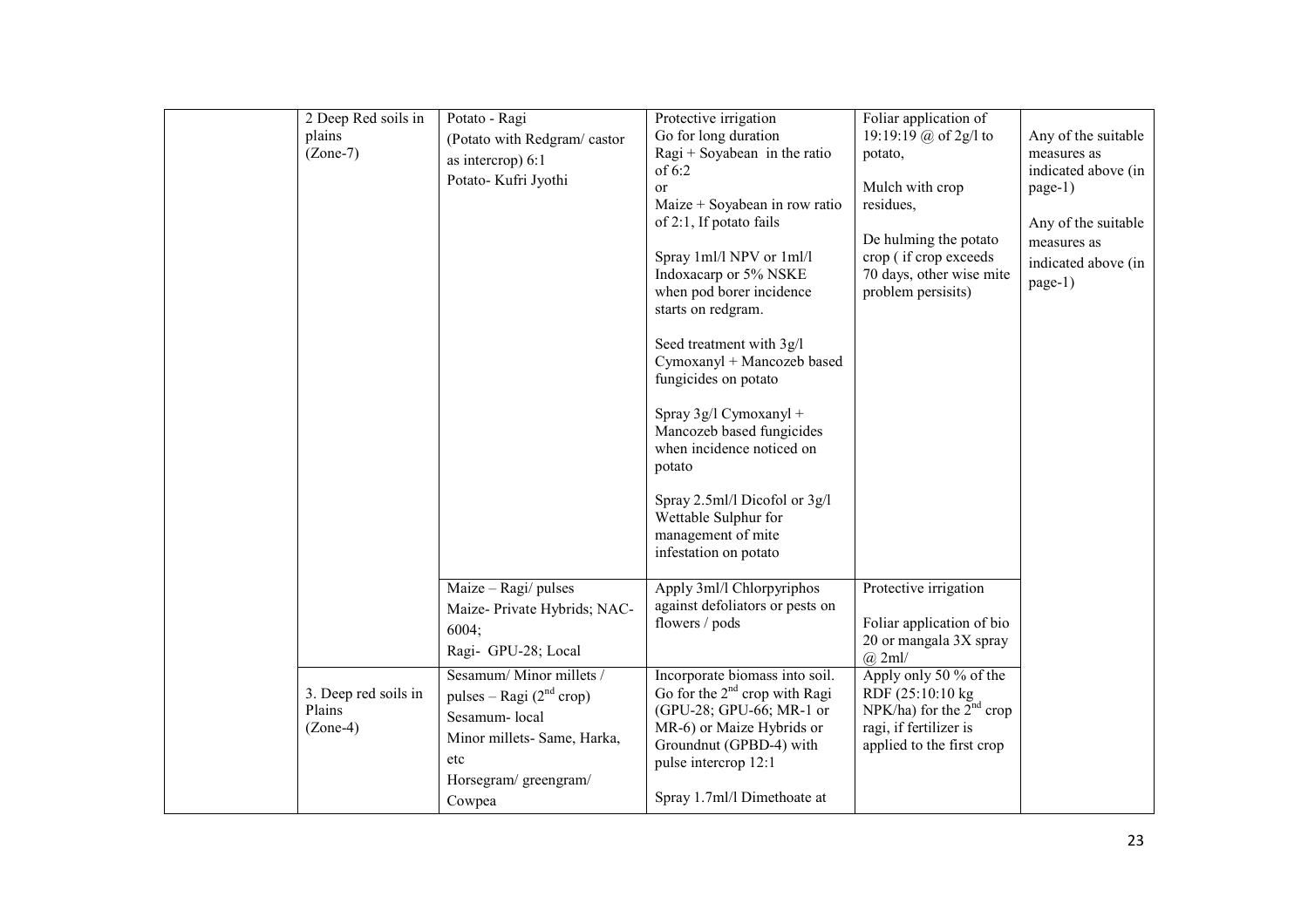| <b>Remarks</b> on |
|-------------------|
| Implementation    |
| $-do-$            |
|                   |
|                   |
|                   |
|                   |
|                   |
|                   |
|                   |
|                   |
|                   |
|                   |
|                   |
|                   |
|                   |
|                   |
|                   |
|                   |
|                   |
|                   |
|                   |
|                   |
|                   |
|                   |
|                   |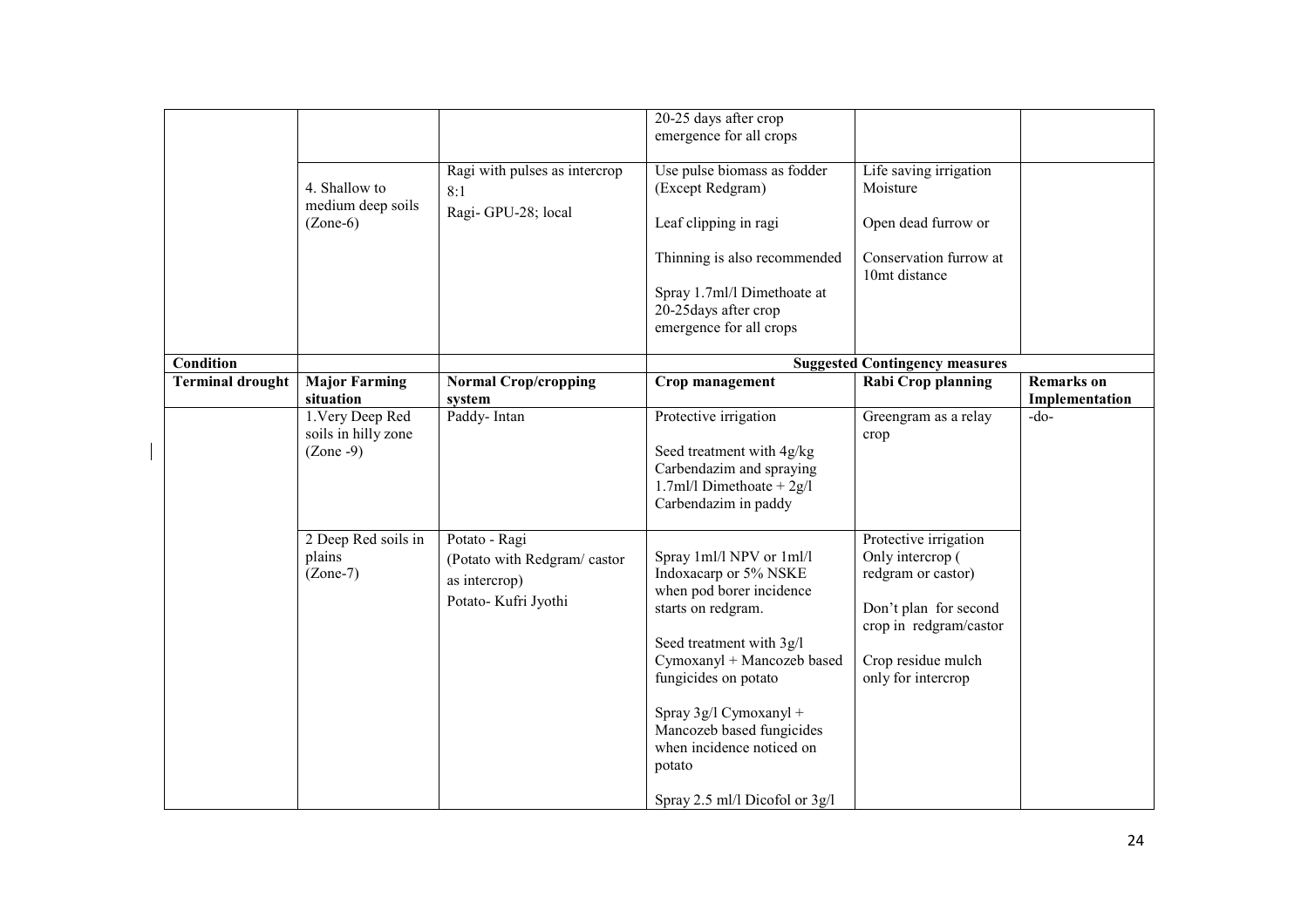|  |                                                  |                                                                                                                                               | Wettable Sulphur for<br>management of mite<br>infestation on potato                                                                                                                                                                                         |                                                                                                    |  |
|--|--------------------------------------------------|-----------------------------------------------------------------------------------------------------------------------------------------------|-------------------------------------------------------------------------------------------------------------------------------------------------------------------------------------------------------------------------------------------------------------|----------------------------------------------------------------------------------------------------|--|
|  |                                                  | Maize - Ragi/ pulses<br>Maize-Private Hybrids; NAC-<br>6004;<br>Ragi- GPU-28; Local                                                           | Protective irrigation<br>Spray 1.7ml/l Dimethoate at<br>20-25 days after crop<br>emergence for all crops                                                                                                                                                    |                                                                                                    |  |
|  | 3. Deep red soils in<br>Plains<br>$(Zone-4)$     | Sesamum/Minor millets/<br>pulses – Ragi $(2nd crop)$<br>Sesamum-local<br>Minor millets- Same, Harka,<br>etc<br>Horsegram/greengram/<br>Cowpea | Incorporate biomass into soil.<br>Go for the $2nd$ crop with Ragi<br>(GPU-28; GPU-66; MR-1 or<br>MR-6) or Maize Hybrids or<br>Groundnut (GPBD-4) with<br>pulse intercrop<br>Spray 1.7ml/l Dimethoate at<br>20-25 days after crop<br>emergence for all crops | Apply only 50 % of the<br>RDF for the $2nd$ crop, if<br>fertilizer is applied to<br>the first crop |  |
|  | 4. Shallow to<br>medium deep soils<br>$(Zone-6)$ | Ragi with pulses as intercrop<br>Ragi-GPU-28; local                                                                                           | Use pulse biomass as fodder<br>(Except Redgram)<br>Leaf clipping in ragi<br>Thinning is also recommended<br>Spray 1.7ml/l Dimethoate at<br>20-25 days after crop<br>emergence for all crops                                                                 | Life saving irrigation<br>Moisture Conservation /<br>dead furrow                                   |  |

# 2.1.2 Irrigated situation

| <b>Condition</b> |                      |                             | <b>Suggested Contingency measures</b>                |                         |                |  |
|------------------|----------------------|-----------------------------|------------------------------------------------------|-------------------------|----------------|--|
|                  | <b>Major Farming</b> | <b>Normal Crop/cropping</b> | Change in crop/cropping<br><b>Agronomic measures</b> |                         | Remarks on     |  |
|                  | situation            | svstem                      | system                                               |                         | Implementation |  |
| Delayed rains in | Upland               | Paddy-fallow                | Karna, Jaya, KHP-5                                   | Punuji cultivation (    | -do-           |  |
| <b>Hill zone</b> |                      |                             |                                                      | Direct dry seeding of   |                |  |
|                  |                      |                             |                                                      | paddy and later crop is |                |  |
|                  |                      |                             |                                                      | grown as normal paddy   |                |  |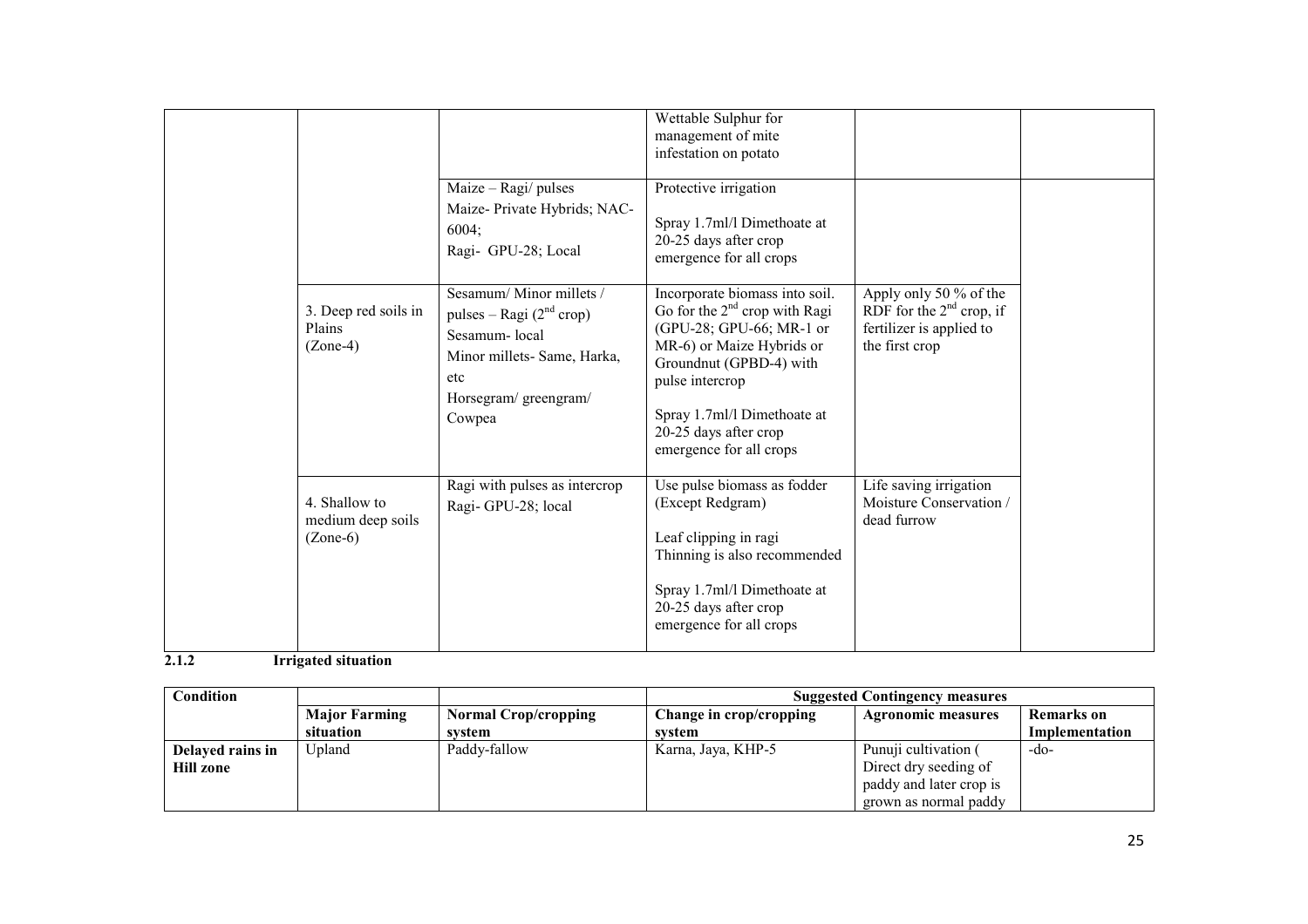| <b>Condition</b> |                      |                             | <b>Suggested Contingency measures</b>    |                                                                                                                |                   |
|------------------|----------------------|-----------------------------|------------------------------------------|----------------------------------------------------------------------------------------------------------------|-------------------|
|                  | <b>Major Farming</b> | <b>Normal Crop/cropping</b> | Change in crop/cropping                  | <b>Agronomic measures</b>                                                                                      | <b>Remarks</b> on |
|                  | situation            | system                      | system                                   |                                                                                                                | Implementation    |
|                  |                      |                             |                                          | crop)<br>Seed treatment with<br>Carbendazim and                                                                |                   |
|                  |                      |                             |                                          | spraying 1.7ml / 1<br>Dimethoate + $2g/l$                                                                      |                   |
|                  | Lowland              | Paddy-fallow                | Intan, Sharavathi, Hemavathi,<br>BR-2655 | Carbendazim in paddy<br>Lime application 200 kg<br>/ acre and<br>Green manuring<br>Sunhemp, Diencha            |                   |
|                  |                      |                             |                                          | Application of<br>$100:50:50+8$ kg<br>ZnSO4 (Zinc<br>application once in three<br>years)                       |                   |
|                  |                      |                             |                                          | Seed treatment with 2g/l<br>Carbendazim and<br>spraying 1.7ml/l<br>Dimethoate + $2g/l$<br>Carbendazim in paddy |                   |
|                  | Tank Irrigation      | Paddy-fallow                | Mangala, KMP-105                         | Application of<br>$100:50:50+8$ kg<br>ZnSO4 (Zinc<br>application once in three<br>years)                       |                   |
|                  |                      |                             |                                          | Seed treatment with 2g/l<br>Carbendazim and<br>spraying 1.7ml/l<br>Dimethoate $+2g/1$<br>Carbendazim in paddy  |                   |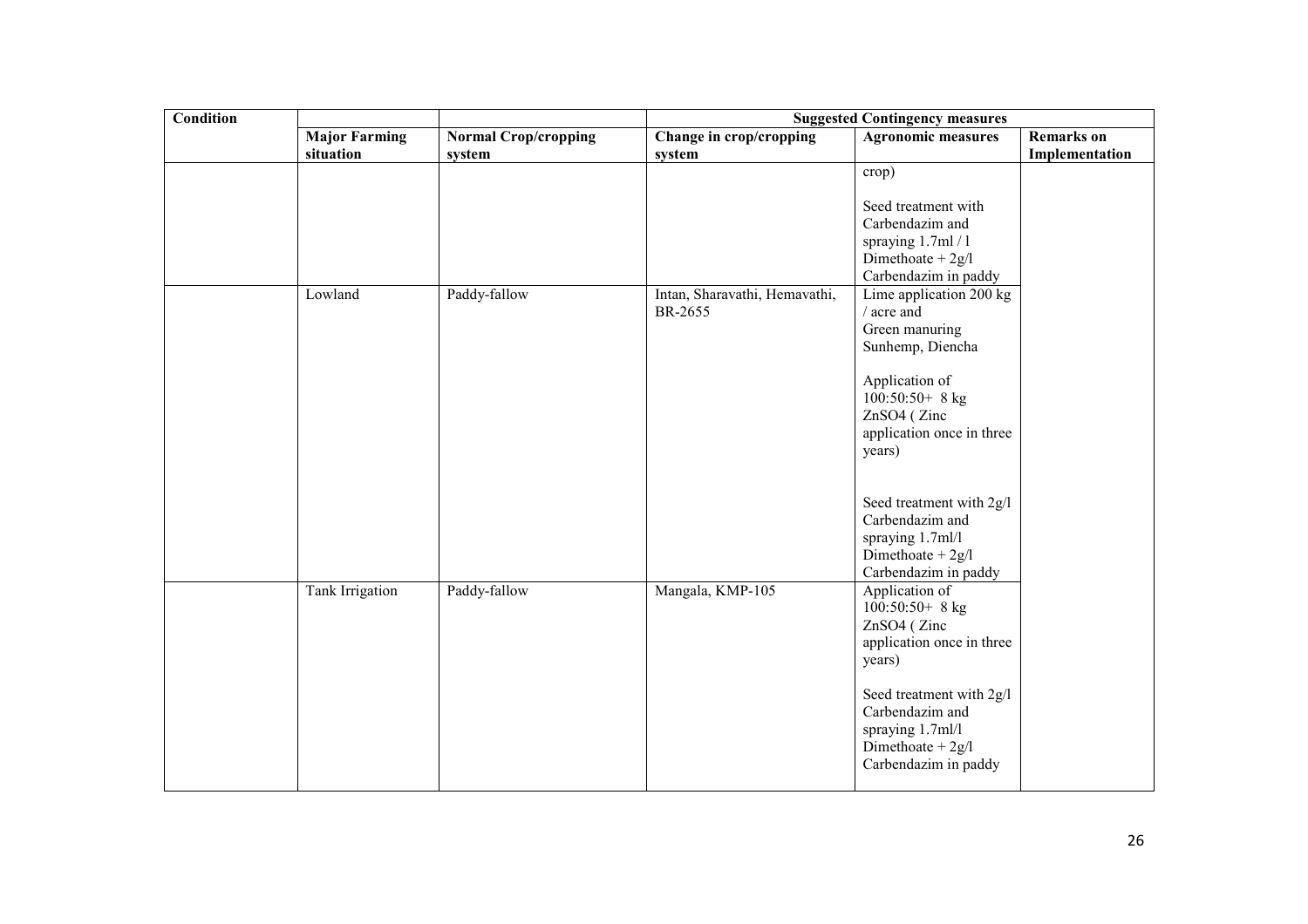| <b>Condition</b>   |                          |                             |                         | <b>Suggested Contingency measures</b> |                   |
|--------------------|--------------------------|-----------------------------|-------------------------|---------------------------------------|-------------------|
|                    | <b>Major Farming</b>     | <b>Normal Crop/cropping</b> | Change in crop/cropping | <b>Agronomic measures</b>             | <b>Remarks</b> on |
|                    | situation                | system                      | system                  |                                       | Implementation    |
| Delayed release of | $\overline{\phantom{a}}$ | Paddy-paddy                 | Mangala, KMP-105        | Application of                        |                   |
| water in canals    |                          |                             |                         | $100:50:50+8$ kg                      |                   |
| due to low         |                          |                             |                         | $ZnSO4$ ( $Zinc$                      |                   |
| rainfall           |                          |                             |                         | application once in three             |                   |
|                    |                          |                             |                         | years)                                |                   |
|                    |                          |                             |                         |                                       |                   |
|                    |                          |                             |                         | Seed treatment with 2g/l              |                   |
|                    |                          |                             |                         | Carbendazim and                       |                   |
|                    |                          |                             |                         | spraying 1.7ml/l                      |                   |
|                    |                          |                             |                         | Dimethoate + $2g/l$                   |                   |
|                    |                          |                             |                         | Carbendazim in paddy                  |                   |
|                    |                          |                             |                         |                                       |                   |
|                    |                          |                             |                         | Green gram or cowpea                  |                   |
|                    |                          |                             |                         | as residue crop                       |                   |

| Condition           |                      |                             |                                | <b>Suggested Contingency measures</b> |                     |
|---------------------|----------------------|-----------------------------|--------------------------------|---------------------------------------|---------------------|
|                     | <b>Major Farming</b> | <b>Normal Crop/cropping</b> | Change in crop/cropping        | <b>Agronomic measures</b>             | <b>Remarks</b> on   |
|                     | situation            | system                      | system                         |                                       | Implementation      |
| Limited release of  |                      | Paddy-paddy                 |                                | 100:50:50 kg NPK +                    | Cono weeder use     |
| water in canals due |                      |                             | Aerobic is suggested for water | Zinc and iron                         | for weeding         |
| to low rainfall     |                      |                             | saving                         | supplement through                    |                     |
|                     |                      |                             | $MAS-946/1$ ; KMP-153 for      | multiplex $(a)$ 10ml/l                | Any of the suitable |
|                     |                      |                             | Aerobic                        | water.                                | measures as         |
|                     |                      |                             | SRI method -KRH-2; other       |                                       | indicated above (in |
|                     |                      |                             | hybrids                        | Seed treatment with                   | page-1)             |
|                     |                      |                             |                                | Carbendazim and                       |                     |
|                     |                      |                             |                                | spraying Dimethoate +                 |                     |
|                     |                      |                             |                                | Carbendazim in paddy                  |                     |
|                     |                      |                             |                                |                                       |                     |
|                     |                      |                             |                                | Inter cultivation with                |                     |
|                     |                      |                             |                                | cono-weeder                           |                     |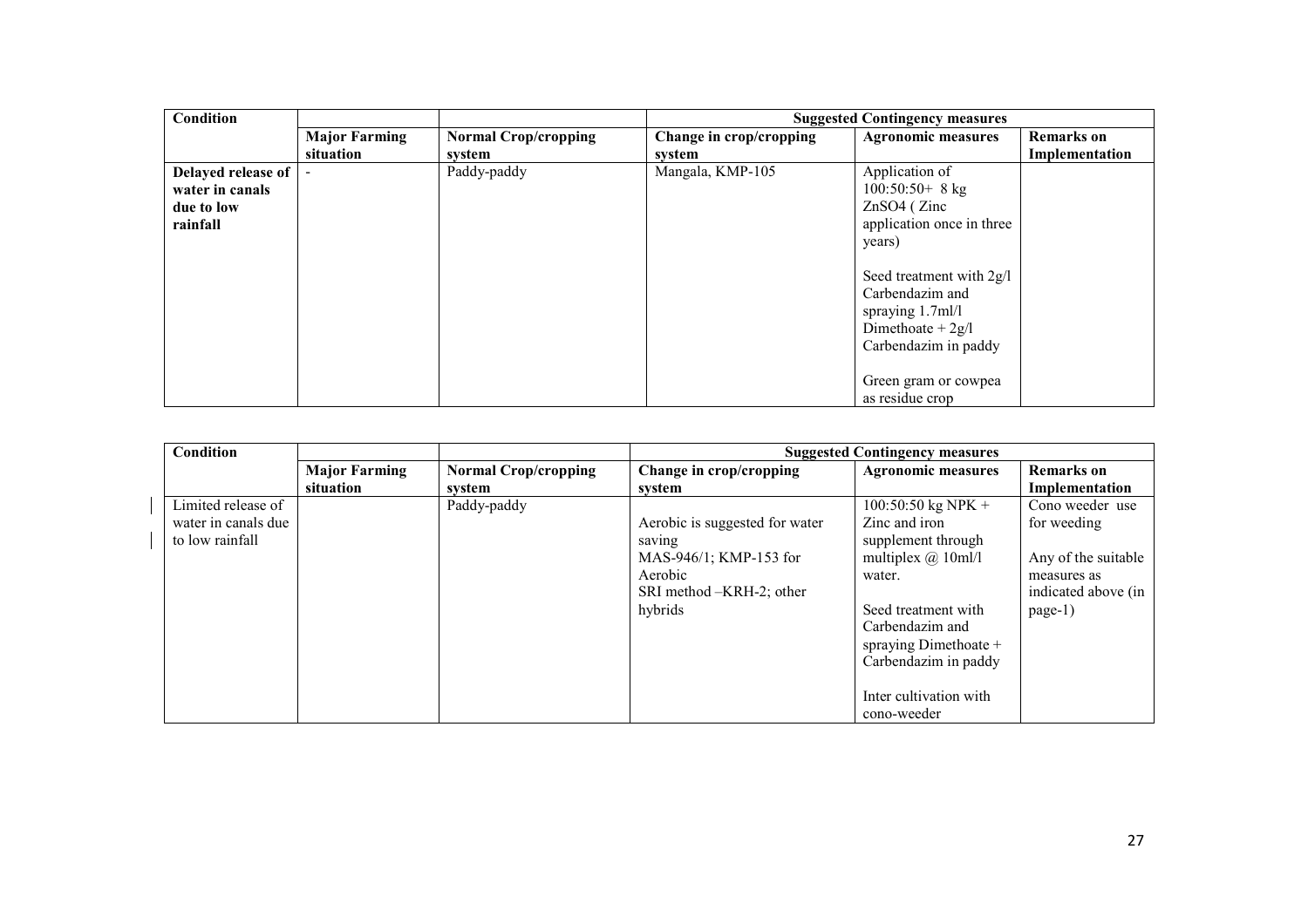| <b>Condition</b> |                      |                             | <b>Suggested Contingency measures</b> |                           |                     |  |
|------------------|----------------------|-----------------------------|---------------------------------------|---------------------------|---------------------|--|
|                  | <b>Major Farming</b> | <b>Normal Crop/cropping</b> | Change in crop/cropping               | <b>Agronomic measures</b> | <b>Remarks</b> on   |  |
|                  | situation            | system                      | system                                |                           | Implementation      |  |
| Non release of   |                      | Paddy-paddy                 | Maize                                 | $100:50:50$ kg NPK +      |                     |  |
| water in canals  |                      |                             | Sunflower                             | Zinc and iron             | Any of the suitable |  |
| under delayed    |                      |                             | Pulses                                | supplement through        | measures as         |  |
| onset of monsoon |                      |                             |                                       | multiplex $@$ 10ml/1      | indicated above (in |  |
| in catchment     |                      |                             | Maize: NAC-6002, NAC-                 | water.                    | page-1)             |  |
|                  |                      |                             | 6004, NAH - 2049, NAH -               |                           |                     |  |
|                  |                      |                             | 1137                                  | Earthing up and           |                     |  |
|                  |                      |                             | Sunflower: $KBSH-41$ ,                | Kaolin spray in maize     |                     |  |
|                  |                      |                             | KBSH-53                               |                           |                     |  |
|                  |                      |                             | Cowpea: KBC-1, KBC-2,                 | Seed treatment with       |                     |  |
|                  |                      |                             | $Tvx - 944$                           | $4g/kg$ Metalaxyl +       |                     |  |
|                  |                      |                             | Greengram : Chaina Moong              | Mancozeb based            |                     |  |
|                  |                      |                             |                                       | fungicides and spray      |                     |  |
|                  |                      |                             |                                       | 2ml/l Quinalphos          |                     |  |
|                  |                      |                             |                                       | against Stem Borer in     |                     |  |
|                  |                      |                             |                                       | maize                     |                     |  |
|                  |                      |                             |                                       |                           |                     |  |
|                  |                      |                             |                                       | Seed treatment with       |                     |  |
|                  |                      |                             |                                       | 5g/kg imidacloprid in     |                     |  |
|                  |                      |                             |                                       | sunflower                 |                     |  |
|                  |                      |                             |                                       |                           |                     |  |
|                  |                      |                             |                                       | Spray 1.7ml/l             |                     |  |
|                  |                      |                             |                                       | Dimethoate at 20-25       |                     |  |
|                  |                      |                             |                                       | days after crop           |                     |  |
|                  |                      |                             |                                       | emergence for all crops   |                     |  |

| Condition                                                                            |                      |                             | <b>Suggested Contingency measures</b>                                         |                                                                                                                                   |                                                                      |  |
|--------------------------------------------------------------------------------------|----------------------|-----------------------------|-------------------------------------------------------------------------------|-----------------------------------------------------------------------------------------------------------------------------------|----------------------------------------------------------------------|--|
|                                                                                      | <b>Major Farming</b> | <b>Normal Crop/cropping</b> | Change in crop/cropping                                                       | <b>Agronomic measures</b>                                                                                                         | <b>Remarks</b> on                                                    |  |
|                                                                                      | situation            | system                      | system                                                                        |                                                                                                                                   | Implementation                                                       |  |
| Lack of inflows<br>into tanks due to<br>insufficient<br>/delayed onset of<br>monsoon |                      | Paddy                       | Aerobic is suggested for water<br>saving<br>MAS-946/1; KMP-153 for<br>Aerobic | Nutrient supplement<br>through foliar<br>application of multiplex<br>$(a)$ 10ml/l water.<br>Inter cultivation with<br>cono-weeder | Any of the suitable<br>measures as<br>indicated above (in<br>page-1) |  |

 $\overline{1}$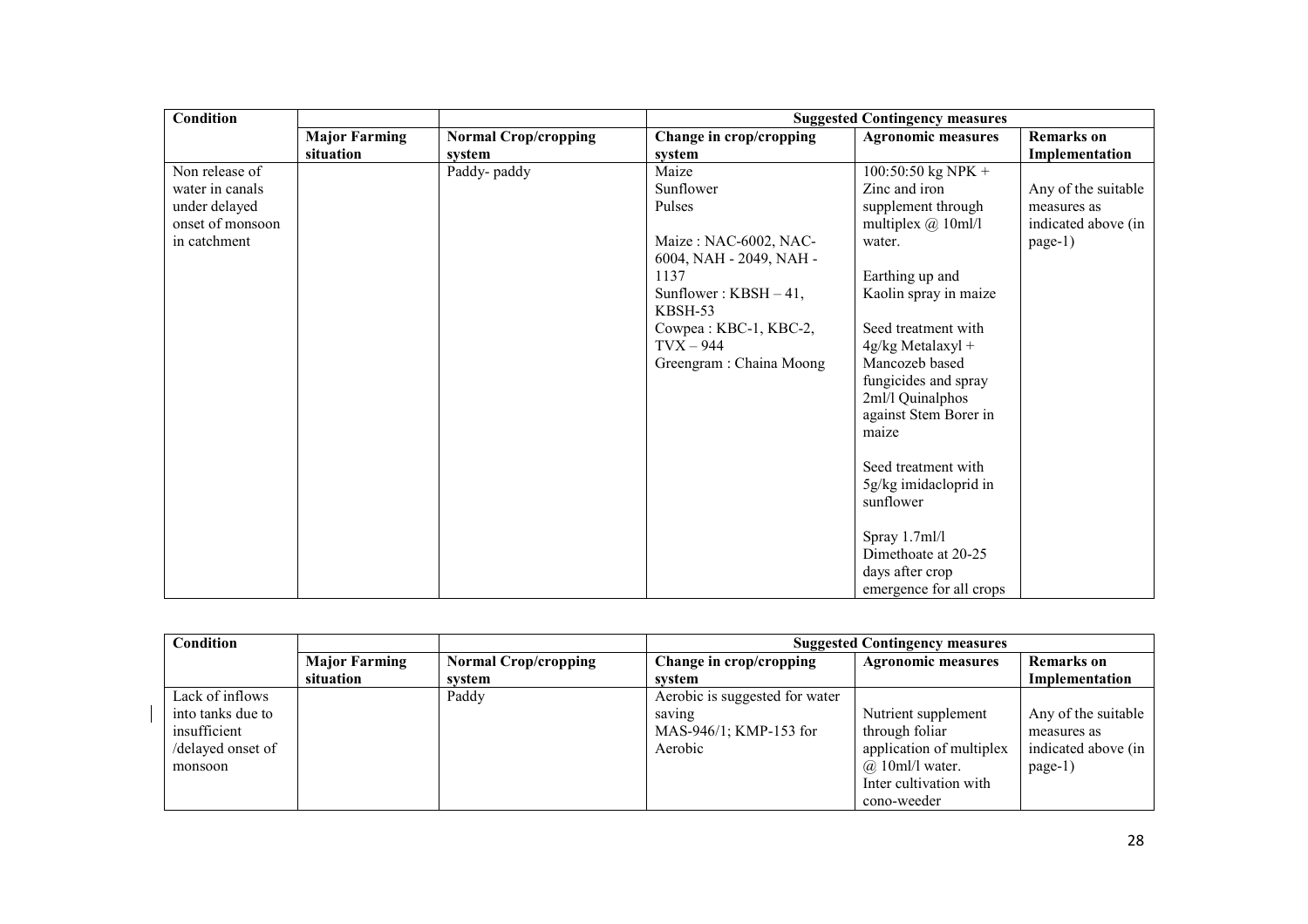| Condition       |                      |                             | <b>Suggested Contingency measures</b> |                           |                |  |
|-----------------|----------------------|-----------------------------|---------------------------------------|---------------------------|----------------|--|
|                 | <b>Major Farming</b> | <b>Normal Crop/cropping</b> | Change in crop/cropping               | <b>Agronomic measures</b> | Remarks on     |  |
|                 | situation            | system                      | system                                |                           | Implementation |  |
| Insufficient    |                      |                             |                                       |                           |                |  |
| groundwater     |                      |                             |                                       |                           |                |  |
| recharge due to |                      |                             |                                       |                           |                |  |
| low rainfall    |                      |                             |                                       |                           |                |  |

2.2 Unusual rains (untimely, unseasonal etc) (for both rainfed and irrigated situations)

| Condition                                                                      |                                                                                                                                                                                                                                                                                                                                                                               | <b>Suggested contingency measure</b>                                                                                                                                                                                                                                                                                                                                                                                                                      |                                                                                                                                            |                                                                                                                                                                                                  |
|--------------------------------------------------------------------------------|-------------------------------------------------------------------------------------------------------------------------------------------------------------------------------------------------------------------------------------------------------------------------------------------------------------------------------------------------------------------------------|-----------------------------------------------------------------------------------------------------------------------------------------------------------------------------------------------------------------------------------------------------------------------------------------------------------------------------------------------------------------------------------------------------------------------------------------------------------|--------------------------------------------------------------------------------------------------------------------------------------------|--------------------------------------------------------------------------------------------------------------------------------------------------------------------------------------------------|
| <b>Continuous high</b><br>rainfall in a short span<br>leading to water logging | <b>Vegetative stage</b>                                                                                                                                                                                                                                                                                                                                                       | <b>Flowering stage</b>                                                                                                                                                                                                                                                                                                                                                                                                                                    | Crop maturity stage                                                                                                                        | Post harvest                                                                                                                                                                                     |
| Potato                                                                         | Proper drainage<br>PP measures for early and late blight<br>Early blight:<br>Spray $3g/l$ mancozeb early blight + 2ml<br>dimethoate<br>Spodoptera litura:<br>Apply 3ml/l chlorpyriphys against<br>defoliators<br>Late blight:<br>Apply Mancozeb $\omega$ 3g/l at 45 days or<br>prior to lateblight incidence<br>Spodoptera litura:<br>Apply 1g/l Methomyl against defoliators | Proper drainage<br>Late blight:<br>Spray 3g/l Cymoxanyl +<br>Mancozeb based<br>Apply dimethomorph $@$<br>$1ml/l+mancozeb$ 3g/l<br>when incidence noticed on<br>potato.<br>Spray 3g/l Cymoxanyl +<br>Mancozeb based<br>fungicides at 7 days after<br>first spray<br>Spodoptera litura:<br>Apply Methomyl poison<br>bait (10kg rice bran or<br>polish, 3kg jiggery, 3 litre<br>of water and 100 g<br>methomyl).<br>Potato mite:<br>Spray 2.5ml/l Dicofol or | Proper drainage<br>Potato tuber moth:<br>Apply 2ml/l Quinalphos<br>against potato tuber moth<br>Harvest at physiological<br>maturity stage | Potato tuber moth:<br>Cover the stored potato<br>tubers with dried sand or<br>sawdust powder<br>Storage in safe place<br>Store in the elevated place<br>Do not cover potato heaps<br>with leaves |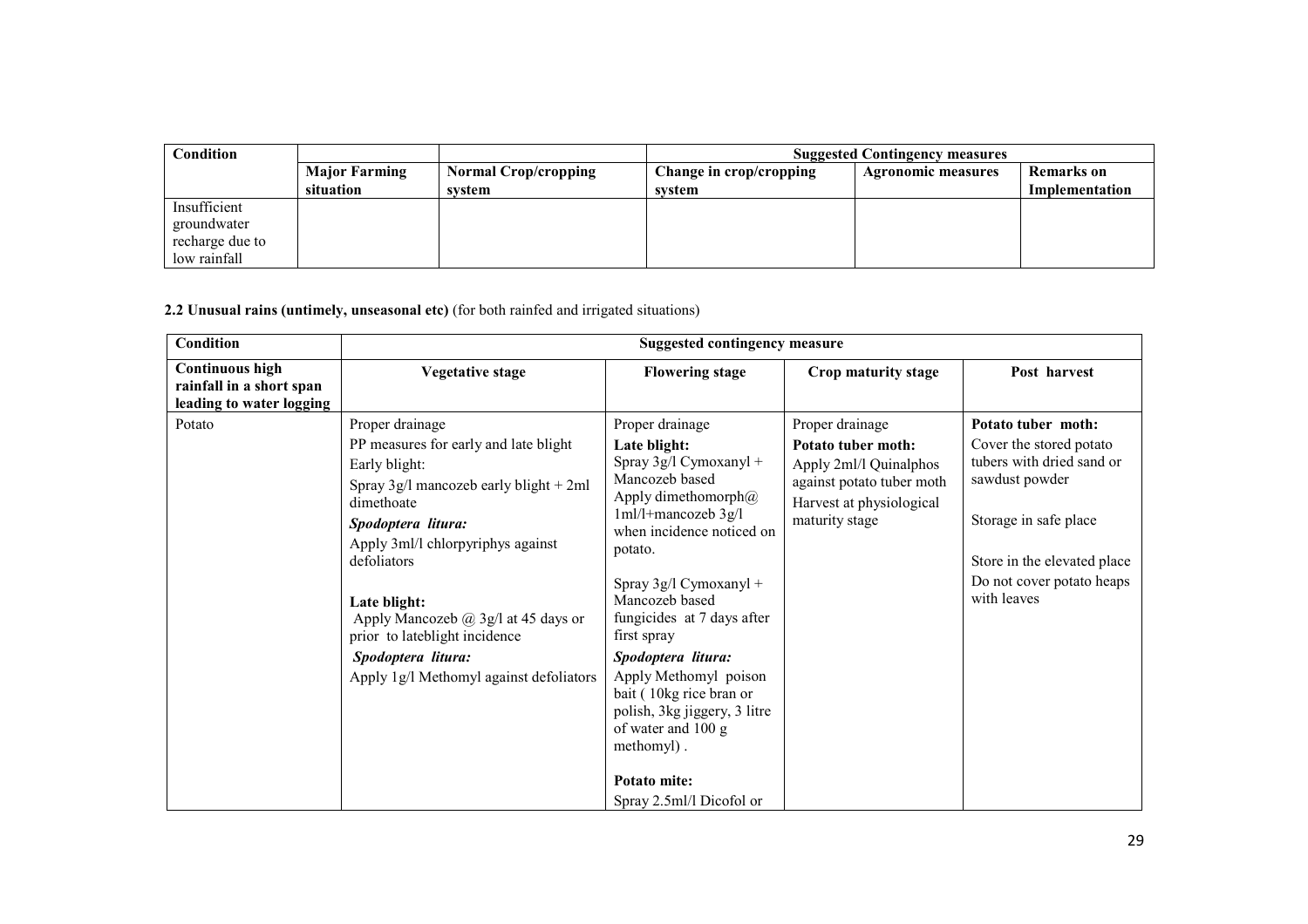| <b>Condition</b>                                                               |                                                                                                                                                                                                                                           | <b>Suggested contingency measure</b>                                                                                                                                                                                           |                                                               |                                                                                                                                                                                                        |
|--------------------------------------------------------------------------------|-------------------------------------------------------------------------------------------------------------------------------------------------------------------------------------------------------------------------------------------|--------------------------------------------------------------------------------------------------------------------------------------------------------------------------------------------------------------------------------|---------------------------------------------------------------|--------------------------------------------------------------------------------------------------------------------------------------------------------------------------------------------------------|
| <b>Continuous high</b><br>rainfall in a short span<br>leading to water logging | <b>Vegetative stage</b>                                                                                                                                                                                                                   | <b>Flowering stage</b>                                                                                                                                                                                                         | Crop maturity stage                                           | Post harvest                                                                                                                                                                                           |
|                                                                                |                                                                                                                                                                                                                                           | 3g/l Wettable Sulphur for<br>management of mite<br>infestation on potato                                                                                                                                                       |                                                               |                                                                                                                                                                                                        |
| Maize                                                                          | Proper drainage and Earthing up<br>PP measures for downy mildew<br>Downy mildew:<br>Apply 2g/ml Metalaxyl + Mancozeb<br>based fungicides<br><b>Stem borer:</b><br>2ml/l Quinalphos                                                        | Proper drainage<br>Foliar application of<br>nutrients after rains<br>PP measures for stem<br>borer<br>Stem borer:<br>spray dimethoate 1.7ml/l<br>Leaf blight:<br>Apply 3g/l Mancozeb<br>against Late blight                    | Proper drainage<br>Harvest at physiological<br>maturity stage | husking of cobs;<br>dry the cobs<br>Rice weevil & mould:<br>Proper drying of harvested<br>crops to prevent<br>infestation by rice weevil<br>and moulds                                                 |
| Paddy                                                                          | Drain out excess water<br>Avoid inflow of water to the paddy<br>fields<br>Blast, Stem borer & defoliator:<br>Apply 0.6g/l Tricyclozole against -<br>blast in combination with 3ml/l<br>chloropyriphos against stem bore r&<br>defoliators | Proper drainage<br>Foliar application of<br>nutrients after rains<br>Blast, Stem borer &<br>defoliator:<br>Apply 0.6g/l Tricyclozole<br>against - blast in<br>combination with 3ml/l<br>chloropyriphos against<br>defoliators. | Proper drainage<br>Harvest at physiological<br>maturity stage | Avoid piling of harvested<br>produce<br>Dry the seeds<br>Anguimois grain moth<br>and moulds:<br>Proper drying of harvested<br>crops to prevent<br>infestation by<br>Anguimoisgrain moths<br>and moulds |
| Ragi                                                                           | Drain out excess water<br>Avoid inflow of water to the fields                                                                                                                                                                             | Proper drainage<br>Foliar application of<br>nutrients after rains                                                                                                                                                              | Proper drainage<br>Harvest at physiological<br>maturity stage | Avoid piling of harvested<br>produce<br>Dry the seeds                                                                                                                                                  |
| Sunflower                                                                      | Drain out excess water<br>Avoid inflow of water to the fields<br>Thrips,<br>Apply 0.5ml/l Imidacloprid or 1.3 ml/l<br>Metasystox or 1.7 ml/l Dimethoate                                                                                   | Drain out excess water<br>Foliar application of<br>nutrients after rains<br>Head borer & leaf spot:<br>Apply 2ml/Phosalone or                                                                                                  | Proper drainage<br>Harvest at physiological<br>maturity stage | Avoid piling of harvested<br>produce<br>Dry the seeds<br><b>Moulds:</b><br>Proper drying of harvested                                                                                                  |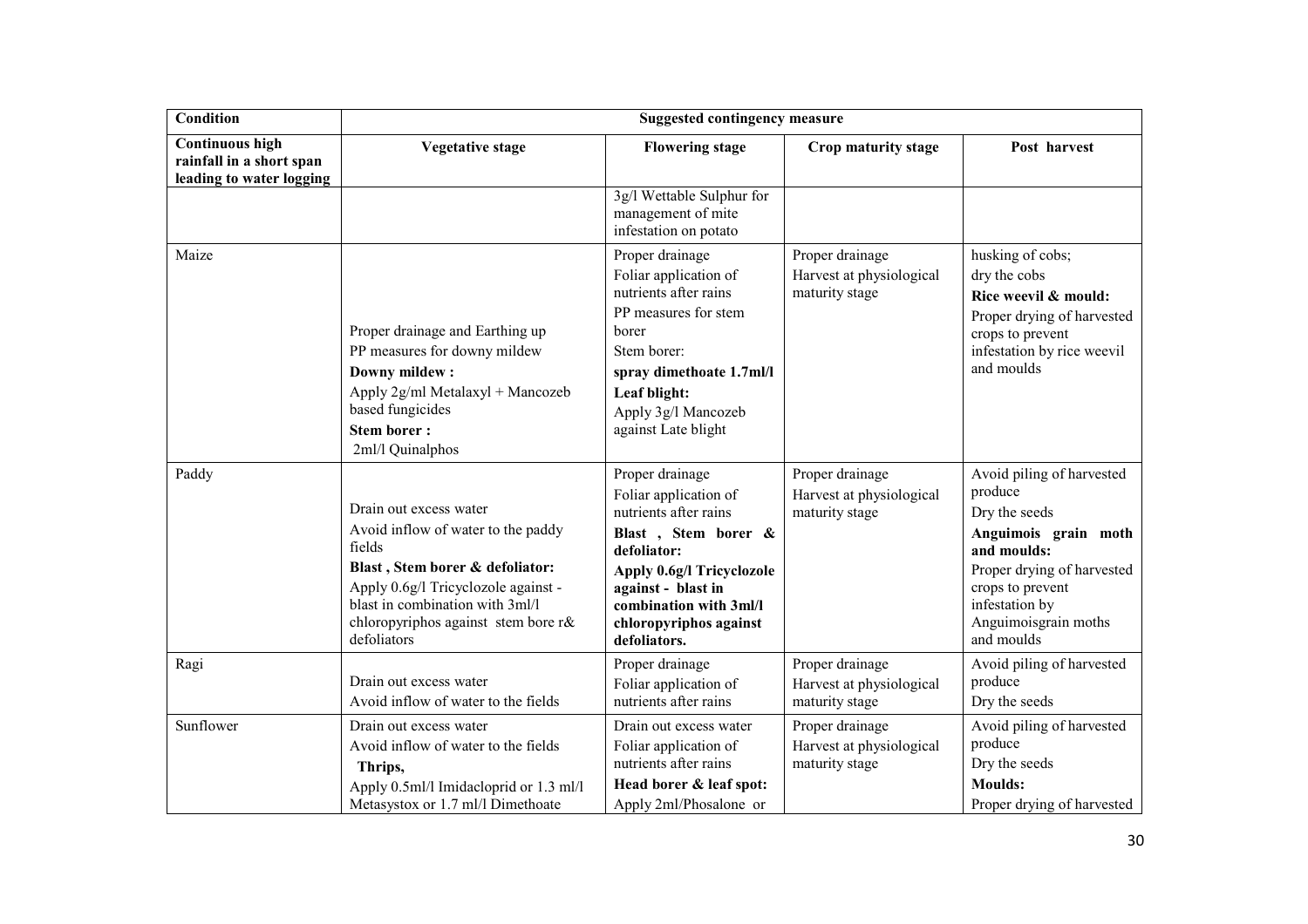| <b>Condition</b>                                                               |                                                                                                                                                                          | <b>Suggested contingency measure</b>                                                                                                                                                                                                                                                                                                                                                                                                       |                                                               |                                                                                                                                                                                                                                                           |
|--------------------------------------------------------------------------------|--------------------------------------------------------------------------------------------------------------------------------------------------------------------------|--------------------------------------------------------------------------------------------------------------------------------------------------------------------------------------------------------------------------------------------------------------------------------------------------------------------------------------------------------------------------------------------------------------------------------------------|---------------------------------------------------------------|-----------------------------------------------------------------------------------------------------------------------------------------------------------------------------------------------------------------------------------------------------------|
| <b>Continuous high</b><br>rainfall in a short span<br>leading to water logging | <b>Vegetative stage</b>                                                                                                                                                  | <b>Flowering stage</b>                                                                                                                                                                                                                                                                                                                                                                                                                     | Crop maturity stage                                           | Post harvest                                                                                                                                                                                                                                              |
|                                                                                | against sucking pests<br><b>Powdary mildew, Rust:</b><br>2ml/l hexaconazole against powdery<br>mildew and rust<br>Heavy rainfall with high speed winds in a short span   | NPV against head borers<br>followed by application of<br>3g/l Mancozeb against<br>leaf spot                                                                                                                                                                                                                                                                                                                                                |                                                               | crops to prevent mould<br>growth                                                                                                                                                                                                                          |
| Potato                                                                         | Earthing up<br>Late blight:<br>Apply Mancozeb $(a)$ 3g/l at 45 days or<br>prior to lateblight incidence<br>Spodoptera litura:<br>Apply 1g/l Methomyl against defoliators | Foliar application of<br>nutrients after rains<br>Late blight:<br>Spray 3g/l Cymoxanyl +<br>Mancozeb based<br>Apply dimethomorph $@$<br>1ml/l+mancozeb 3g/l<br>when incidence noticed on<br>potato.<br>Spray 3g/l Cymoxanyl +<br>Mancozeb based<br>fungicides at 7 days after<br>first spray<br>Spodoptera litura:<br>Apply Methomyl poison<br>bait (10kg rice bran or<br>polish, 3kg jiggery, 3 litre<br>of water and 100 g<br>methomyl). | Proper drainage<br>Harvest at physiological<br>maturity stage | Avoid piling of harvested<br>produce<br>Dry the seeds<br>Potato tuber moth:<br>Cover the stored potato<br>tubers with dried sand or<br>sawdust powder<br>Storage in safe place<br>Store in the elevated place<br>Do not cover potato heaps<br>with leaves |
| Maize                                                                          | Earthing up<br><b>Downy mildew:</b><br>Apply 2g/ml Metalaxyl + Mancozeb<br>based fungicides<br><b>Stem borer:</b><br>2ml/l Quinalphos                                    | Earthing up<br>Foliar application of<br>nutrients after rains<br>Stem borer:<br>spray dimethoate 1.7ml/l<br>Leaf blight:<br>Apply 3g/l Mancozeb                                                                                                                                                                                                                                                                                            | Proper drainage<br>Harvest at physiological<br>maturity stage | Avoid piling of harvested<br>produce<br>Dry the seeds<br>Rice weevil & mould:<br>Proper drying of harvested<br>crops to prevent<br>infestation by rice weevil                                                                                             |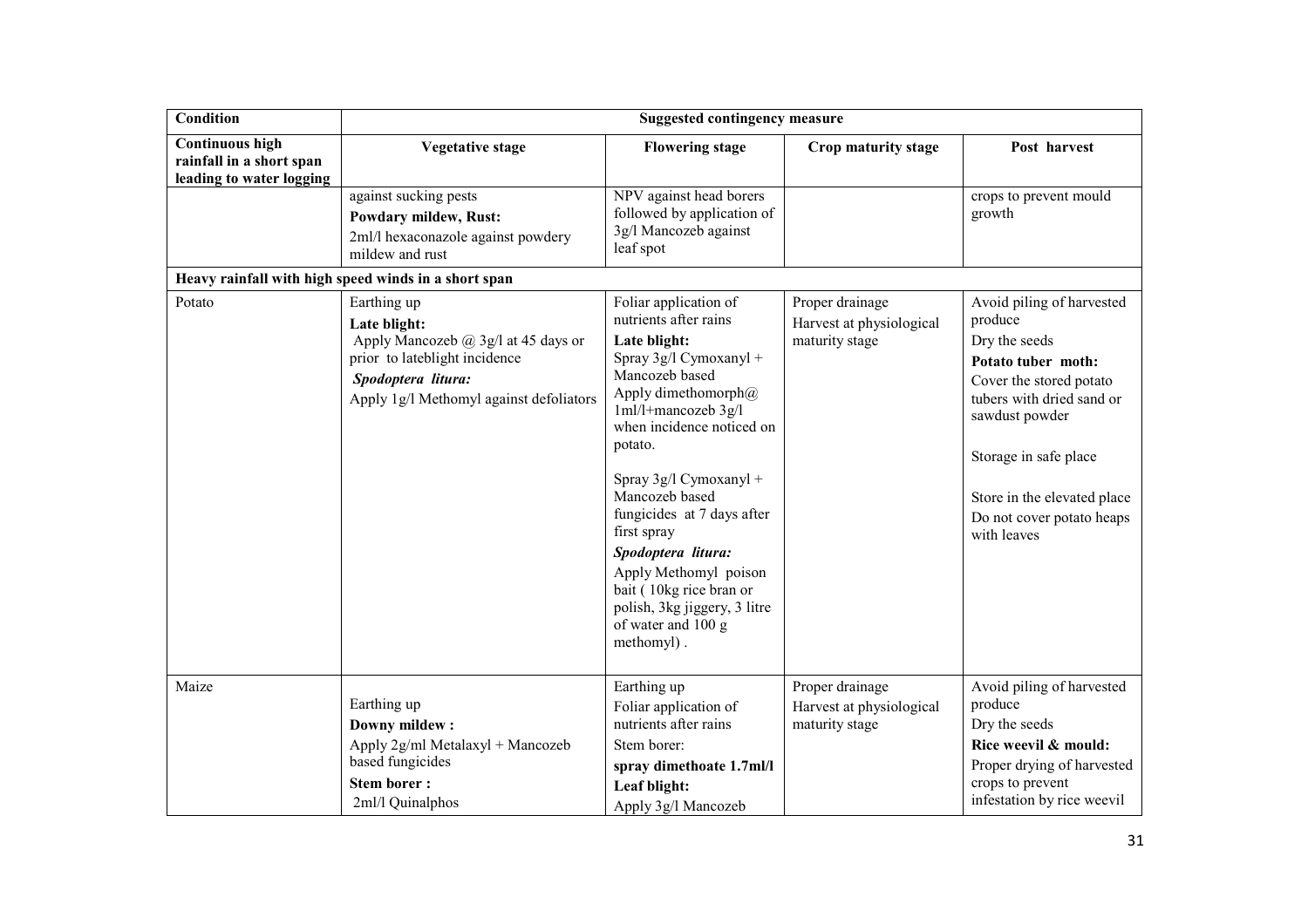| <b>Condition</b>                                                               |                                                                                                                                                                                                                         | <b>Suggested contingency measure</b>                                                                                                                                                                                                             |                                                                           |                                                                                                                                                                                                        |
|--------------------------------------------------------------------------------|-------------------------------------------------------------------------------------------------------------------------------------------------------------------------------------------------------------------------|--------------------------------------------------------------------------------------------------------------------------------------------------------------------------------------------------------------------------------------------------|---------------------------------------------------------------------------|--------------------------------------------------------------------------------------------------------------------------------------------------------------------------------------------------------|
| <b>Continuous high</b><br>rainfall in a short span<br>leading to water logging | <b>Vegetative stage</b>                                                                                                                                                                                                 | <b>Flowering stage</b>                                                                                                                                                                                                                           | Crop maturity stage                                                       | Post harvest                                                                                                                                                                                           |
|                                                                                |                                                                                                                                                                                                                         | against Late blight                                                                                                                                                                                                                              |                                                                           | and moulds                                                                                                                                                                                             |
| Paddy                                                                          | N supplementation through soil $@$ 25%<br><b>RDN</b><br>Blast, Stem borer & defoliator:<br>Apply 0.6g/l Tricyclozole against -<br>blast in combination with 3ml/l<br>chloropyriphos against stem bore r&<br>defoliators | Potash supplementation<br>through soil and foliar<br>application<br>Blast, Stem borer &<br>defoliator:<br>Apply 0.6g/l Tricyclozole<br>against - blast in<br>combination with 3ml/l<br>chloropyriphos against<br>stem bore r& defoliators        | Proper drainage<br>Harvest at physiological<br>maturity stage             | Avoid piling of harvested<br>produce<br>Dry the seeds<br>Anguimois grain moth<br>and moulds:<br>Proper drying of harvested<br>crops to prevent<br>infestation by<br>Anguimoisgrain moths<br>and moulds |
| Ragi                                                                           | N supplementation through soil $@$ 25%<br><b>RDN</b>                                                                                                                                                                    | N and K supplementation<br>through soil $@$ 25% RDN<br>and RDK                                                                                                                                                                                   | Proper drainage<br>Harvest at physiological<br>maturity stage             | Avoid piling of harvested<br>produce<br>Dry the seeds                                                                                                                                                  |
| Sunflower                                                                      | Earthing up<br><b>Powdary mildew, Rust:</b><br>2ml/l hexaconazole against powdery<br>mildew and rust                                                                                                                    | Earthing up, staking<br>Foliar application of<br>nutrients after rains<br>Hand pollination<br>Head borer & leaf spot:<br>Apply 2ml/l Phosalone or<br>NPV against head borers<br>followed by application of<br>3g/l Mancozeb against<br>leaf spot | Proper drainage<br>Harvest at physiological<br>maturity stage             | Avoid piling of harvested<br>produce<br>Dry the seeds<br><b>Moulds:</b><br>Proper drying of harvested<br>crops to prevent mould<br>growth                                                              |
| Outbreak of pests and<br>diseases due to<br>unseasonal rains                   |                                                                                                                                                                                                                         |                                                                                                                                                                                                                                                  |                                                                           |                                                                                                                                                                                                        |
| Potato                                                                         | Spodoptera litura<br>Apply 3ml/l chlorpyriphys against                                                                                                                                                                  | Late blight:<br>Spray3g/l Cymoxanyl +<br>Mancozeb based                                                                                                                                                                                          | Potato tuber moth:<br>Apply 2ml/l Quinalphos<br>against potato tuber moth | Potato tuber moth:<br>Cover the stored potato<br>tubers with dried sand or                                                                                                                             |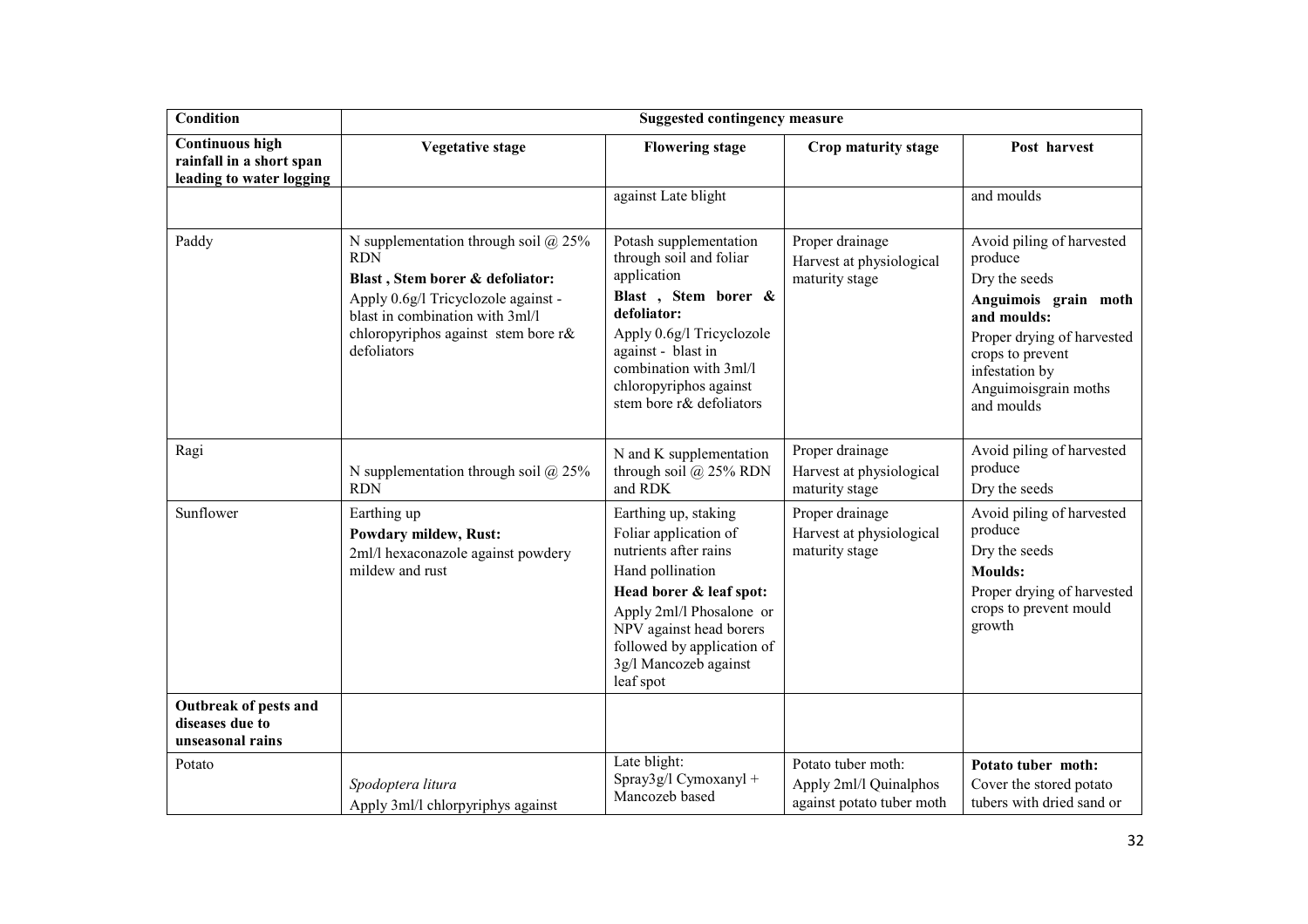| <b>Condition</b>                                                               |                                                                                                                                                               | <b>Suggested contingency measure</b>                                                                                                                        |                     |                                                                                                                                               |
|--------------------------------------------------------------------------------|---------------------------------------------------------------------------------------------------------------------------------------------------------------|-------------------------------------------------------------------------------------------------------------------------------------------------------------|---------------------|-----------------------------------------------------------------------------------------------------------------------------------------------|
| <b>Continuous high</b><br>rainfall in a short span<br>leading to water logging | <b>Vegetative stage</b>                                                                                                                                       | <b>Flowering stage</b>                                                                                                                                      | Crop maturity stage | Post harvest                                                                                                                                  |
|                                                                                | defoliators                                                                                                                                                   | fungicides when incidence<br>noticed on potato                                                                                                              |                     | sawdust powder                                                                                                                                |
|                                                                                | Late blight:<br>Spray3g/l Cymoxanyl + Mancozeb                                                                                                                | Spodoptera litura<br>Apply 1g/lMethomyl                                                                                                                     |                     | Storage in safe place                                                                                                                         |
|                                                                                | based fungicides when incidence noticed<br>on potato                                                                                                          | against defoliators<br>Mite:<br>Spray 1.7ml/l fenazaquin<br>or 2.5ml/lDicofol or<br>3g/lWettable Sulphur for<br>management of mite<br>infestation on potato |                     | Store in the elevated place<br>Do not cover potato heaps<br>with leaves                                                                       |
| Maize                                                                          | Downy mildew:<br>Apply 2g/ml Metalaxyl + Mancozeb<br>based fungicides<br><b>Stem borer:</b><br>2ml/l Quinalphos                                               | Leaf blight<br>Apply 3g/l Mancozeb<br>against leaf sheath blight                                                                                            |                     | Rice weevil & mould:<br>Proper drying of harvested<br>crops to prevent<br>infestation by rice weevil<br>and moulds                            |
| Paddy                                                                          | <b>Blast</b><br>Apply 0.6g/l Tricyclozole against -<br>blast in combination with 3ml/l<br>chloropyriphos against defoliators                                  | <b>Blast</b><br>Apply 0.6g/l<br>Tricyclozoleagainst -<br>blast in combination with<br>3ml/lchloropyriphos<br>against defoliators                            |                     | Anguimois grain moth<br>and moulds:<br>Proper drying of harvested<br>crops to prevent<br>infestation by<br>Anguimoisgrain moths<br>and moulds |
| Ragi                                                                           | $\blacksquare$                                                                                                                                                |                                                                                                                                                             | $\overline{a}$      |                                                                                                                                               |
| Sunflower                                                                      | Thrips:<br>Apply 0.5ml/l Imidacloprid or<br>1.3ml/lMetasystox or 1.7ml/lDimethoate<br>against sucking pests<br>Powdery mildew and rust<br>1.5ml/lhexaconazole | Head borer<br>Apply carbaryl 4g/l or<br>NPV against head borer<br>leaf spot<br>application of 3g/l<br>Mancozeb against                                      |                     | Proper drying of harvested<br>crops to prevent from<br>moulds growth                                                                          |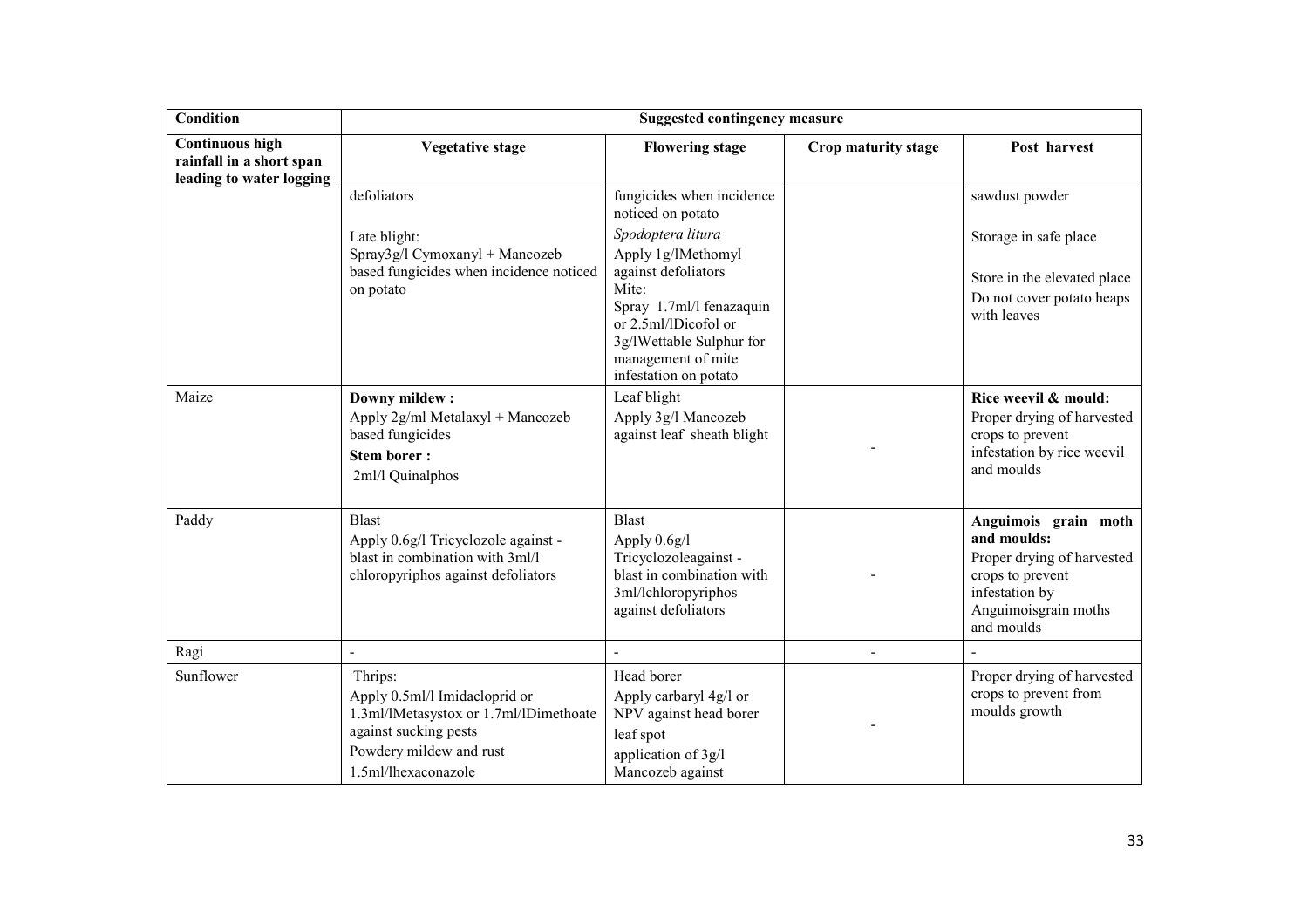# 2.3 Floods

| Condition                                                   | <b>Suggested contingency measure</b> |                                               |                           |                 |
|-------------------------------------------------------------|--------------------------------------|-----------------------------------------------|---------------------------|-----------------|
| Transient water logging/partial<br>inundation               | Seedling / nursery stage             | <b>Vegetative stage</b>                       | <b>Reproductive stage</b> | At harvest      |
| Potato                                                      | Drain out water                      | Drain out water and then go<br>for earthingup | Drain out water           | Drain out water |
| Maize                                                       | Drain out water                      | Drain out water                               | Drain out water           | Drain out water |
| Paddy                                                       | Drain out water                      | Drain out water                               | Drain out water           | Drain out water |
| Ragi                                                        | Drain out water                      | Drain out water                               | Drain out water           | Drain out water |
| Sunflower                                                   | Drain out water                      | Drain out water                               | Drain out water           | Drain out water |
| Continuous submergence<br>for more than 2 days <sup>2</sup> |                                      |                                               |                           |                 |
| Potato                                                      | Drain out water                      | Drain out water                               | Drain out water           | Drain out water |
| Maize                                                       | Drain out water                      | Drain out water                               | Drain out water           | Drain out water |
| Paddy                                                       | Drain out water                      | Drain out water                               | Drain out water           | Drain out water |
| Ragi                                                        | Drain out water                      | Drain out water                               | Drain out water           | Drain out water |
| Sunflower                                                   | Drain out water                      | Drain out water                               | Drain out water           | Drain out water |
| Sea water intrusion                                         | $\overline{\phantom{0}}$             |                                               |                           |                 |

2.4 Extreme events: Heat wave / Cold wave/Frost/ Hailstorm /Cyclone – Not observed in this region

| <b>Extreme event type</b> | <b>Suggested contingency measure</b> |                  |                           |            |  |
|---------------------------|--------------------------------------|------------------|---------------------------|------------|--|
|                           | Seedling / nursery stage             | Vegetative stage | <b>Reproductive stage</b> | At harvest |  |
| <b>Heat Wave</b>          | Not applicable                       |                  |                           |            |  |
| Cold wave                 |                                      |                  |                           |            |  |
| Frost                     |                                      |                  |                           |            |  |
| Hailstorm                 |                                      |                  |                           |            |  |
| Cyclone                   |                                      |                  |                           |            |  |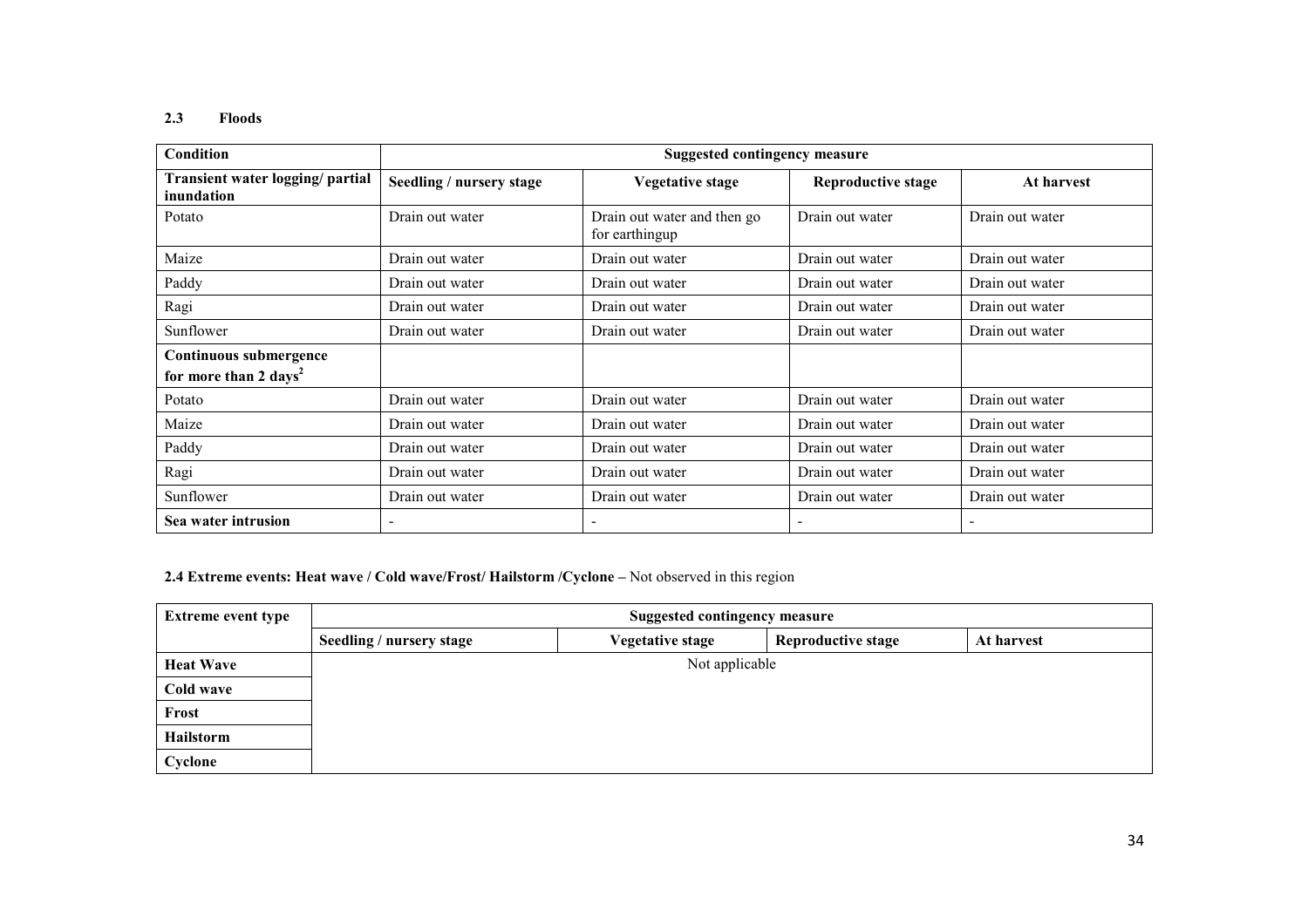#### 2.5Contingent strategies for Livestock, Poultry & Fisheries

#### 2.5.1 Livestock

|                                | <b>Suggested contingency measures</b> |                                                               |                                                    |  |
|--------------------------------|---------------------------------------|---------------------------------------------------------------|----------------------------------------------------|--|
|                                | Before the event <sup>s</sup>         | During the event                                              | After the event                                    |  |
| <b>Drought</b>                 |                                       |                                                               |                                                    |  |
| Feed and fodder availability   | Plan for high production              | Making use of dry fodder                                      | Planning for fodder crops                          |  |
| Drinking water                 | Proper storage                        | Judicial use                                                  | Plan for water conservation                        |  |
| Health and disease management  | Provide balanced nutrition            | Increase concentrate mixture                                  | Extra nutrient supplementation                     |  |
| <b>Floods</b>                  |                                       |                                                               |                                                    |  |
| Feed and fodder availability   | Enhance the availability              | Use of unconventional fodder source                           | Proper storage of fodder – Silage<br>making        |  |
| Drinking water                 | Proper storage                        | Make use of borewell water                                    | Avoid polluted water                               |  |
| Health and disease management  | Vaccination for contagious diseases   | Avoid using polluted water and feed                           | Boost up the immunity                              |  |
| Cyclone                        |                                       |                                                               |                                                    |  |
| Feed and fodder availability   | Sufficient storage – silage           | Stall feeding                                                 | Avoid mould growth in dry<br>fodder                |  |
| Drinking water                 | Proper storage                        | Use borewell water                                            | Water conservation                                 |  |
| Health and disease management  | Maintain good immunity status         | Avoid exposure to adverse weather                             | Boost up the immunity                              |  |
| Heat wave and cold wave        |                                       |                                                               |                                                    |  |
| Shelter/environment management | Scientific shed making                | Shed should be cool during summer<br>and warmth during winter | Shed should be properly<br>maintained and hygienic |  |
| Health and disease management  | Maintain good immunity                | Avoid exposure                                                | Boost up the immunity                              |  |
|                                |                                       |                                                               |                                                    |  |

s based on forewarning wherever available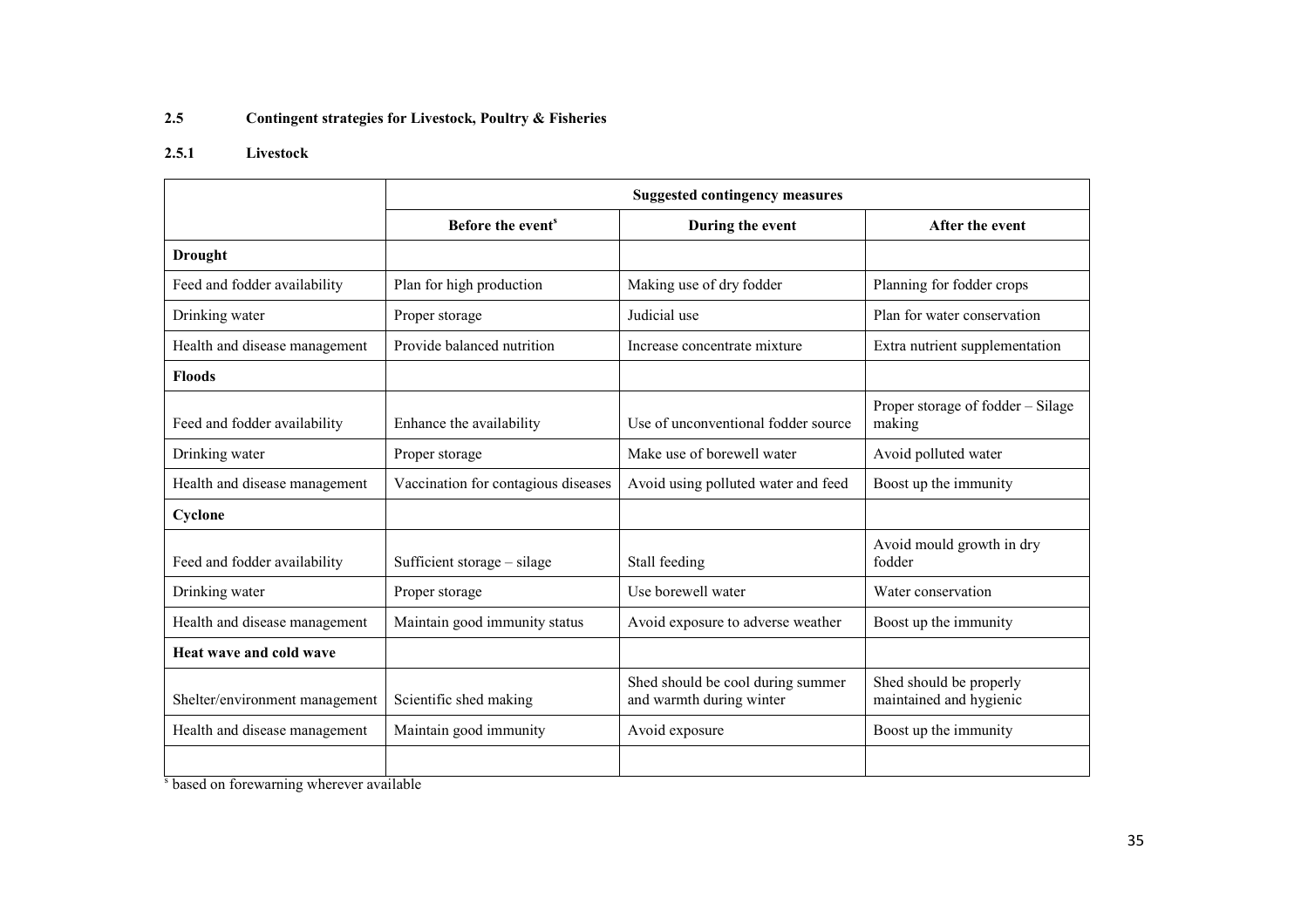# 2.5.2 Poultry

|                               | <b>Suggested contingency measures</b>                             | <b>Convergence/linkages</b><br>with ongoing programs,<br>if any |                                                                   |  |
|-------------------------------|-------------------------------------------------------------------|-----------------------------------------------------------------|-------------------------------------------------------------------|--|
|                               | <b>Before the event</b>                                           | During the event                                                | After the event                                                   |  |
| <b>Drought</b>                |                                                                   |                                                                 |                                                                   |  |
| Shortage of feed ingredients  | Procure and conserve<br>economically feasible feed<br>ingredients | Use unconventional<br>feed ingredients                          | Preserve available feed<br>ingredients in scientific<br>manner    |  |
| Drinking water                | Conserve water source                                             | Use borewell water                                              | Plan for preserving water                                         |  |
| Health and disease management | Maintain good immunity                                            | Increase concentrate<br>supplementation                         | Scientific feeding                                                |  |
| <b>Floods</b>                 |                                                                   |                                                                 |                                                                   |  |
| Shortage of feed ingredients  | Plan for small batches of bird                                    | Plan for small batches<br>of bird                               | Plan for large number of<br>batches                               |  |
| Drinking water                | Poultry not much get affected                                     | Poultry not much get<br>affected                                | Poultry not much get affected                                     |  |
| Health and disease management | Scientific shed construction                                      | Avoid stress                                                    | Take up immunity boost up<br>through deworming and<br>vaccination |  |
| Cyclone                       |                                                                   |                                                                 |                                                                   |  |
| Shortage of feed ingredients  | Plan for small batches of bird                                    | Plan for small batches<br>of bird                               | Plan for large number of<br>batches                               |  |
| Drinking water                | Poultry not much get affected                                     | Poultry not much get<br>affected                                | Poultry not much get affected                                     |  |
| Health and disease management | Scientific shed construction                                      | Avoid stress                                                    | Take up immunity boost up<br>through deworming and<br>vaccination |  |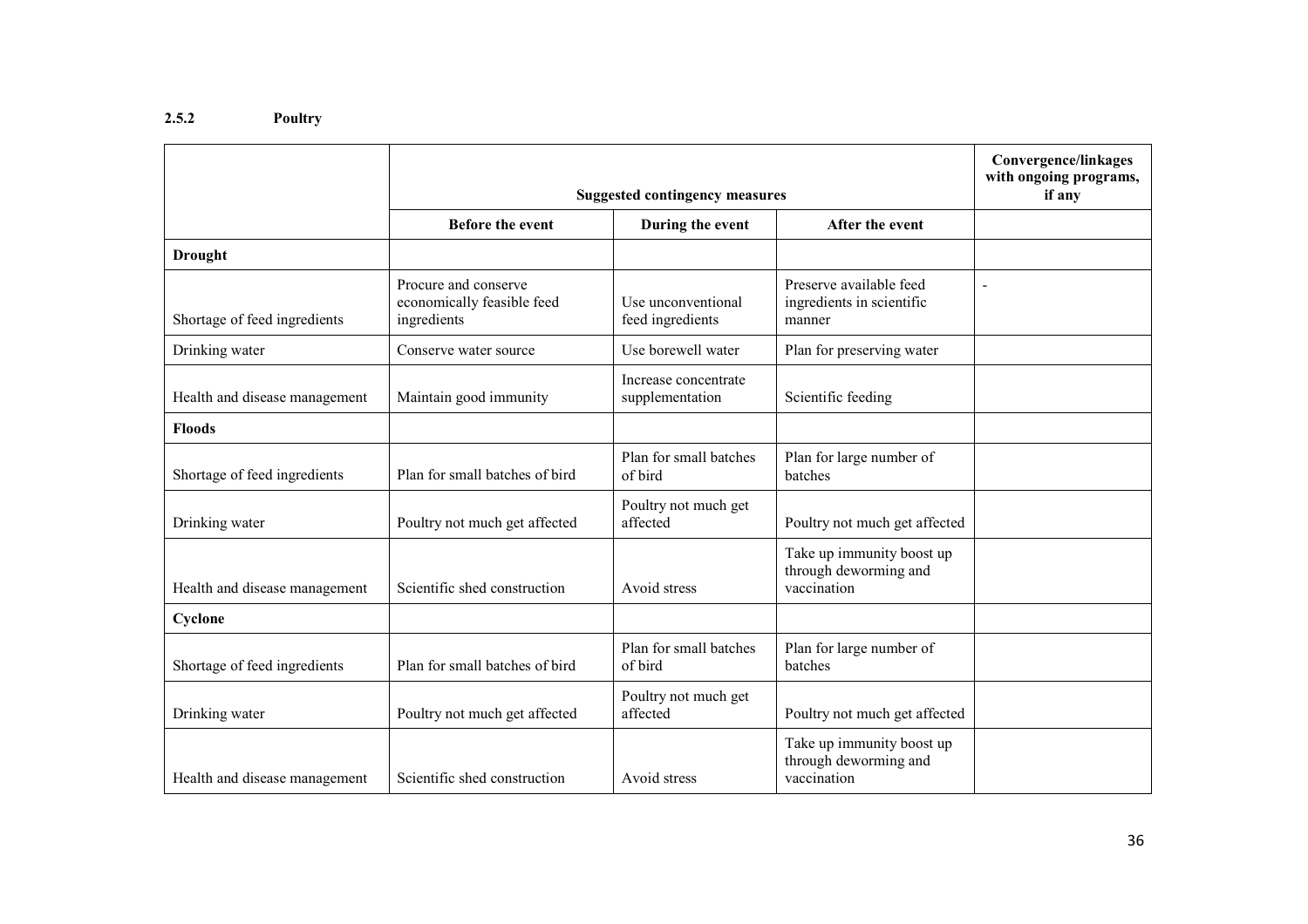| Heat wave and cold wave        |                                      |                                                                              |                                  |  |
|--------------------------------|--------------------------------------|------------------------------------------------------------------------------|----------------------------------|--|
| Shelter/environment management | Scientific poultry house             | Avoid stress                                                                 | Proper shed management           |  |
| Health and disease management  | Preventive measures -<br>Vaccination | Avoid stress and<br>supplement anti stress<br>agents through feed /<br>water | Supplementing extra<br>nutrients |  |
|                                |                                      |                                                                              |                                  |  |

<sup>a</sup> based on forewarning wherever available

#### 2.5.3 Fisheries/ Aquaculture

|                                                                         | <b>Suggested contingency measures</b>                          |                                                                 |                                                                                           |  |
|-------------------------------------------------------------------------|----------------------------------------------------------------|-----------------------------------------------------------------|-------------------------------------------------------------------------------------------|--|
|                                                                         | <b>Before the event</b>                                        | During the event                                                | After the event                                                                           |  |
| 1) Drought                                                              |                                                                |                                                                 |                                                                                           |  |
| A. Capture                                                              |                                                                |                                                                 |                                                                                           |  |
| Marine                                                                  |                                                                |                                                                 |                                                                                           |  |
| Inland                                                                  |                                                                |                                                                 |                                                                                           |  |
| (i) Shallow water depth due to<br>insufficient rains/inflow             | Take up Short duration seed rearing                            | Incorporate Stunted fingerlings                                 | Market stunted fingerlings, transport<br>smaller sized one to perennial tank /<br>channel |  |
| (ii) Changes in water quality                                           | Proper measures to be taken up to<br>improve the water quality | Maintaining salinity increases and<br>avoid the algal formation |                                                                                           |  |
| (iii) Any other                                                         |                                                                | $\qquad \qquad \blacksquare$                                    |                                                                                           |  |
| <b>B.</b> Aquaculture                                                   |                                                                |                                                                 |                                                                                           |  |
| (i) Shallow water in ponds due to<br>insufficient rains/inflow          | Take measures to conserve water                                | Outsource water, provide aerators                               | Maintain optimum water depth                                                              |  |
| (ii) Impact of salt load build up in<br>ponds / change in water quality | Avoid salty water                                              | Mix quality water to reduce salinity                            | Maintain optimum salinity                                                                 |  |
| (iii) Any other                                                         |                                                                |                                                                 |                                                                                           |  |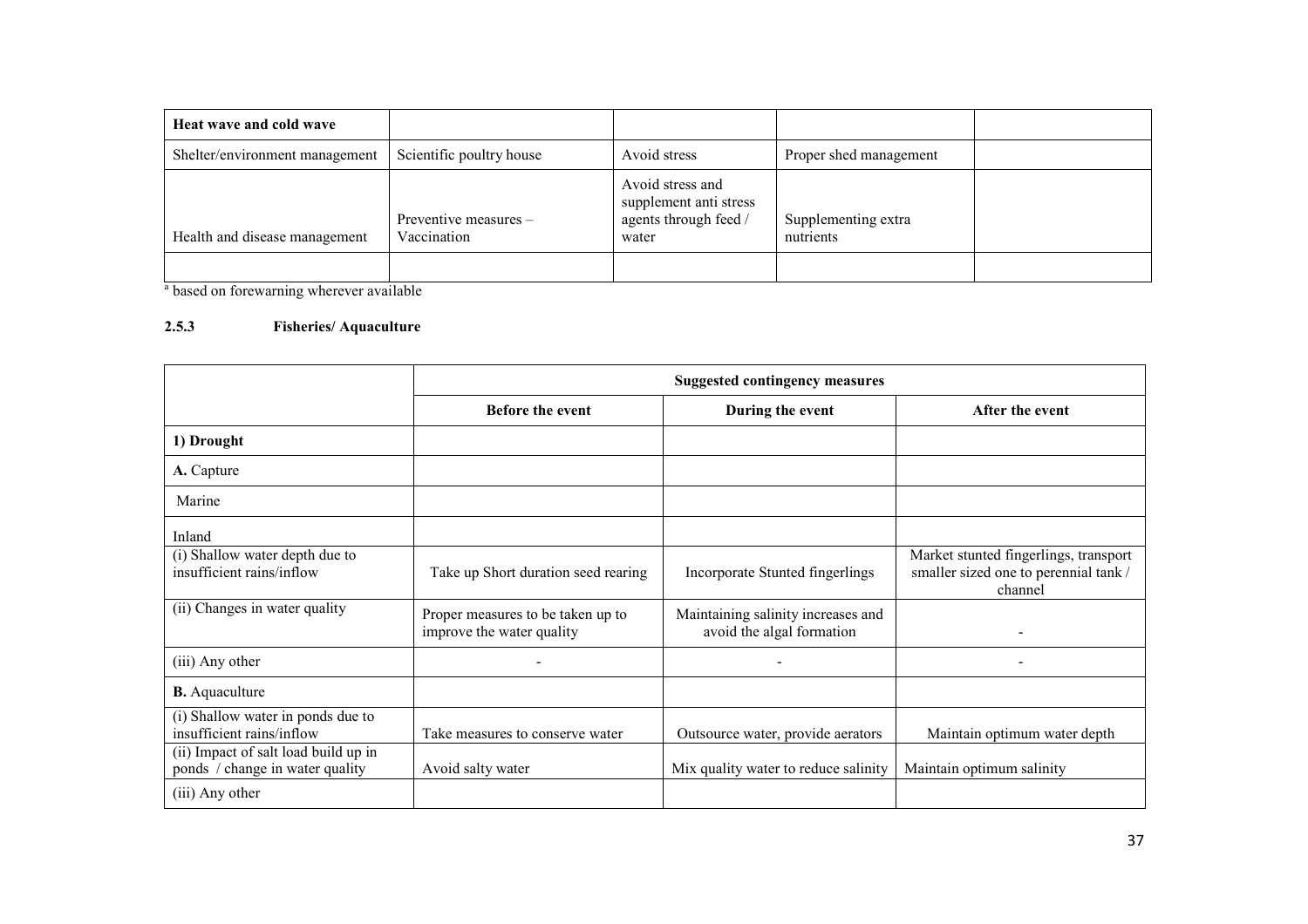| 2) Floods                                                  |                                                                                 |                                                                                       |                                                                                        |
|------------------------------------------------------------|---------------------------------------------------------------------------------|---------------------------------------------------------------------------------------|----------------------------------------------------------------------------------------|
| A. Capture                                                 |                                                                                 |                                                                                       |                                                                                        |
| Marine                                                     |                                                                                 |                                                                                       |                                                                                        |
| Inland                                                     |                                                                                 |                                                                                       |                                                                                        |
| (i) Average compensation paid due to<br>loss of human life | Assess and insure the products as well<br>as human beings                       | Insurance claim for compensation<br>given to affected family                          |                                                                                        |
| (ii) No. of boats / nets/damaged                           | Quantification made based on the<br>inputs and accessories used during<br>event | Collect the preliminary data,<br>quantify                                             | Quantify material and accessories                                                      |
| (iii) No.of houses damaged                                 |                                                                                 | ÷.                                                                                    |                                                                                        |
| (iv) Loss of stock                                         |                                                                                 |                                                                                       |                                                                                        |
| (v) Changes in water quality                               |                                                                                 | Analyze the water quality                                                             | Analyze the water quality                                                              |
| (vi) Health and diseases                                   |                                                                                 |                                                                                       |                                                                                        |
| <b>B.</b> Aquaculture                                      |                                                                                 |                                                                                       |                                                                                        |
| (i) Inundation with flood water                            | Precautionary measures will be taken<br>up                                      | Secure and shift the products                                                         | Estimate remaining products                                                            |
| (ii) Water continuation and changes in<br>water quality    | Take measures regarding basic water<br>quality for monitoring purpose           | Take possible measures based on<br>the need                                           | Act based on the condition of the<br>water                                             |
| (iii) Health and diseases                                  |                                                                                 | Solve the problems that occur<br>during the event based on the<br>available medicines | Diagnose $\&$ use the medicines                                                        |
| (iv) Loss of stock and inputs (feed,<br>chemicals etc)     | Arrangements to be made to secure<br>inputs                                     | Try to shift the inputs                                                               | Re use the inputs which are in good<br>conditions                                      |
| (v) Infrastructure damage (pumps,<br>aerators, huts etc)   | Security measures                                                               | Try to shift the materials                                                            | Repair the damaged material and<br>make arrangements to shift suddenly<br>the material |
| 3. Cyclone / Tsunami                                       |                                                                                 |                                                                                       |                                                                                        |
| A. Capture                                                 |                                                                                 |                                                                                       |                                                                                        |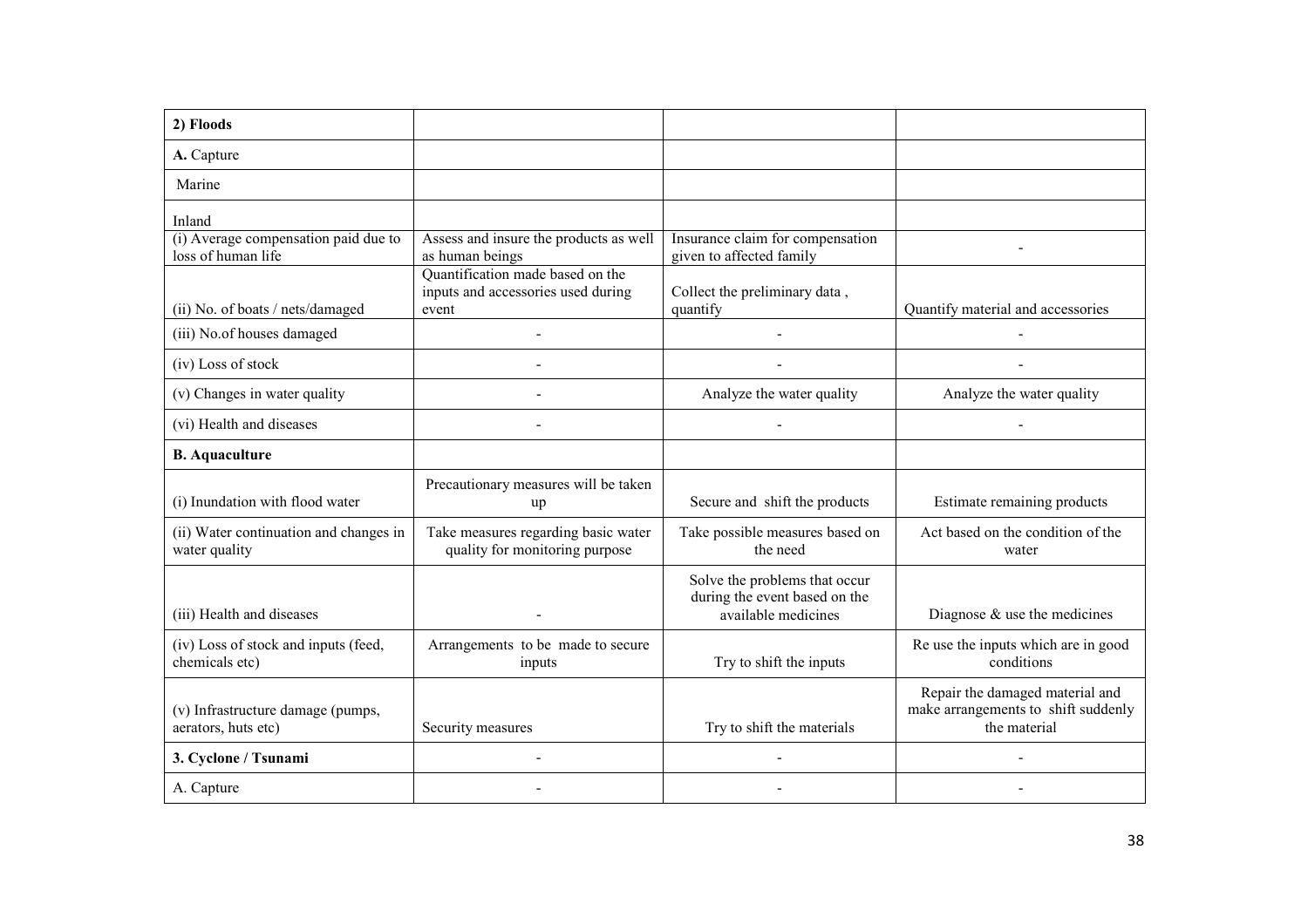| Marine                                                                |                |  |
|-----------------------------------------------------------------------|----------------|--|
| (i) Average compensation paid due to<br>loss of fishermen lives       |                |  |
| (ii) Avg. no. of boats / nets/damaged                                 |                |  |
| (iii) Avg. no. of houses damaged                                      |                |  |
| Inland                                                                |                |  |
| B. Aquaculture                                                        |                |  |
| (i) Overflow / flooding of ponds                                      |                |  |
| (ii) Changes in water quality (fresh<br>water / brackish water ratio) | $\overline{a}$ |  |
| (iii) Health and diseases                                             |                |  |
| (iv) Loss of stock and inputs (feed,<br>chemicals etc)                |                |  |
| (v) Infrastructure damage (pumps,<br>aerators, shelters/huts etc)     |                |  |
| 4. Heat wave and cold wave                                            |                |  |
| A. Capture                                                            |                |  |
| Marine                                                                |                |  |
| Inland                                                                |                |  |
| <b>B</b> . Aquaculture                                                |                |  |
| (i) Changes in pond environment<br>(water quality)                    |                |  |
| (ii) Health and Disease management                                    |                |  |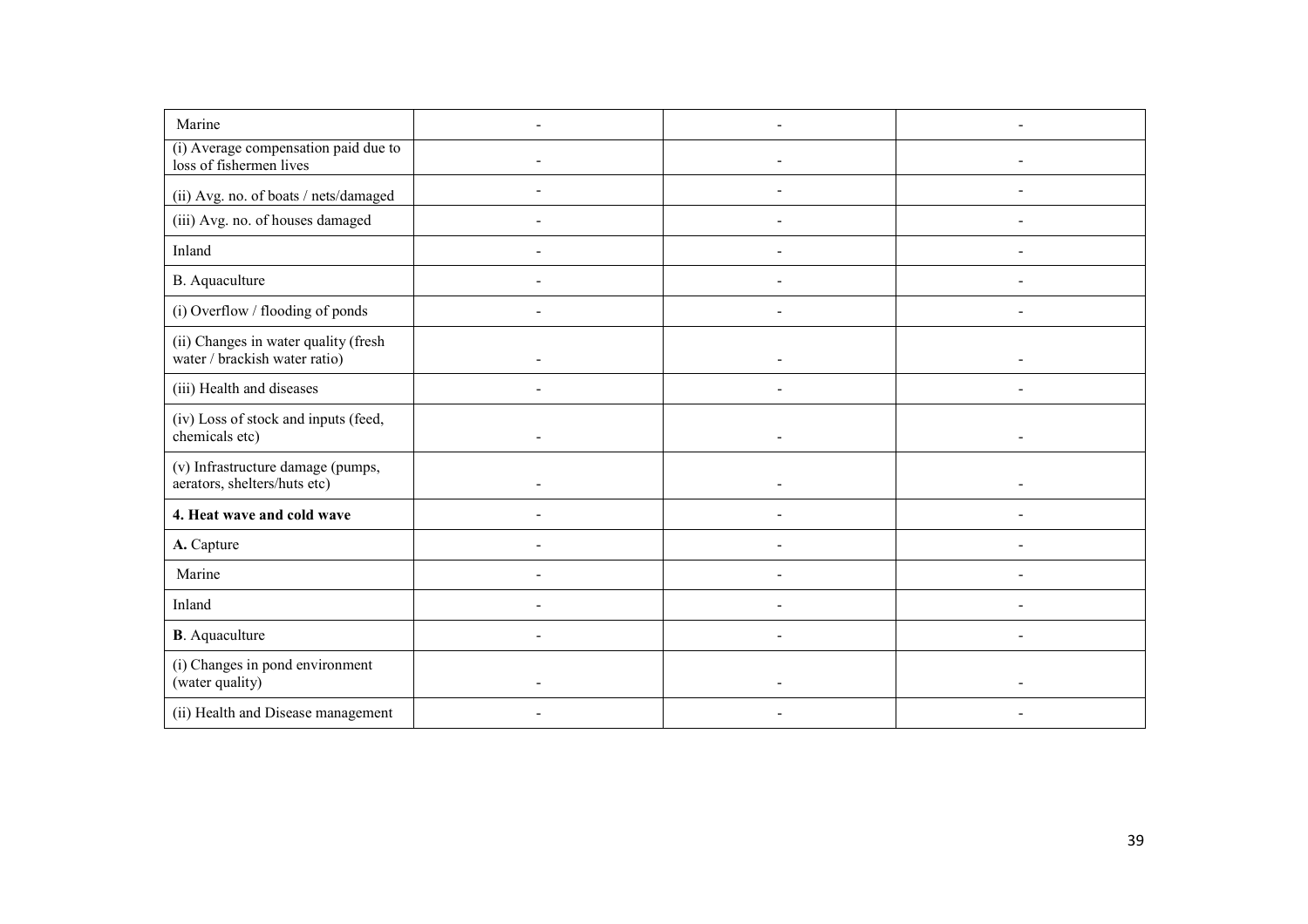#### Hassan District Map



Annexure-I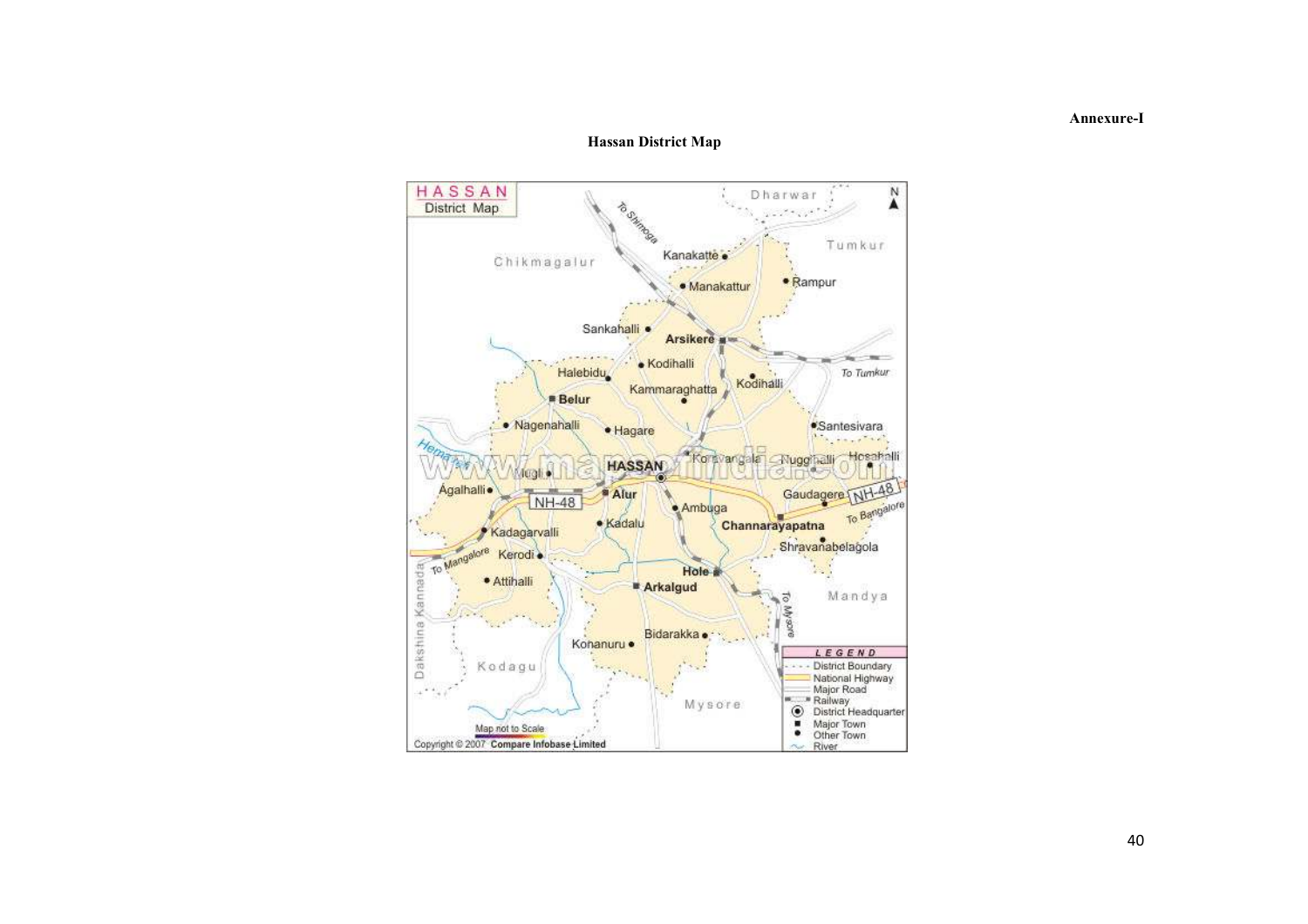# Rainfall Distribution Map of Hassan District Annexure-II